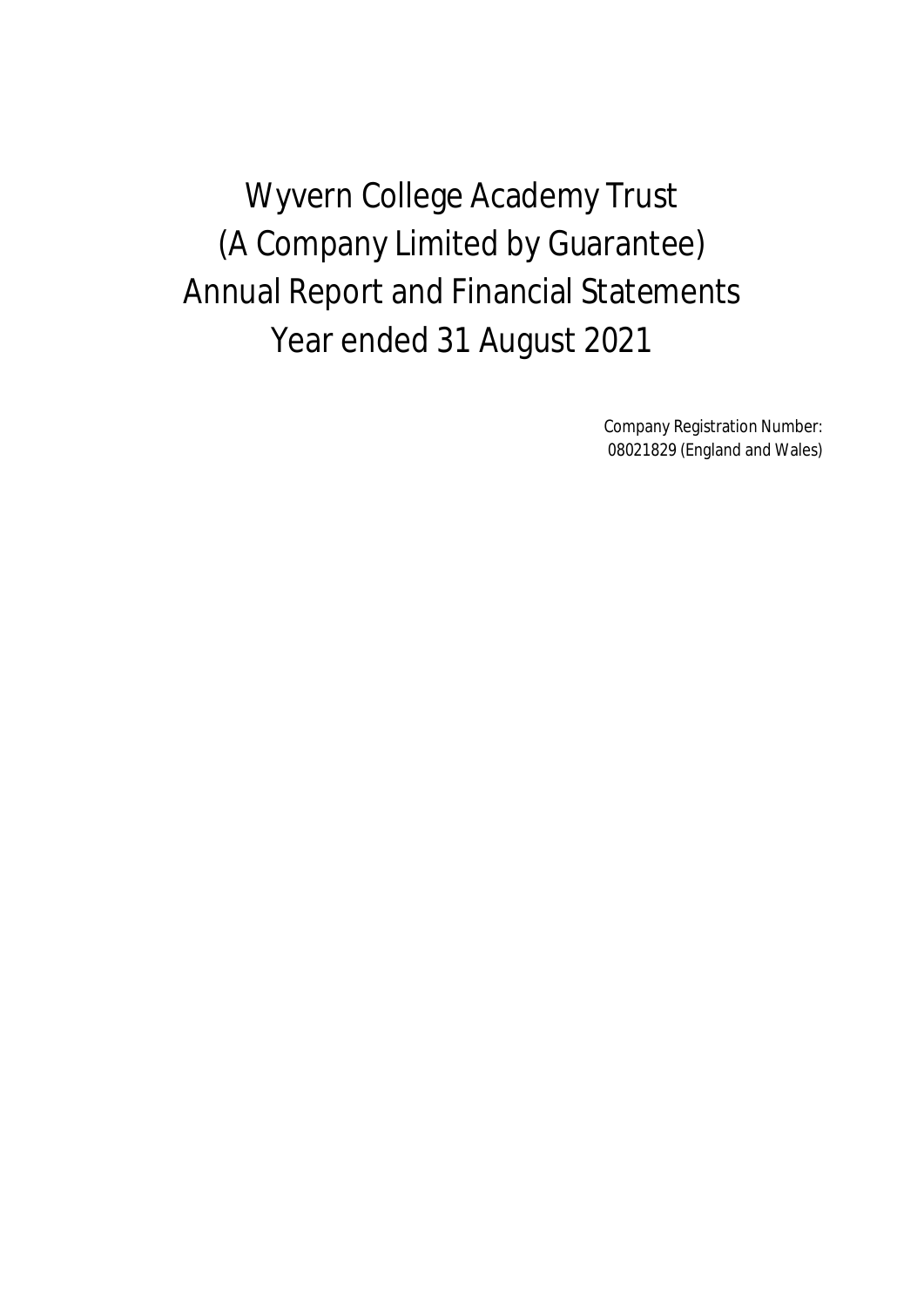# Wyvern College Academy Trust Contents

|                                                                                           | Page |
|-------------------------------------------------------------------------------------------|------|
| Reference and Administrative Details                                                      | 1    |
| Trustees' Report                                                                          | 3    |
| Governance Statement                                                                      | 19   |
| Statement on Regularity, Propriety and Compliance                                         | 24   |
| Statement of Trustees' Responsibilities                                                   | 25   |
| Independent Auditor's Report on the Financial Statements                                  | 26   |
| Independent Reporting Accountant's Report on Regularity                                   | 30   |
| Consolidated Statement of Financial Activities incorporating Income & Expenditure Account | 33   |
| Group and Academy Balance Sheets                                                          | 34   |
| <b>Consolidated Statement of Cash Flows</b>                                               | 35   |
| Notes to the Financial Statements                                                         | 36   |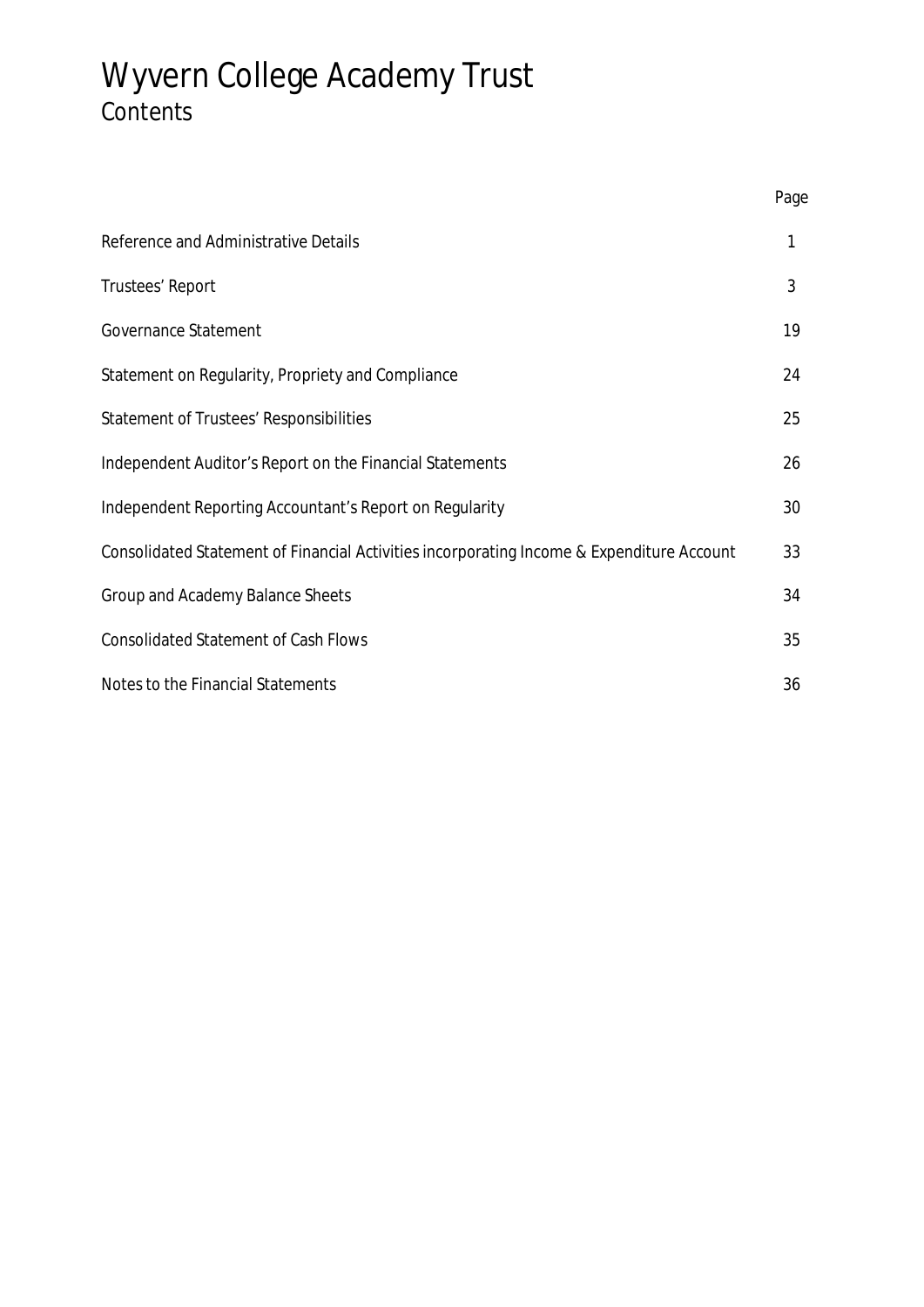## Wyvern College Academy Trust Reference and Administrative Details

**Members:** H Childs I Clarke A Dorrington H Douglas L Smith **Trustees:** E Amber N Couldrey M Della J Gregory H Gunner, Vice Chair K Hercock S Knight\* S MacLennan, Vice Chair S Mallindine (resigned 1 April 2021) P O'Toole\* (resigned 5 October 2020) S Roberts-Penn\* B Rule, Headteacher\* L Smith, Chair of Trustees\* R Stevens\* M Thornton

*\* Finance Committee Member*

**Senior Management Team:**

| <b>B</b> Rule  | Headteacher and Accounting Officer |
|----------------|------------------------------------|
| S Stocks       | Deputy headteacher                 |
| M Westlake     | <b>Business Manager</b>            |
| <b>J</b> Firth | Assistant headteacher              |
| P Metcalfe     | Assistant headteacher              |
| T Williams     | Assistant headteacher              |
| S Hall         | Assistant headteacher              |
|                |                                    |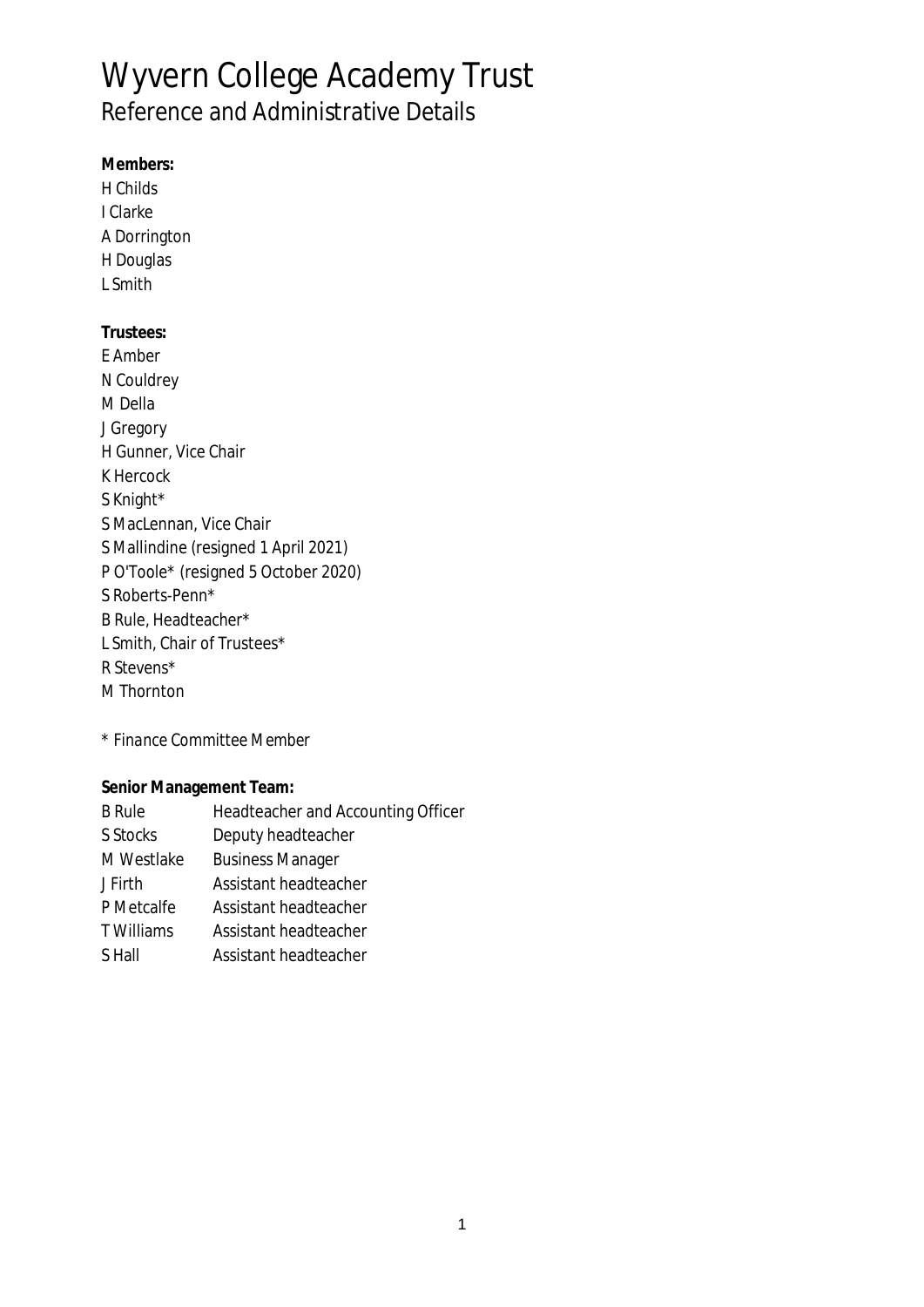# Wyvern College Academy Trust Reference and Administrative Details

**Company Name** Wyvern College Academy Trust

**Principal and Registered Office** Wyvern College Botley Road Fair Oak Eastleigh Hampshire SO50 7AN

**Company Registration Number** 08021829 (England and Wales)

**Independent Auditor** Hopper Williams & Bell Limited Statutory Auditor Highland House Mayflower Close Chandlers Ford **Eastleigh** Hampshire SO53 4AR

**Bankers** Lloyds Bank Plc 36 Market Street Eastleigh Hampshire SO50 9YT

**Solicitors** Browne Jacobson LLP Mowbray House Castle Meadow Road Nottingham NG2 1B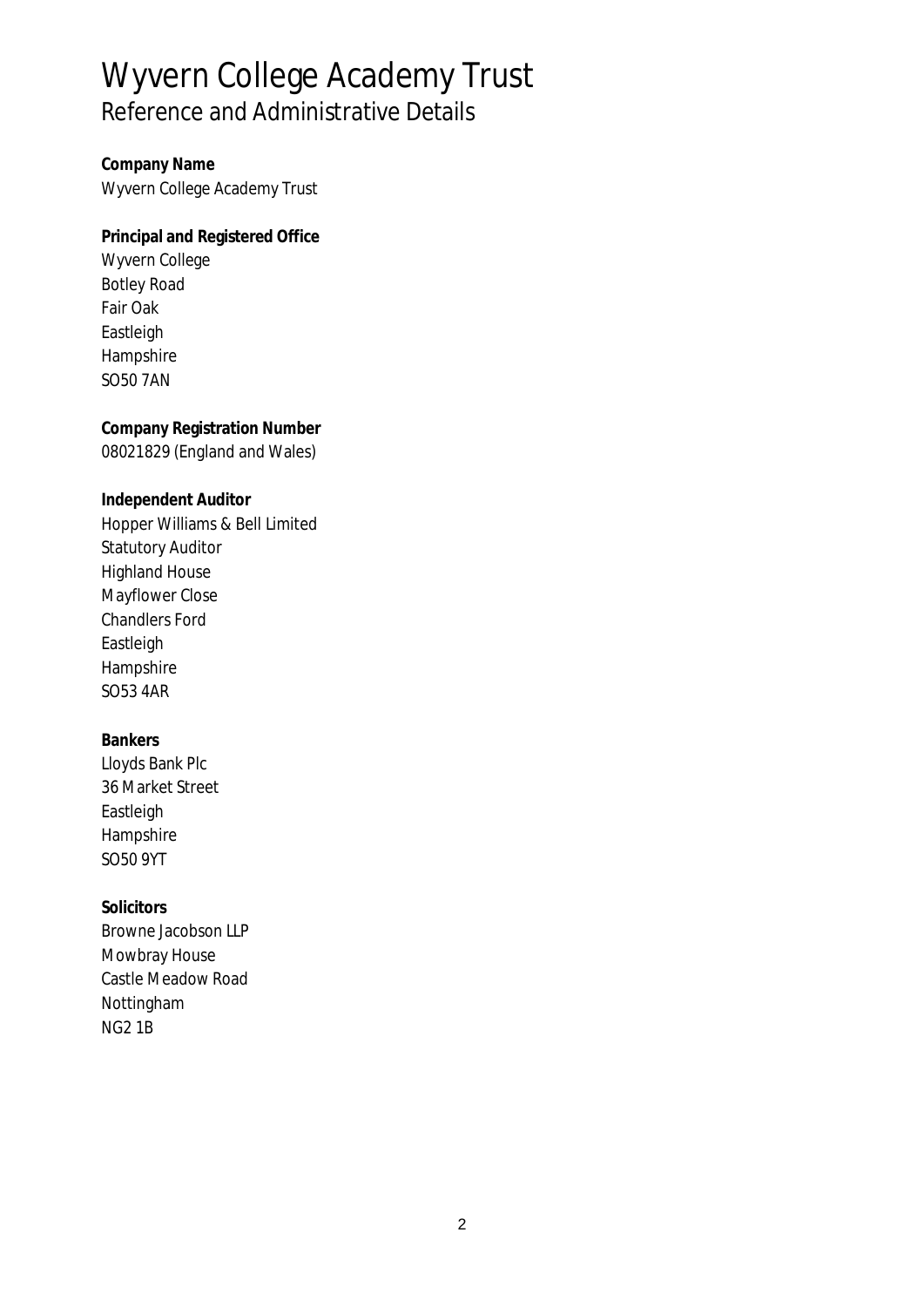The Trustees present their annual report together with the financial statements and auditor's report of the charitable company for the year ended 31 August 2021. The annual report serves the purposes of both a trustees' report, and a directors' report under company law.

The Trust operates a stand-alone secondary Academy for students aged 11 to 16, serving a catchment area including Fair Oak, Horton Heath, Bishopstoke, Durley, and Upham, and which has a capacity of 1350 students and a roll of 1355 in the school census at October 2021. Other age groups are catered for through nursery and community activities provided by the Trust's Wyvern Community Enterprise Limited subsidiary.

The Trustees confirm that the Annual Report and financial statements of the Academy and the group comply with the current statutory requirements, the requirements of the Academy and the group's statutory documents and the provisions of the Statement of Recommended Practice (SORP) "Accounting and Reporting by Charities" effective from 1 January 2019.

### **Structure, Governance and Management**

### **Constitution**

The academy trust is a company limited by guarantee and an exempt charity. The charitable company's memorandum and articles of association are the primary governing documents of the academy trust. The Trustees of Wyvern College Academy Trust are also the Directors of the charitable company for the purposes of company law. The charitable company operates as Wyvern College. During this year the Articles of Association have been updated to bring them in line with current statutory requirements.

Details of the Trustees who served during the year and to the date when these accounts are approved are included in the Reference and Administrative Details on page 1.

### **Members' Liability**

Each Member of the charitable company undertakes to contribute to the assets of the charitable company in the event of it being wound up while they are a Member, or within one year after they cease to be a Member, such amount as may be required, not exceeding £10, for the debts and liabilities contracted before they ceased to be a Member.

### **Trustees' Indemnities**

Trustees' third-party indemnity is covered by Membership of the Risk Protection Arrangement. The limit of indemnity is £10,000,000.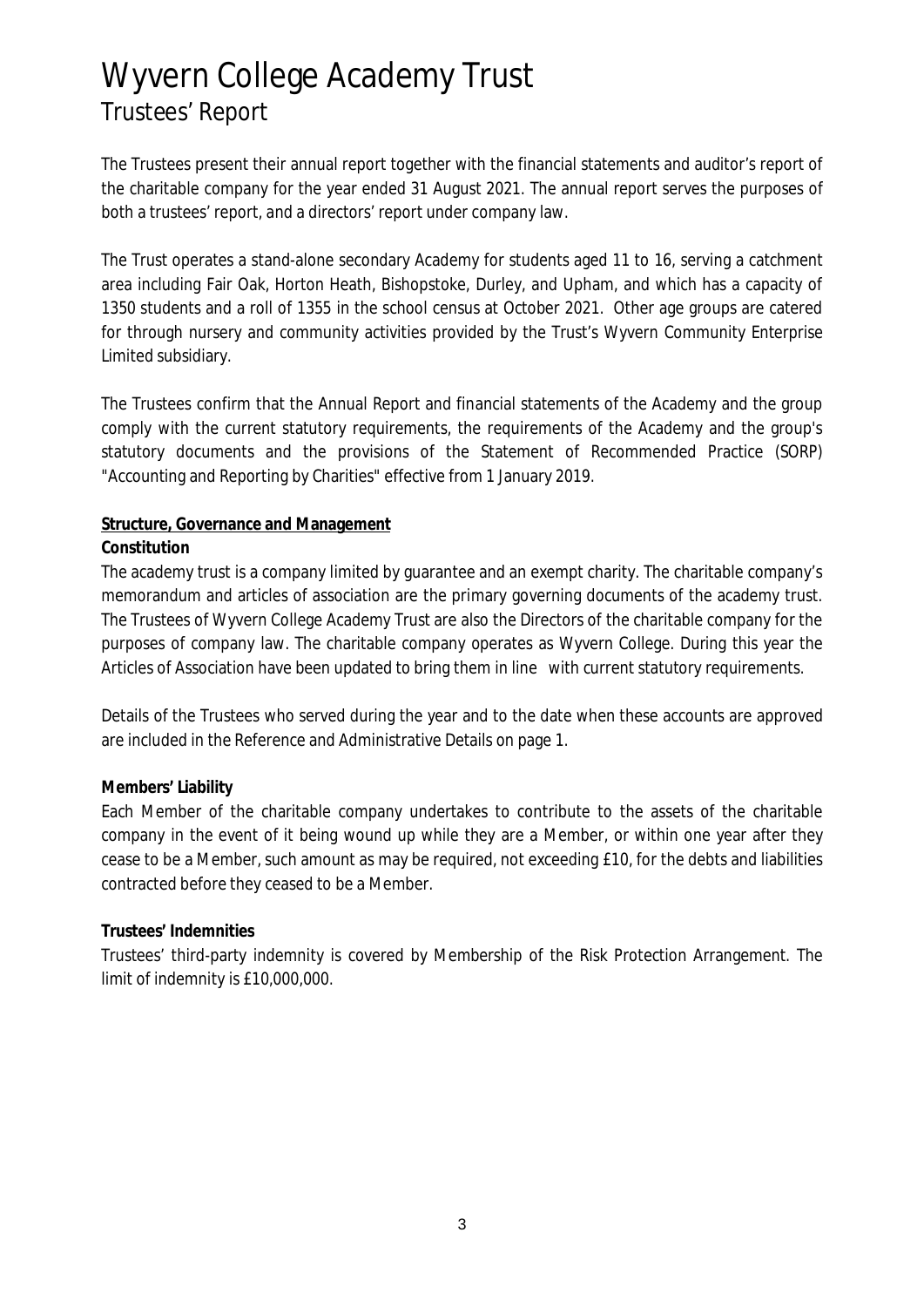### **Method of Recruitment and Appointment or Election of Trustees**

The Trustee Board has been formed by all the Trustees and in accordance with the Articles of Association.

The number of Trustees shall not be less than three and shall not be subject to any maximum. As and when vacancies arise, or a shortage of specific skills is identified, the Trustees decide when recruitment or elections will take place according to the availability of suitable candidates and convenient to the operational needs of college.

The following Trustees may be appointed:

- The Headteacher (if they choose) will always be an ex officio Trustee
- Up to 10 Trustees appointed by the Members  $\bullet$
- A minimum of 2 Parent Trustees appointed by election (see note below)
- Unlimited Associate Trustees (appointed for their specific expertise), either with or without voting rights, but without Trustee status, appointed by existing Trustees
- $\bullet$ Unlimited Emeritus Trustees (an honorary position in recognition of exceptional and outstanding service to Wyvern College), without voting rights and without Trustee status.

#### *Notes:*

Parent Trustees are elected with all parents or guardians of students, who are registered at Wyvern College at the time of the election, entitled to apply to stand as a candidate and/or vote by ballot paper, either by post, in person or electronically in a secret ballot. If there are no more candidates than vacancies, then the Trustees may appoint any or all of the candidates

All Trustees are appointed for a four-year term of office, or less if requested by the Trustee. Should they wish to continue in service at the expiry of their term, then their application for re-appointment is considered by Members /Trustees. All officer positions within the Trustee Board are elected annually.

There has been one Associate Trustee in position during the year, Mrs. N Walsh, who supports the nursery provision provided through the Community Enterprise subsidiary of the Academy. Mr. G Taylor and Mr. D Stupple hold lifetime, honorary status of emeritus Trustee. All were previously serving Trustees of the college.

### *Resignation and removal*

Any Trustee may resign from office by giving notice so long as three Trustees remain in office at the time the notice of resignation is to take effect. Any Trustee may be removed from office by the Members or persons who appointed them. Should elected Trustees not comply with the Code of Conduct they may be suspended from the Trustee Board for a fixed term, as decided at a full Trustees meeting, or they may be removed from office by the Members.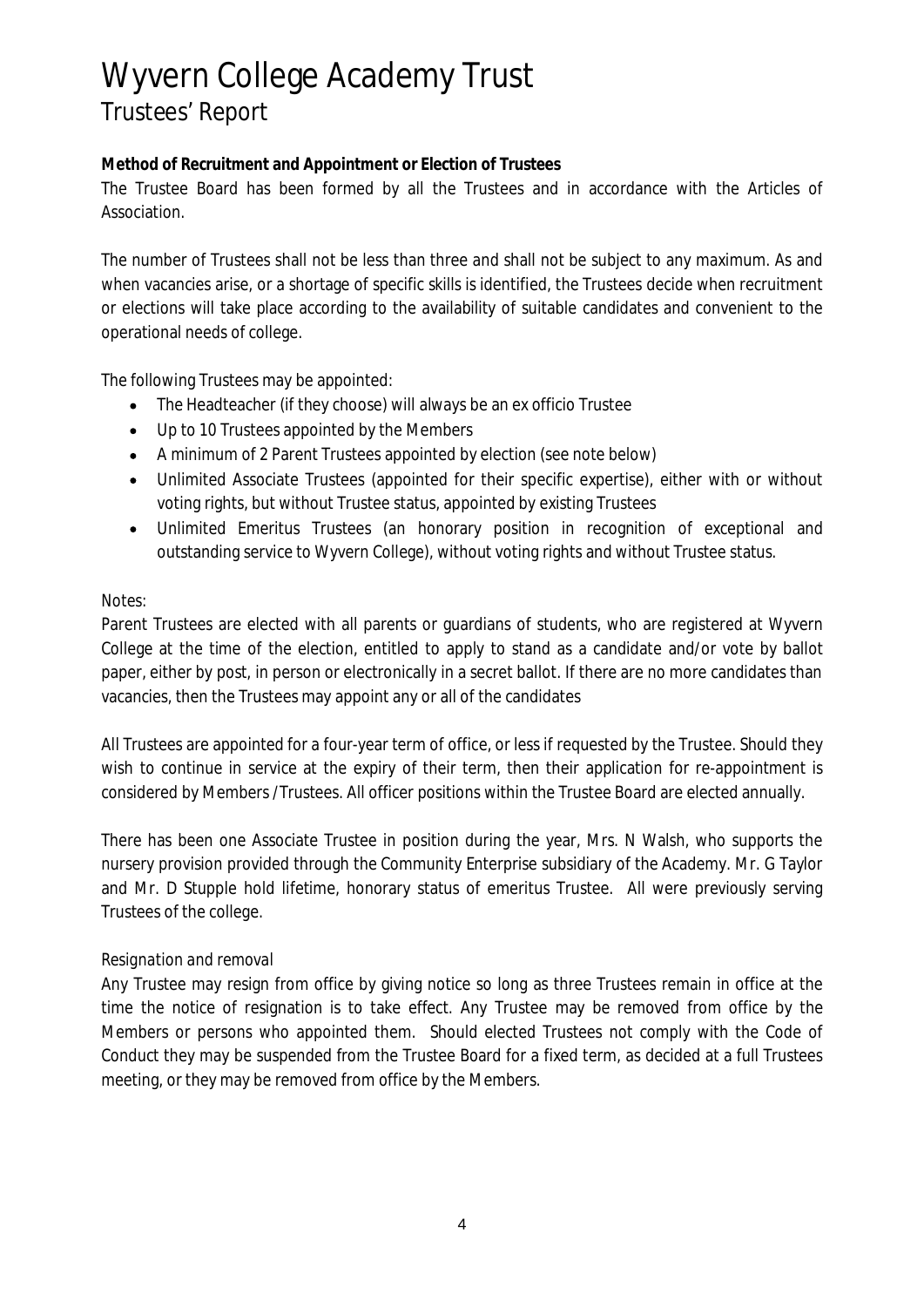**Policies and Procedures Adopted for the Induction and Training of Trustees**

All Trustees and Members are expected to act, behave and carry out their duties in an appropriate manner, agree a Code of Conduct which is reviewed and re-adopted annually and undertake annual safeguarding training. Induction arrangements such as mentoring/support/shadowing, course attendance, and virtual training programmes are tailored to individual needs.

Newly appointed Trustees are required to complete a Declaration of Interests form and undertake safeguarding and Prevent training within a month of appointment.

We are committed to providing adequate opportunities for Trustees to undertake suitable training to enable them to fulfil their role effectively. The Trustees maintain a Service Level Agreement with Hampshire County Council's Governor Services which gives Trustees access to all the courses they provide. All Trustees are invited to attend an annual Trustees Review Day to further their understanding of the workings of the college and support the evaluation of the College Improvement Plan. Due to Covid-19 restrictions it was not possible to arrange a Trustee review day in the 2020-21 academic year. In addition, Trustees are invited to attend relevant INSET training sessions with staff.

### **Organisational Structure**

### *Members*

Every Academy Trust has Members who have a similar role to shareholders of a company limited by shares. Members oversee the work of the Trustees but the responsibility to conduct the Trust's business remains with the Trustees. Our Members receive regular updates about key issues from the Trustees and the Senior Leadership Team.

Members have certain additional responsibilities:

- they may amend the Articles of Association subject to any restrictions created by the Funding Agreement or charity law
- they may, by special resolution, appoint new Members or remove existing Members
- they have powers to appoint up to 10 Trustees as set out in the Trust's Articles of Association
- they have powers under the Companies Act 2006 to remove Trustees
- they may, by special resolution, issue direction to the Trustees to take a specific action
- they appoint the Trust's external auditors and receive (but do not sign) the audited Annual  $\bullet$ Report and accounts (subject to the Companies Act)
- they have power to change the company's name and, ultimately, wind it up.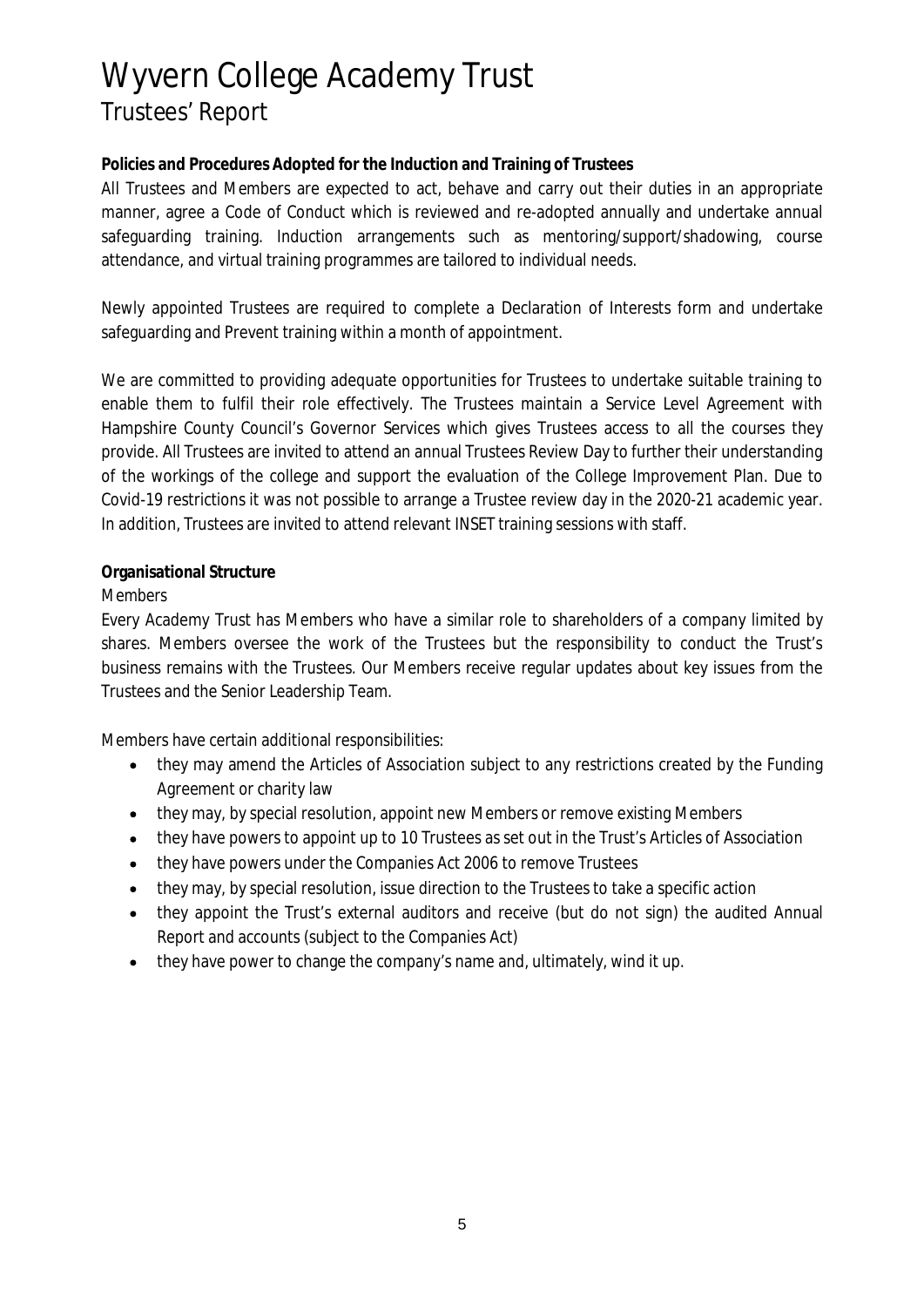**Organisational Structure (continued)**

*Trustees*

Wyvern Trustees have established a Scheme of Delegation which describes each decision-making process and to whom those decisions are delegated. All decisions taken are reported to the Trustees (as described below) who retain overall responsibility for them. The scheme is reviewed annually.

The Trustees devolve the responsibility of the day to day running of the college to the headteacher and senior leadership team. Their activities and decisions are overseen by Trustee committees which usually meet at least four times a year or additionally when deemed appropriate. These committees are:

- Care, Guidance & Support  $\bullet$
- Curriculum & Standards  $\bullet$
- Finance/Audit
- Personnel
- Pay & Conditions

Each committee has terms of reference. These terms of reference are reviewed regularly and approved by the Trustees.

Additional meetings, working groups and panels e.g., appeals; exclusion review; cross campus and Wyvern Community Enterprise Directors, are convened for specific purposes that do not involve monitoring the running of the college, but often involve strategic development.

Some Trustees have specific responsibilities in addition to their committee roles, and these ensure compliance with statutory requirements or are best practice within the Trustees' responsibilities, e.g., safeguarding, special needs, careers, internal scrutiny and Trustees training and development.

Trustees have overall responsibility for ensuring that Wyvern College has an effective and appropriate systems of control, financial and otherwise. However, such systems are designed to manage rather than eliminate the risk of failure to achieve business objectives. This provides only reasonable and not absolute assurance against material misstatement or loss. The Trustees has delegated to the Headteacher, as Accounting Officer, the day-to-day responsibility of ensuring that the financial controls conform to the requirements as stipulated in the Funding Agreement between Wyvern College and the Secretary of State for Education. The Headteacher is also responsible for reporting to the Trustees any material weaknesses or breakdowns in internal control.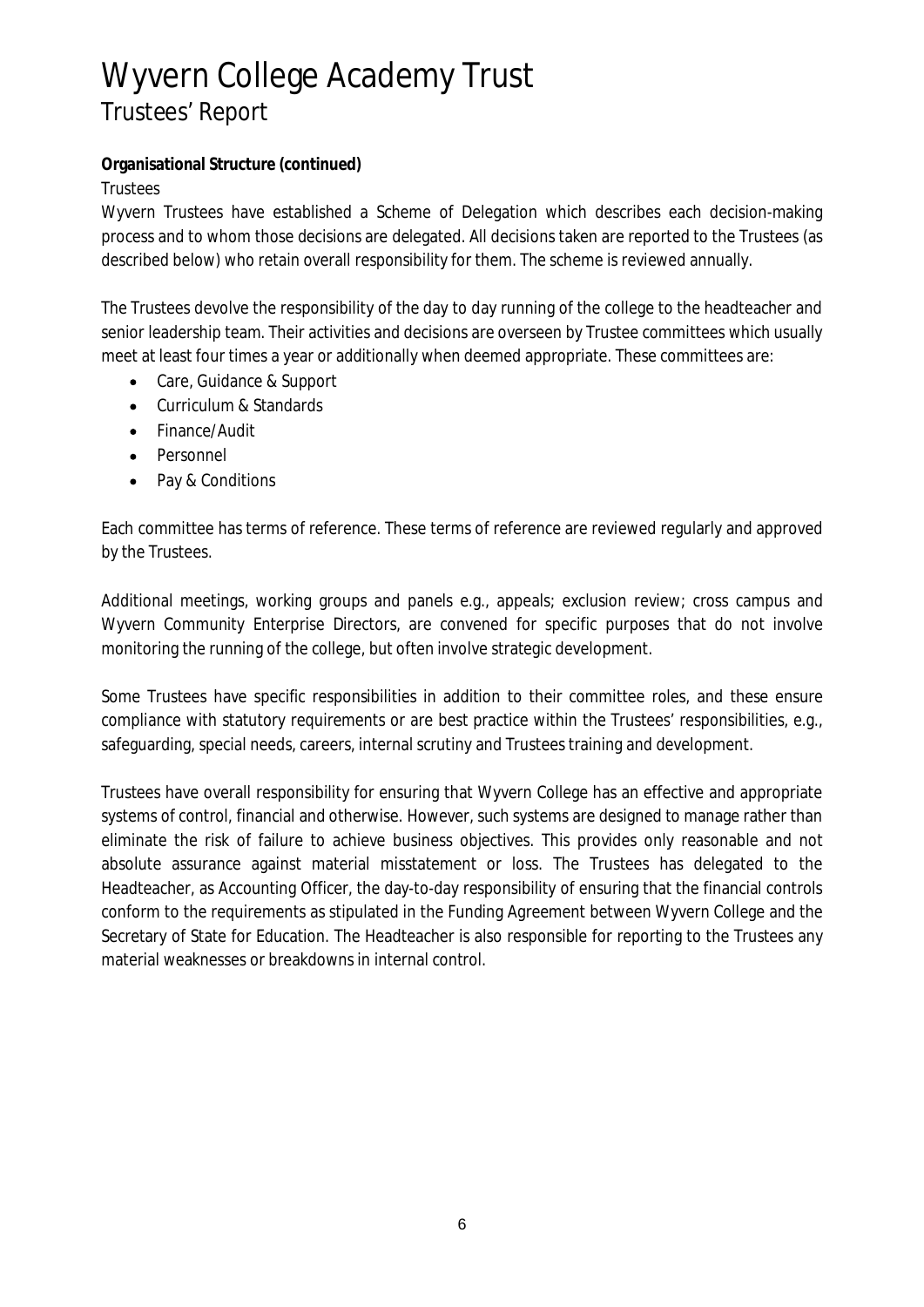**Arrangements for setting pay and remuneration of key management personnel**

The Trustees retain the decision for setting the pay and remuneration of all senior leaders. Additionally, the Trustees makes the final decisions on staff pay increases recommended through the performance management process. These decisions are informed through the work of the Pay Committee. A panel of three Trustees carries out a rigorous review of the Headteacher's performance against specific pre-set targets to advise the Trustees on any changes to be made to remuneration. An external advisor is also consulted to assist in this process.

**Trade union facility time**

The Academy had no employees who were relevant Union Officials in 2020-2021.

### **Related Parties and other Connected Charities and Organisations**

Wyvern operates independently of other organisations. The wholly owned subsidiary Wyvern Community Enterprise Limited has a board comprising of two senior staff and another four appointed Directors.

Wyvern works closely with its six feeder schools but is not involved with the operating policies, leadership, or governance of those schools. Where support is offered, it is designed to broaden the education of our future students and ensure a smooth transition.

Wyvern College is a Member of the Wildern Teaching School Alliance working with other local partner schools in the development of future professionals. Wyvern is not involved in the operating policies, leadership, or governance of any of its partners in the alliance.

### *Trading subsidiary*

Wyvern Community Enterprise Limited is a wholly owned subsidiary of the Academy Trust and operates as its trading company registered in England and Wales under registration number 8036069. The purpose of the trading company is to enable the facilities of Wyvern College to be used by the wider community and for monies raised to be donated back to the Academy Trust. Due to the Covid restrictions these facilities have been closed for much of the 2020-2021 academic year and no monies will be donated back to the College in this financial year.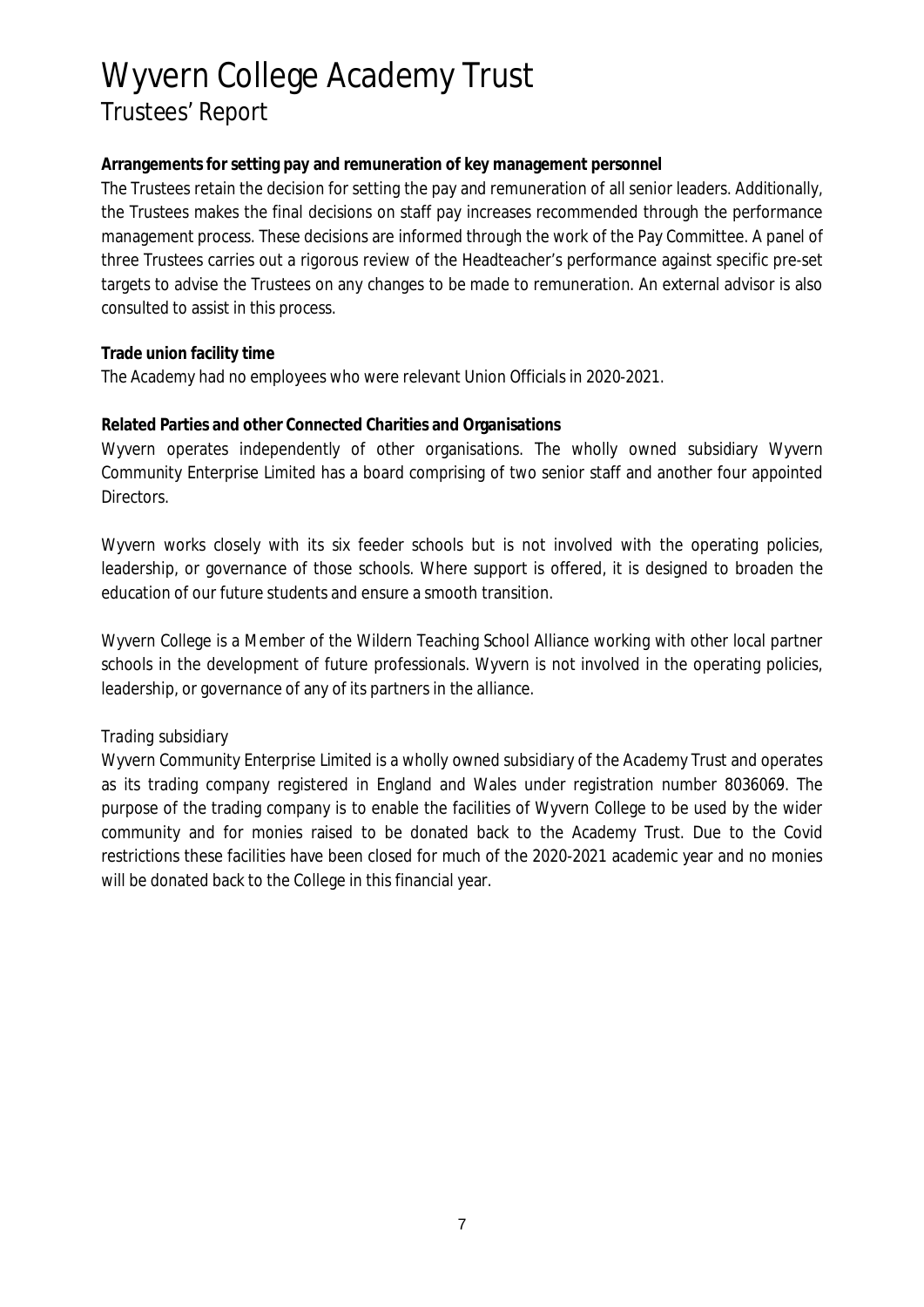### **Objectives and Activities**

### **Objects and Aims**

The objects of the Academy Trust as stated in the Articles of Association are:

- to advance, for the public benefit, education in the UK, by establishing, maintaining, carry on,  $\bullet$ managing and developing Wyvern College, offering a broad and balanced curriculum.
- and to promote, for the benefit of individuals living in Fair Oak, Bishopstoke, Horton Heath,  $\bullet$ Durley, Upham and the surrounding area who have need because of their age, infirmity or disability, financial hardship, or social and economic circumstances or for the public at large, the provision of facilities for recreation or other leisure time activities in the interest of social welfare and with the object of improving the condition of life of those individuals.

### **Objectives, Strategies and Activities**

The principal activity of the college is to provide education for students of different abilities between the ages of 11 and 16 with a broad and balanced curriculum, in a learning environment which is caring and supportive.

We aim to inspire our students towards personal accomplishment and fulfilment; to become the finest versions of themselves. We therefore seek to draw out of them their interests, talents, personal qualities, and aspirations. We also seek to draw out of them a strong sense of social justice and responsibility: to use all that is good within them to make a difference to the lives of others and to improve the world around them.

### *Values*

Our ambition is that a Wyvern education leads students to:

- Academic accomplishment and fulfilment, provoking thought, curiosity, and scholarship.
- Personal accomplishment and fulfilment so they become happy individuals with social maturity and moral purpose.
- Appreciation of their place in the modern world, revealing the opportunities it offers them and the responsibilities they owe to it.
- $\bullet$ Self-discipline based upon the PRIDe values: Prepared, Respectful, Involved and Dedicated.

The specific and detailed objectives and activities for the academic year ending 31 August 2021 are contained within the College Improvement Plan 2020-2022. It is an operational document that is regularly updated. The Trustees review aspects of the plan every term. The focus for the academic year 2020-21 can be summarized in the following way:

- Closing the Attendance Gap" More students in more lessons"
- Closing the Behaviour Gap "PRIDe and RESPECT everywhere"
- Closing the Curriculum Gap -"Same bar, different ladders"
- Closing the Memory Gap -"Knowing more, reMembering more"
- Closing the Opportunity Gap "Enrichment and empowerment for all"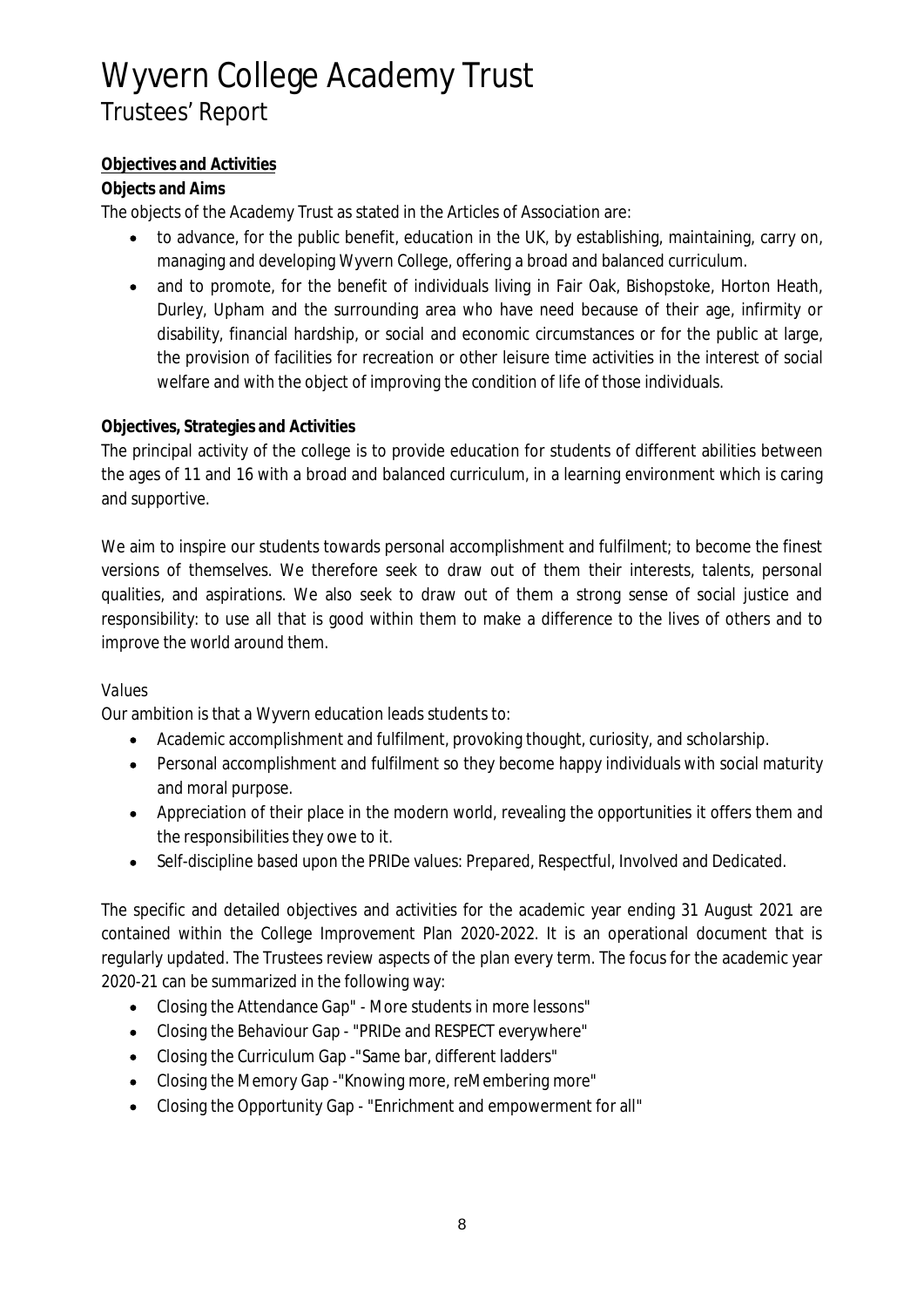#### **Public Benefit**

The Trustee have given due regard to the guidance on public benefit offered in the Charity Commission's general guidance on public benefit.

Wyvern College Academy Trust provides an inclusive mixed education for 11-16 years old students within the local community. Admissions criteria have matched county admissions criteria and no admission is made based on ability. The college works closely with Hampshire County Council for both admissions and appeals.

#### **Strategic Report Achievements and Performance**

The college is an Ofsted "good" rated school in the last inspection.

Leaders, including Trustees, have a strong vision for the education they want the college to provide based on "think deeply, grow personally, care passionately." Leaders balance their ambition for high academic standards with an emphasis on developing students' personal development. High quality teaching, learning and assessment are the norm in the large majority of classrooms, leading to outcomes that overall are above national expectations.

Trustees, senior and subject leaders act decisively to address relative weaknesses. For example, there have been big improvements in those areas where teaching and outcomes have not been consistently strong: English, Technology and SEND. The introduction of Subject Improvement Records (SIRs) has ensured that curriculum leaders understand how their specific responsibilities for improving their areas link directly to the college improvement plan. This has led to a more consistent and joined up approach to tackling improvement priorities.

Partnerships between parents and staff are strong; there are high levels of parental trust in the college. Parental engagement is a strength of the college: regular parent surveys take place and these, together with parental advisory groups on important issues, support self-evaluation work and shape improvement work.

Students understand the high PRIDe expectations staff have of them: the large majority meet these expectations every lesson. They are attentive, focused, and keen to learn. Learning is rarely disrupted by unacceptable behaviour. Relationships between staff and students are positive and make a strong contribution to good behaviour. Behaviour data is analysed systematically by SLT and in line management to identify trends & patterns and to respond to these effectively. Incidents of unacceptable behaviour have fallen sharply: exclusion, isolation, on-call and detentions are all on a strong declining trend for all groups of students including PP & SEND. Attendance has improved markedly, from significantly below national averages to just above.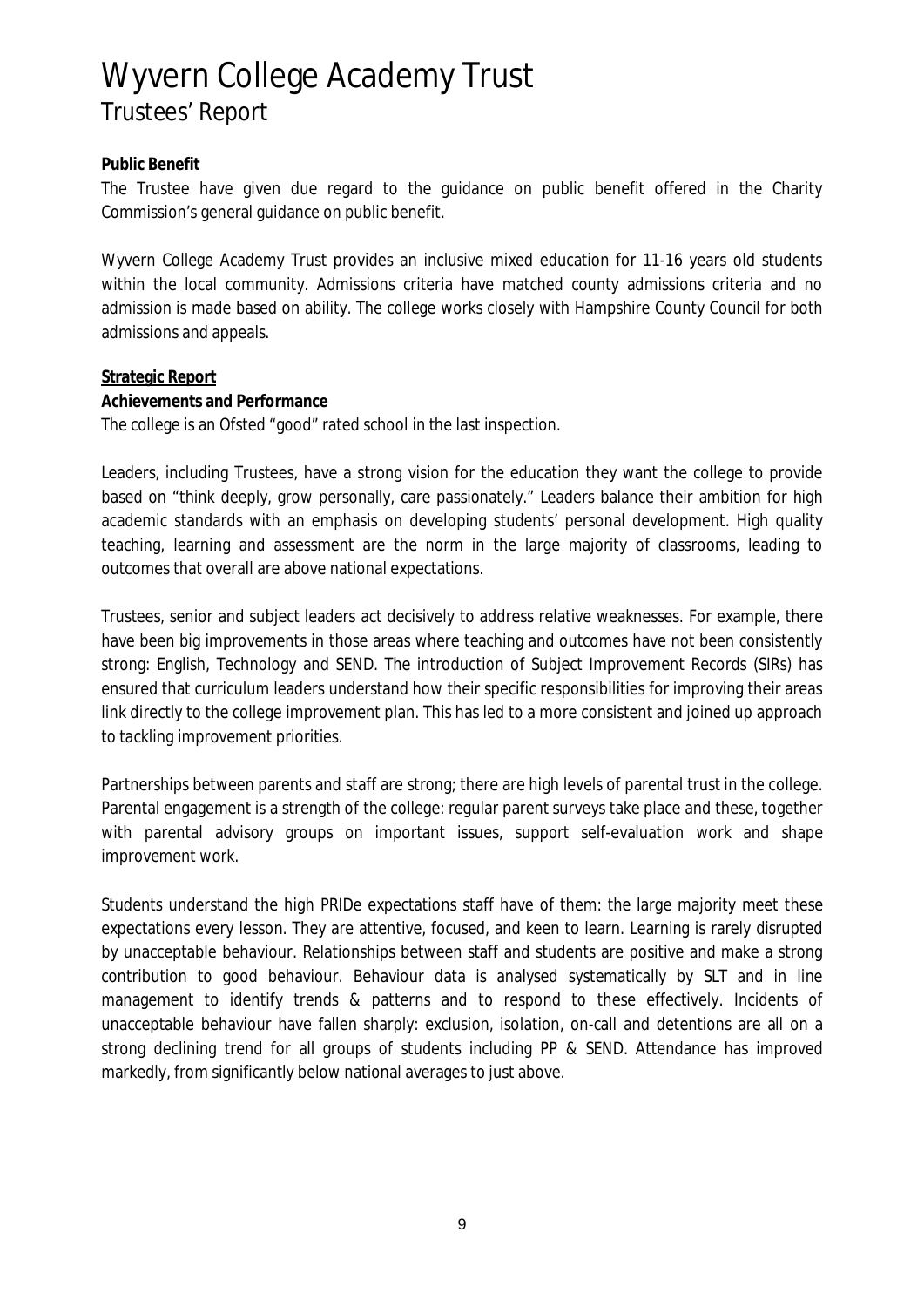#### **Achievements and Performance (continued)**

Students are given many opportunities to engage in lunchtime and after-school clubs. This includes subject clubs, sports activities leading to competitions and performing arts opportunities in drama, dance, and music which lead to public performances. Large numbers of pupils complete the Duke of Edinburgh Award; in the past there have been lots of opportunities for international travel, though Covid has temporarily halted these. All these opportunities help build cultural capital. Trips and visits are connected to learning in lessons. Students receive high quality pastoral care; parents and students recognise that pastoral care is a real strength of the college: support groups exist for bereaved students, young carers, and LGBTQ students.

In response to Ofsted's new education framework, each subject has undertaken a thorough planning review of its curriculum content against one common set of curriculum design principles. This has led to greater clarity on what students learn, when. Leaders have a clear rationale for the sequencing of their curriculum, with long term plans that state how students' knowledge will consolidate and grow over time. Curriculum Leaders have produced Quality of Education statements to show what students need to learn at each stage of their education and how this is carefully planned, sequenced and organised.

 Students throughout the college are making strong and increasing levels of progress in the majority of subjects. This is especially true of the key academic, EBacc subjects of Maths, Science, Computing, MFL and Humanities: progress is significantly above the national averages. Students achieve well in most subjects. They are well prepared for the next stage in their education. The vast majority of pupils in Year 11 go on to education, employment, and training.

Wyvern students attain higher grades than those in other schools locally and nationally; attainment is not only high, it is rising. In each of the last three years there have been improved results.

The college's ambition is to continue to improve so that every student achieves their optimal outcomes.

|      | Ave GCSE grade (ALL) | Ave GCSE grade non PP | Ave GCSE grade PP |
|------|----------------------|-----------------------|-------------------|
| 2021 | 5.25                 | 5.48                  | 4.14              |
| 2020 | 5.08                 | 5.29                  | 3.92              |
| 2019 | 5.06                 | 5.27                  | 3.73              |
| 2018 | 4.68                 | 4.98                  | 3.13              |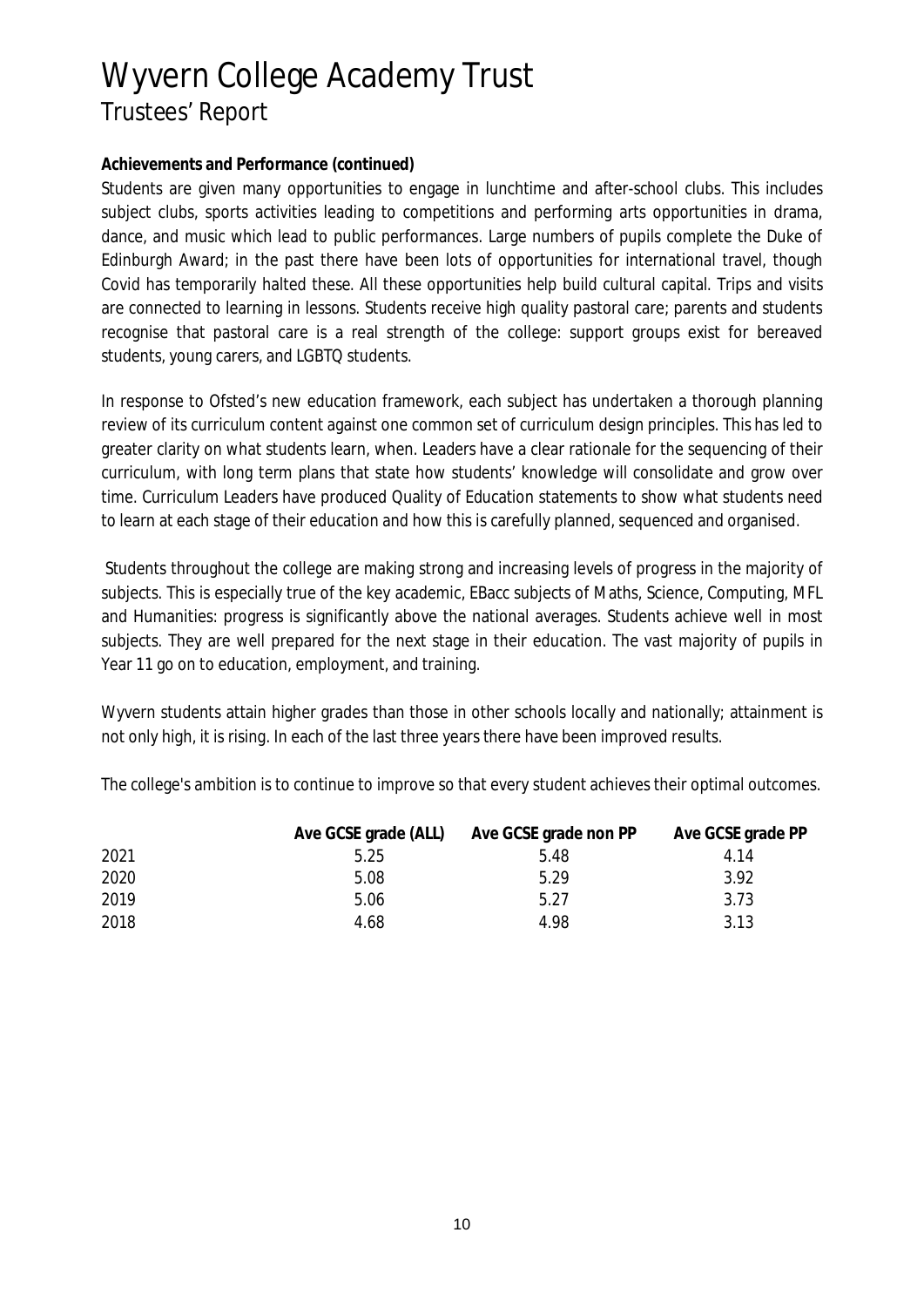### **Achievements and Performance (continued)**

The last time GCSEs were sat was 2019. DfE "progress 8" judgments on performance by comparing schools. Showed that Wyvern is a high performing school, with exceptional results in Maths, Science, Humanities and Languages:

- In English, overall, students made expected progress. On average, ten out of ten Wyvern  $\bullet$ students made expected progress in 2019.
- In Maths, students made progress significantly above the national expectations: on average, for  $\bullet$ every ten Wyvern students, six made expected progress and four made a whole grade's more progress than expected.
- In Science, students made progress significantly above national expectations. On average, for  $\bullet$ every ten Wyvern students, six made expected progress and four made a whole grade's more progress than expected.
- In Humanities, students made progress significantly above national expectations. On average,  $\bullet$ for every ten Wyvern students, three made expected progress and seven made a whole grade's more progress than expected.
- In languages, students made progress significantly above national expectations. On average, for  $\bullet$ every ten Wyvern students, five made expected progress and five made a whole grade's more progress than expected.
- A higher than average proportion of students successfully go onto to complete A-Levels at  $\bullet$ college.

The college has also successfully filled its Pupil Admission Number (PAN) for September 2021 and attracted larger than average in-year admission requests for the other year groups. As a result, the number of students at Wyvern is increasing and years 7-10 are now full. The high levels of NOR remain a key focus. Parental surveys show that the local community has a high and improving regard for the work of the college; the reputation, already strong, is improving further. This is due, in part to the tougher standards on behaviour, but also due to increased parental engagement. Regular parental surveys have enabled college leaders to respond more effectively to the needs and aspirations of parents. For example, as a result of their feedback a new college uniform has been introduced and curriculum maps have been published.

### *Covid-19 impact*

Following the national closure of schools in January 2021 remote teaching was introduced for our students. This initially involved folders of work; however, this system was quickly supplemented with online teaching using Microsoft Teams. Key worker children and vulnerable students were accommodated in college. Additional computers were acquired from the scheme set up by the government and distributed to support online access for students.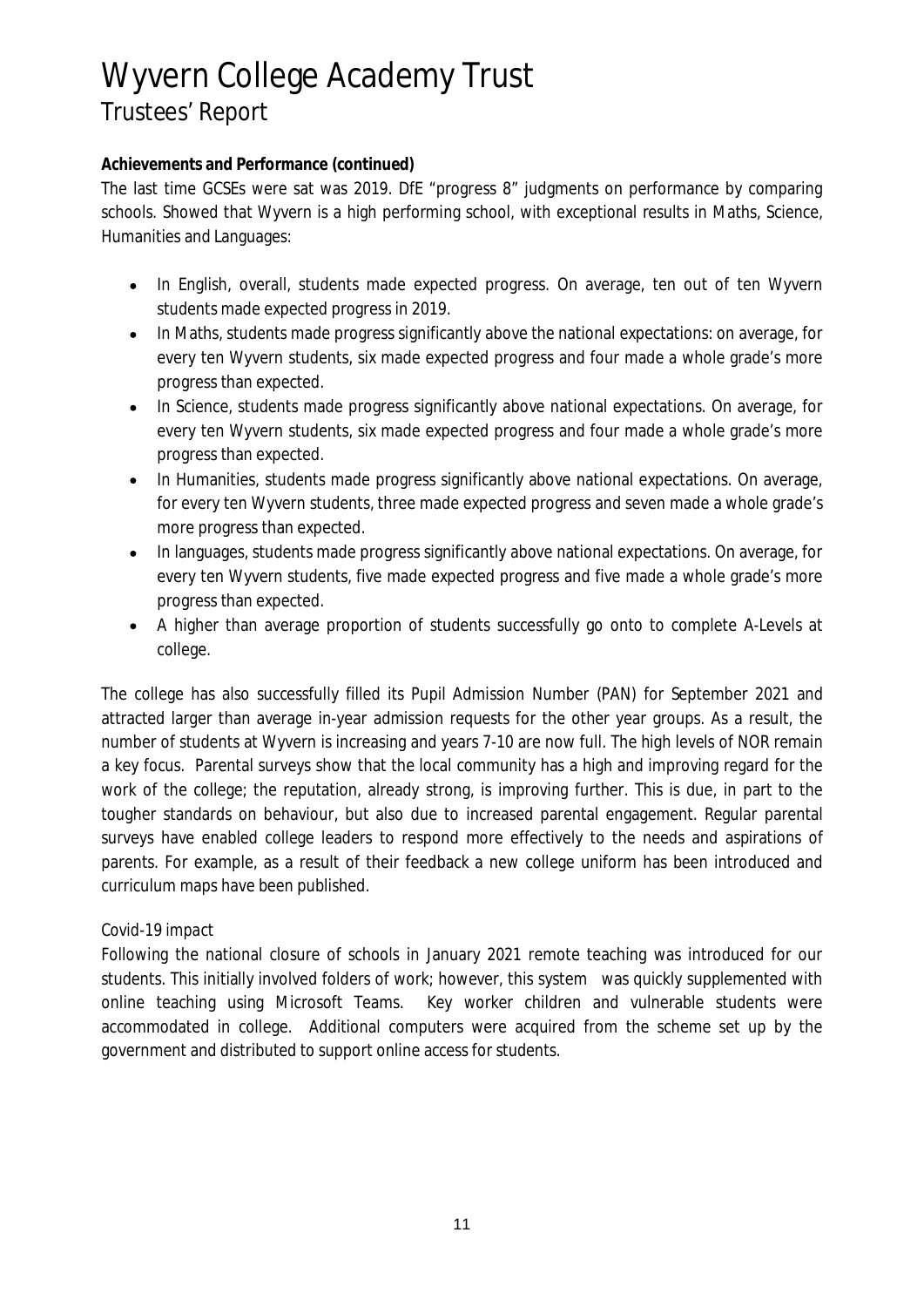#### **Achievements and Performance (continued)**

When the college re-opened for all students, teaching and learning was adapted in the light of control measures. For example, some practical lessons were restricted by the need for considerable additional cleaning of equipment. In classroom-based lessons, students were seated according to a class plan so that if virus infections were confirmed trace and trace systems could be put into operation. This limited transmission and frequently prevented large groups of students being sent home. Collaborative learning opportunities in the classrooms were restricted by social distancing measures. Uniform expectations were adapted so students could attend school in their PE or Dance kit and did not have to change to take part in other lessons. To limit transmission as much as possible a number of activities could not take place. Music ensembles, interschool sports, trips and visits were postponed and will be reintroduced as soon as possible.

The cancellation of external exams for the second year running caused students, parents, and staff concern and extra work. All school were asked to submit Centre Assessed Grades for each student. Clear guidelines and expectations set by the examination boards were followed assiduously. Careers support was in place and accessible to all students before, on, and after results day.

There is universal recognition that all students have been disadvantaged and this is an ongoing issue that the college continues to ameliorate by recognising the impact and considering what is best for students when making day to day and strategic decisions. The Trustees are grateful for the positive support from parents which was a key factor in helping the college staff to overcome many of the problems. Regular, high-quality communication between the college and the parents was well received. Detailed risk assessments were prepared, communicated, reviewed, and updated, sometimes daily.

A team spirt was evident throughout the college community. Whilst teaching staff were engaged in preparing online lessons and working with students our support staff were incredibly busy behind the scenes. The site team, support staff from all areas of college life and volunteers played a key role in so many ways. It was because of their efforts that the planning, ordering and organisation of Lateral Flow Testing was undertaken before and during the students return to college. More recently the two-day vaccination programme involved over 20 NHS staff which was appreciated. Thank you all.

The college lost community income due to reduced numbers and restrictions affecting the Nursery, Activate gym and other lettings. The Nursery remained either fully or partially open throughout the pandemic. There was a gradual re-opening of the gym, but this was impacted by the continuing restrictions that were necessary. Overall, additional costs have been offset within the annual budget.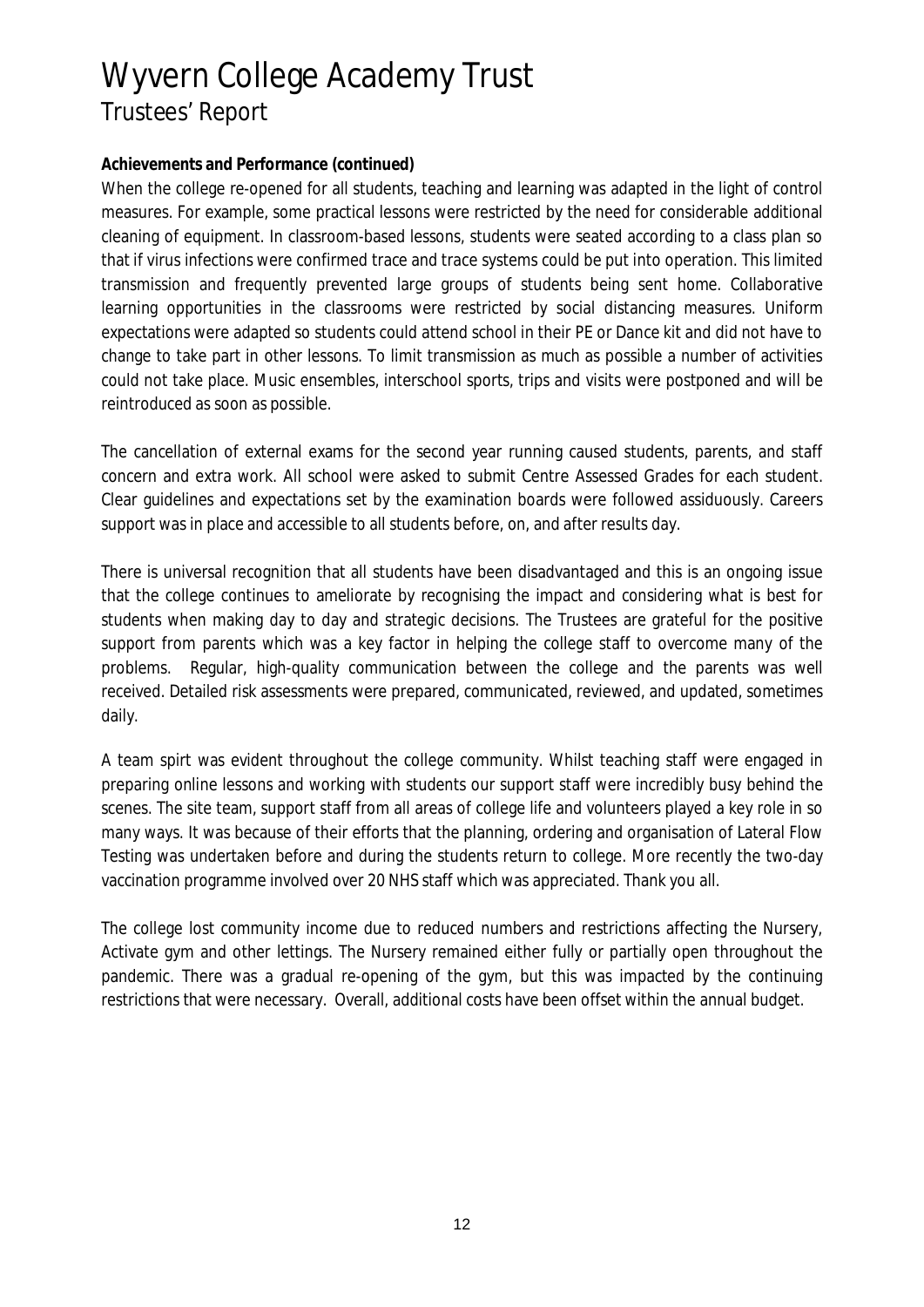#### **Key Performance Indicators**

Current examination results have again indicated a sustained situation regarding external standards. Some subjects have once again outperformed both local and national standards. The current Ofsted rating remains as good, and the most recent self-evaluation concurs with this.

Along with attendance figures, the college's rates of exclusion were identified by the college's 2018 IDSR (Inspection Data Summary Report) report as the performance indicators requiring closest attention. The concerted drive to improve standards of behaviour in college have resulted in significant improvements: the college now has the second lowest exclusion rates in the district; there have declined sharply in each of the last three years for all groups of students including SEND and pupil premium. They are now significantly below national averages.

The Trustees provide clear guidance in financial management. This involves careful monitoring and control measures. Monthly management reports are produced and analysed to show financial performance and a manual forecast is calculated to show the likely position at year end. This allows consistent monitoring throughout the year to take place. Additionally, the Current Working Capital breakdown is monitored alongside the monthly management reports. The college continues to undertake benchmarking exercises by comparing its own financial outturn against similar academies as well as internally against previous financial records.

The college submitted further Condition Improvement Bids in December 2020 but were unfortunately unsuccessful in securing funding. The college will continue to make further bid submissions to the ESFA in order to maintain the building in the best possible condition. A review of the building and premises is needed to inform estate and asset management plans to prioritise the risks and opportunities presented by the estate.

The levels of reserves have now allowed further discussions around high level strategic spending decisions with SLT and Trustees.

Trustees continue to make use of DfE tools such as the new View My Financial Insights (VMFI) in order to ascertain Trust spending compared to others, and to highlight areas that may require more in-depth analysis. Future curriculum and staffing costs against class size is also being viewed more objectively at Trust and SLT level.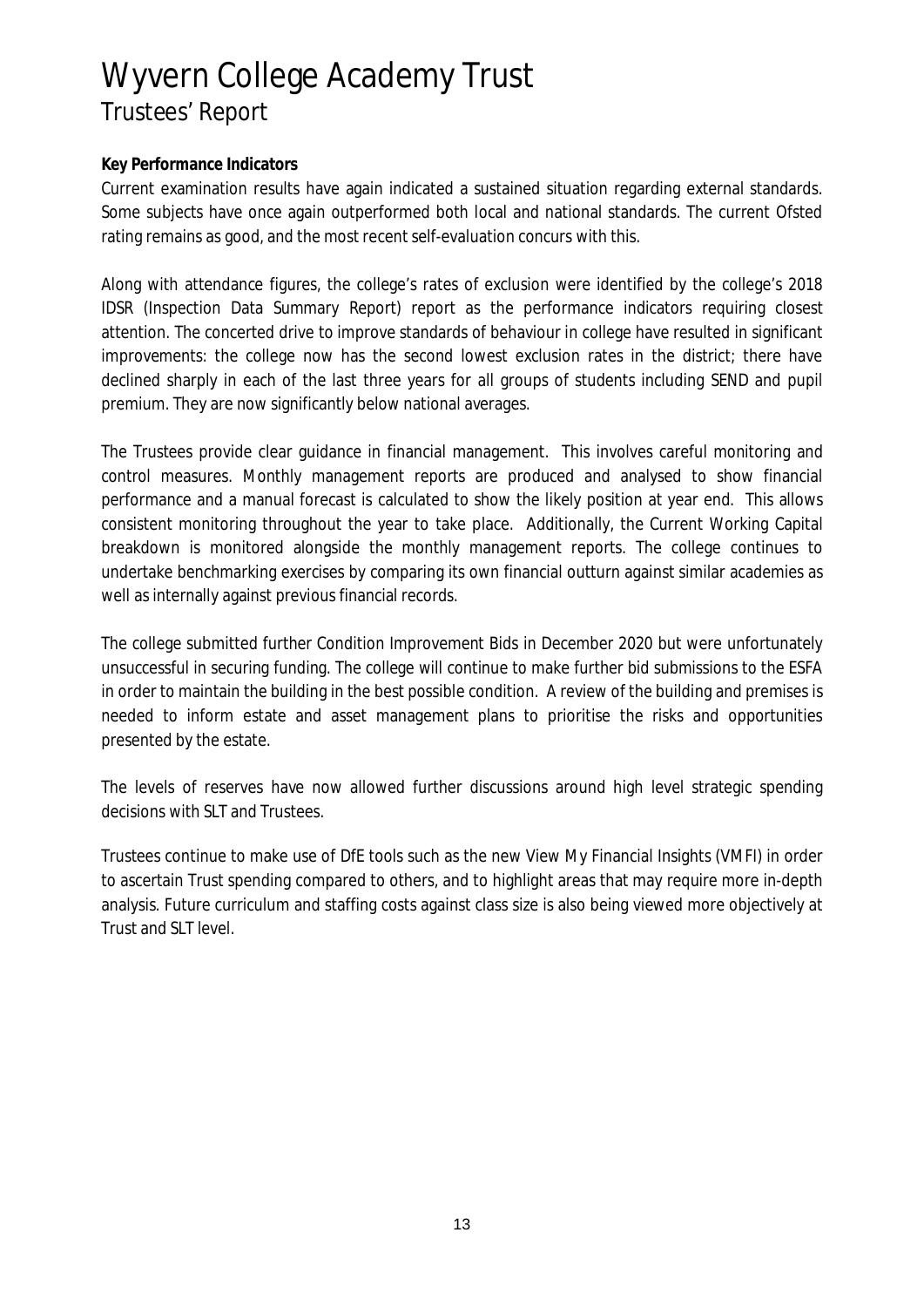### **Going Concern**

The board of Trustees has a reasonable expectation that the academy trust has adequate resources to continue in operational existence for the foreseeable future. For this reason, it continues to adopt the going concern basis in preparing the financial statements. Further details regarding the adoption of the going concern basis can be found in the Statement of Accounting Policies.

The balanced budget was maintained for 2020-21 and has enabled us to add to the reserves at the end of this financial year. The forecast budgets for 2021-22 and 2022-23 indicate that small surpluses will be achieved. The situation in the area regarding new houses and student numbers is positive and given the reputation of the College the Trustees confirm the College has exceeded its traditional PAN in Autumn 2021. The Trustees will continue to consider further spending analysis to maintain the strength of the reserves which are £671,258 as at 31st August 2021 (excluding restricted pension funds and restricted fixed asset funds).

#### **Financial Review**

The college is currently in a substantially improved financial position as indicted by the financial statements and the monitoring of the finance committee. The Trustees have re-appointed Mr. M Della as the Responsible Officer/Internal Auditor for this accounting period, and the accounting officer is the college Headteacher, Mr. B Rule.

The major part of the income is from the ESFA (Education and Skills Funding Agency) in the form of the general annual grant based primarily on student numbers: this grant is restricted for use against specific purposes. The ESFA provides further income for pupil premium and the local authority provides special needs funding. Funds received during the period ending 31 August 2020 and associated expenditure can be seen in the Restricted Funds Statement of Financial Activities and are assigned in the financial statements in accordance with the guidelines set down by the Charity Commission Statement of Recommended Practice (SORP).

During the period 1 September 2020 to 31 August 2021 the college received £8,376,232 (2020: £7,803,314) of funding from the ESFA and other sources with expenditure against this income of £8,092,639 (2020: £7,581,581) (figures stated excluding restricted pension fund and restricted fixed asset fund). The net current assets at the year end were £746,178 (2020: £410,173).

At 31 August 2021 the net book value of fixed assets was £17,962,143 (2020: £17,587,525), of which £17,701,643 (2020: £17,320,644) relates to land and buildings. The assets were used exclusively for supporting the provision of education and the associated support services to the students of Wyvern College.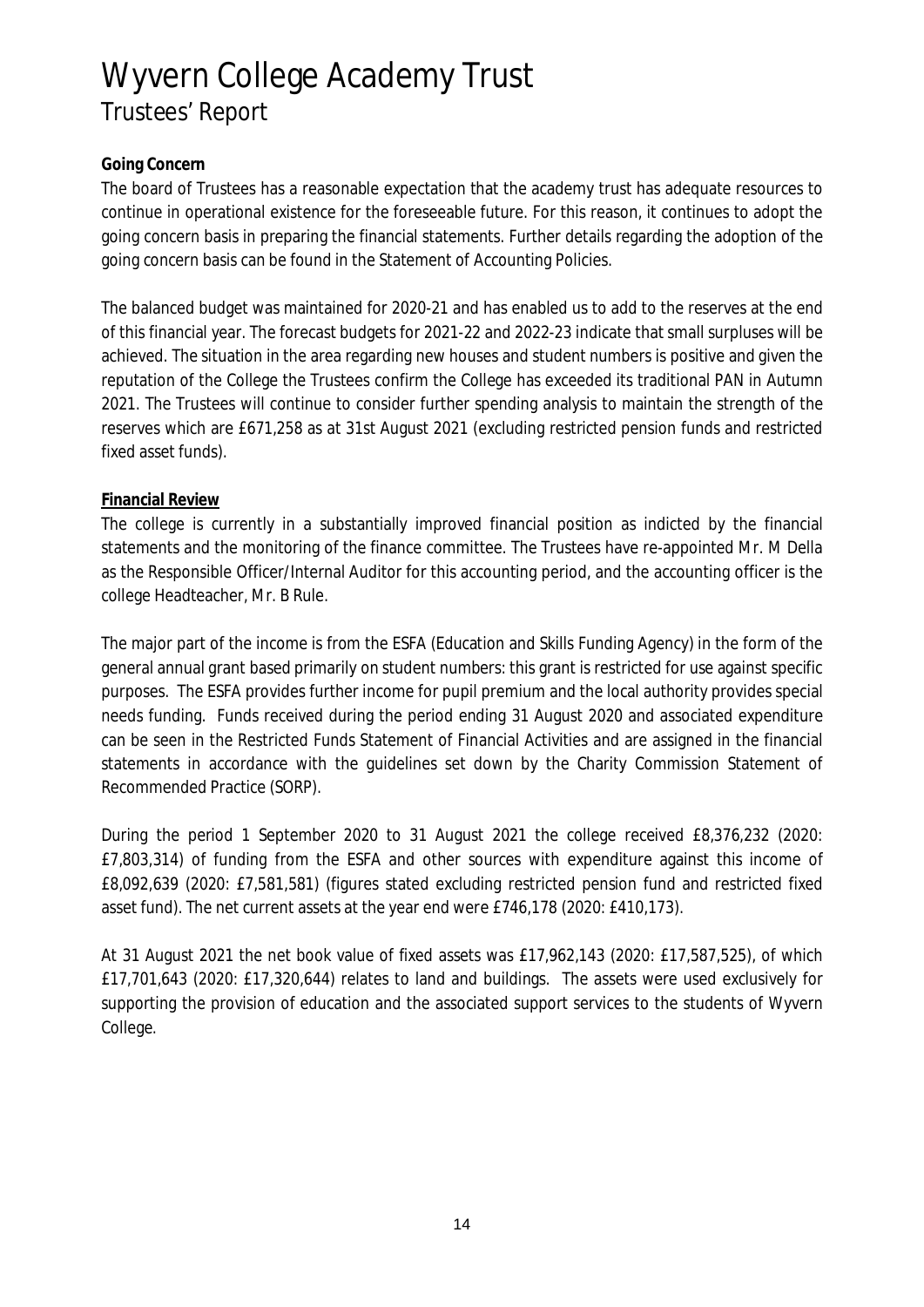#### **Financial Review (continued)**

The current Local Government Pension Scheme (LGPS) pension fund liability is £4,885,000 (2020: £4,430,000).

The amount carried over to the following accounting period will be kept in reserve to support Covid catch-up activities, cash flow, improve the learning environment and support any future capital bids of investment required.

The major part of the college's expenditure has been for salaries and building related payments. Expenditure underpins the objectives set out in the College Improvement Plan and with all financial transactions best value is considered.

#### *Wyvern Community Enterprise Limited*

Income generation activities include the subsidiary company, Wyvern Community Enterprise Limited. A consequence of the prolonged Covid 19 pandemic was the enforced closure of the Activate gym and the prohibited letting of all college facilities which affected income generation during the periods of national restrictions and lockdown. Trustees acted and a Bounce Back government loan was successfully applied for in October 2020. However, the ongoing financial impact of the national lockdown restrictions means this situation may not be fully resolved and the outcome of this is a shortfall in the Wyvern Community Enterprise Limited funds at August 2021.

#### **Reserves Policy**

The Trustee's policy is to review the levels of working capital each half-term. This review considers the nature of the income and expenditure streams, the need to match income with commitments and the nature of the funds available. The policy of the Trustee board is to maintain adequate free reserves, this year being £354,707 (2020: £264,788) as at 31 August 2021.

The reserves policy is to:

- Maintain adequate free reserves
- Ensure a stable base for the Academy to continue its operation
- Enhance Teaching and learning opportunities for students
- Provide sufficient funds for short term capital investment
- Ensure excessive reserves are not accumulated  $\bullet$

Decision making is informed by projections from our three-year budget planning. The reserves as at 31 August 2021 were as follows:

- Unrestricted (free) reserves of £354,707 (2020: £264,788)  $\bullet$
- A restricted fixed asset fund of £17,996,230 (2020: £17,610,033), which can only be realised through disposal of tangible fixed assets
- A pension deficit of £4,885,000 (2020: £4,430,000)
- Other restricted funds of £316,551 (2020: £122,877)
- Total funds of £13,782,488 (2020: £13,567,698)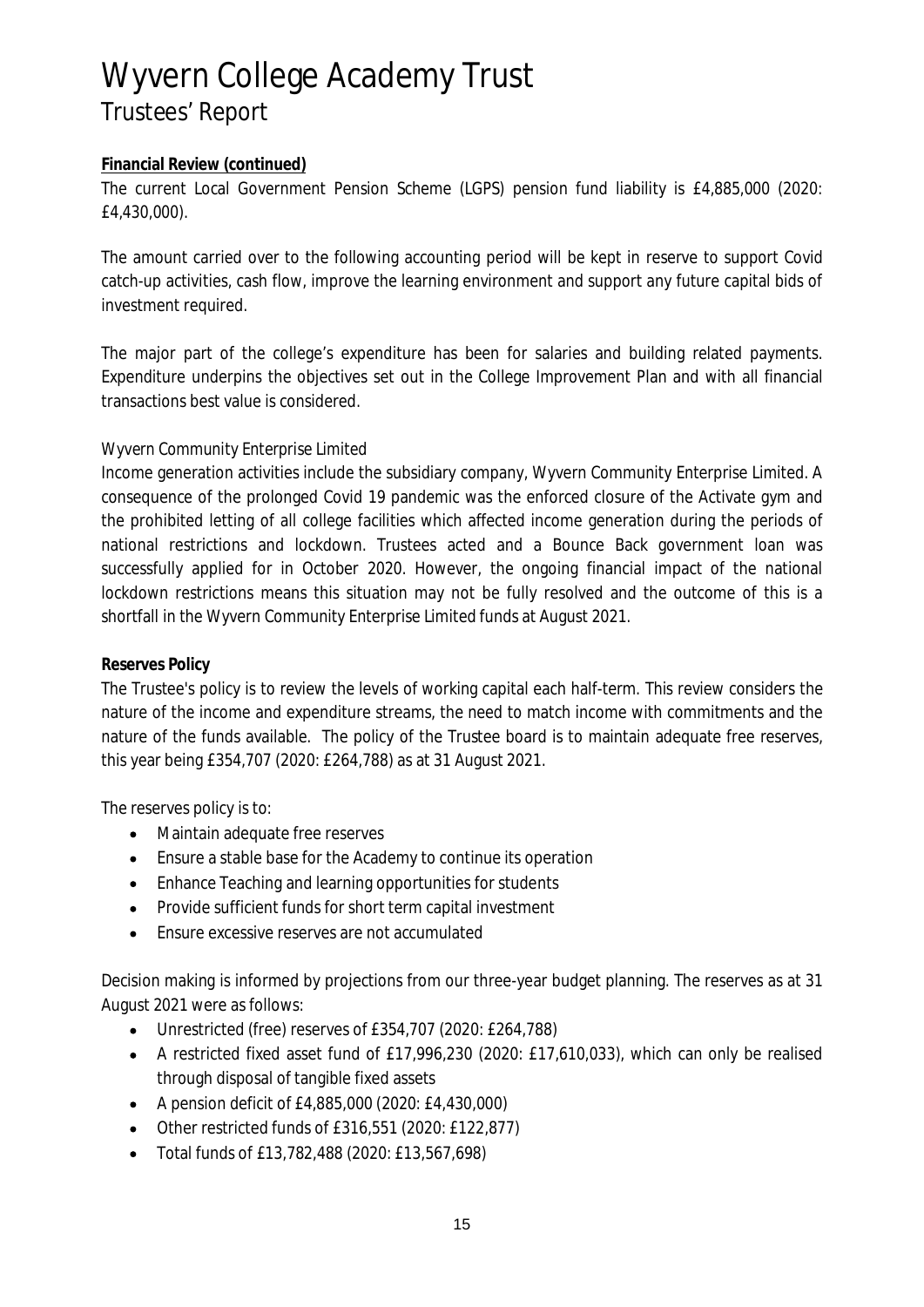### **Investment Policy**

The college aims to manage its cash balances to provide for the day to day working capital requirements of its operations, whilst protecting the real long-term value of any surplus cash balances against inflation. Lloyds Bank is the college banker and holds two current accounts, and the previously held investment account was closed to protect cash flow. When funds are available over and above the minimum cash flow requirements, any investment made will be under the following principals:

- to ensure cash balances in the current account are sufficient to cover day to day running costs.  $\bullet$
- to ensure that, for all funds invested, there is minimal risk of loss in the value of those funds.  $\bullet$
- to protect the capital value of invested funds against inflation
- to maximise returns on short term surplus balances.  $\bullet$

#### **Principal Risks and Uncertainties**

A robust Risk Register is maintained and overseen by the Finance/Audit Committee. This details potential risks across different sectors- Strategic and Reputational, Operational, Compliance, and Financial.

As a consequence of the Covid 19 pandemic the college leadership, supported by Trustees, established a rigorous risk assessment process. This identifies a comprehensive range of procedures to keep the college community as safe as possible both during a national lockdown and when students and staff are on site. A stepped approach has been developed to indicate various levels of control measures for different tiers of responses. The impact of the ongoing situation continues to be assessed and includes strategies to provide additional support to students whose progress and well-being has been affected. The situation is under constant review.

On 30 June 2012, the Academy Trust inherited a pension deficit from Hampshire County Council relating to its support staff and although the present deficit must be reported, this deficit does not impact on the free reserves.

The college objectives include providing and promoting a continuing high level of education by maintaining and improving the calibre of specialist subject teaching staff to attract the maximum number of students. College management was successful with strategies and during the year more parents decided to send their children to the college. In September 2021, the college increased its PAN from 270 to 275 to meet increased demand.

In contrast to this, local plans for significant new housing developments in, and at the border of the catchment area, are progressing and it is possible that there will be a need for the college to increase capacity in future years. The opening of a new secondary school just outside of Wyvern's catchment area (September 2021) remains a long-term risk facing the Academy. Although the situation is being monitored carefully an area of additional risk is the uncertainly of timing of these issues and the effects on the college.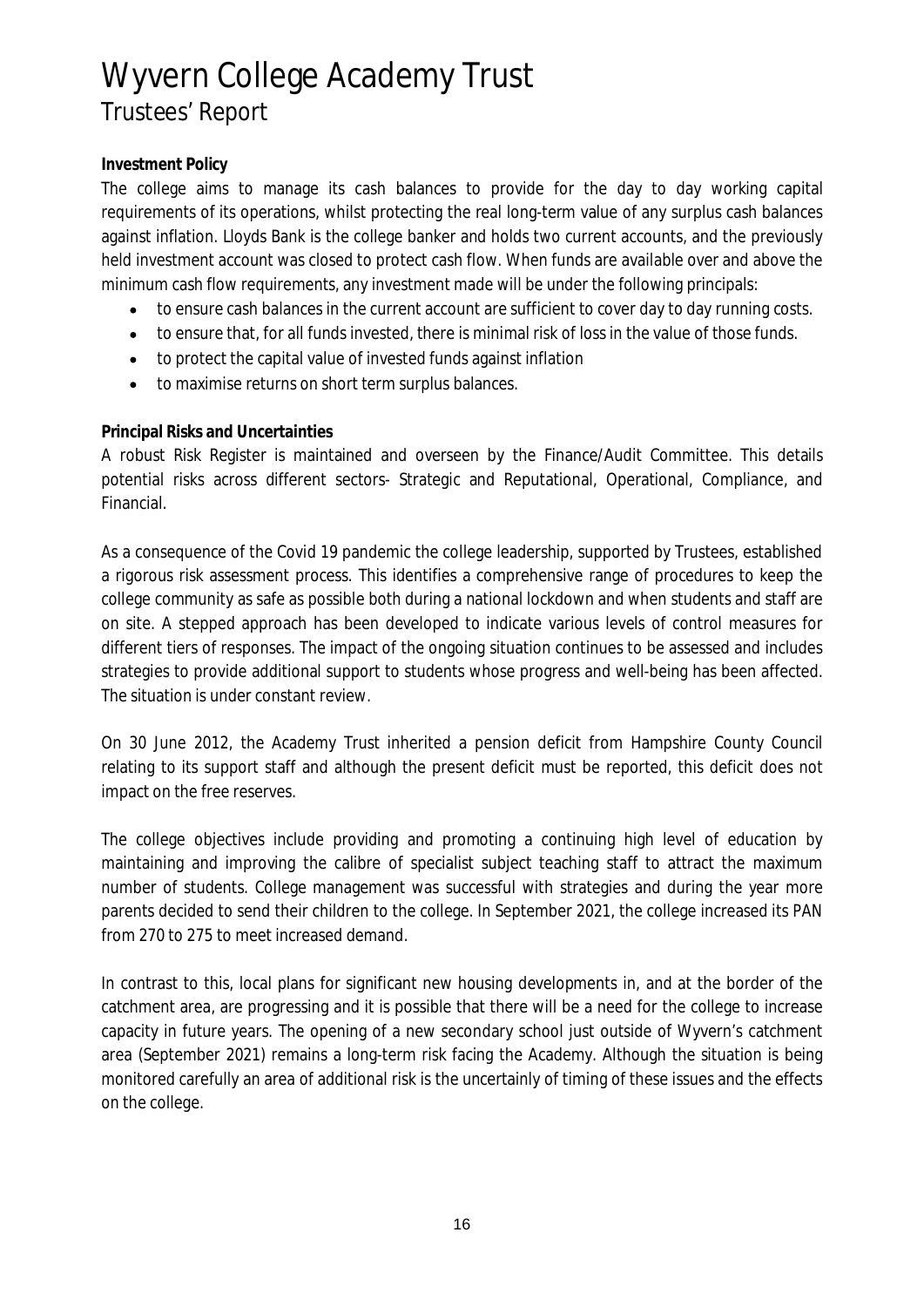### **Fundraising**

As part of its work within the community, the academy trust undertakes fundraising activities, for example through fetes, cake sales, non-uniform days and year group charity initiatives. The academy trust raises funds in order to support its own operations and also to make donations to local and national charities. The academy trust undertakes all such activities itself, with the help of its students and their families. We confirm that when fundraising:

- No unsolicited approaches are made to members of the public.  $\bullet$
- No commercial participators are used.  $\bullet$
- No regularity schemes or standards are applicable.
- No complaints were made to the Academy Trust during the year.  $\bullet$

### **Plans for Future Periods**

In the long term the Trustees are aware that pupil numbers will stabilise and the college may not benefit from increased funds. Therefore, expenditure will continue to be carefully monitored and this will be achieved through detailed 3 year budget forecasting. In the meantime, Trustees and management recognised the need to increase the reserves and embed economy measures. This resulted in significant savings as a result of:

- Maintaining the financial viability of option groups and class sizes  $\bullet$
- Restructuring SLT and other managements to achieve better value for money
- Continuing to seek further cost-effective ways to achieve more efficient systems and processes (e.g., new payroll system, telephones etc.)
- Considering further revenue generation by optimising the use of the college's assets and resources.

There is a continuous plan to roll out a refurbishment, repair and maintenance programme to improve the classrooms, academic department and administrative areas, plus specialist learning areas both inside and outside of the buildings. The aim is to enhance the working and learning experience of students and staff as well as to reduce overhead costs and increase efficiency. Works of urgent needs or where health and safety is an issue continue to be undertaken in the short term. The senior leadership team and Trustees worked with Hampshire County Council to plan the use of the development funds awarded to the college to ensure the maximum benefit is obtained. Work on increasing the capacity on the ICT teaching spaces, replacing the all-weather pitch, and making significant improvements to outdoor security (which safeguards the students more effectively) have been completed. Further work to complete these phases of security and internal refurbishment will be taking place during the financial year 2021-2022. The college continues to research and bid for development funds through the Condition Improvement Fund provided by the ESFA.

**Funds Held as Custodian Trustee on Behalf of Others**

There were no funds held as custodian Trustee on behalf of others during the year.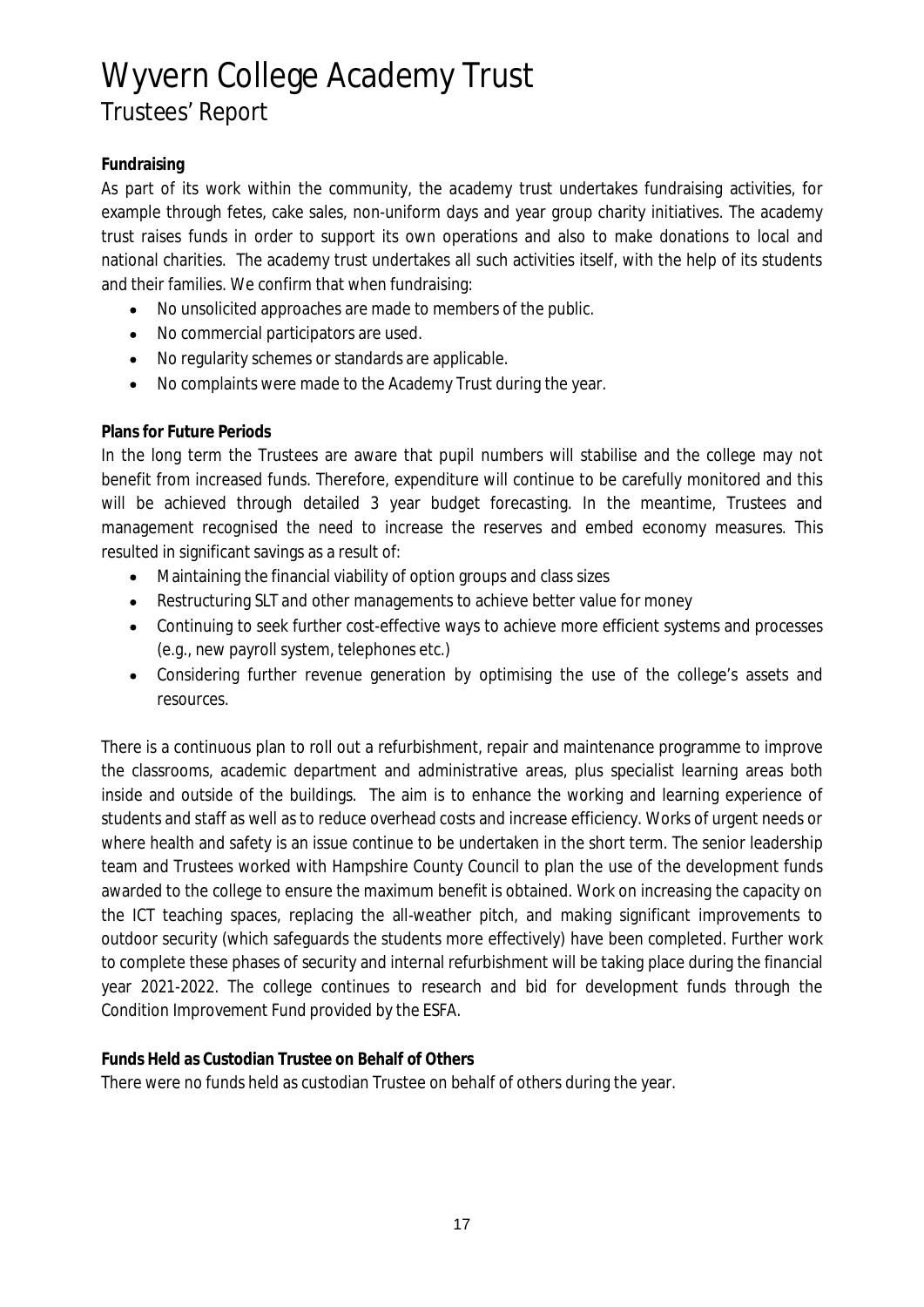### **Auditor**

Insofar as the Trustees are aware:

- there is no relevant audit information of which the charitable company's auditor is unaware  $\bullet$
- the Trustees have taken all steps that they ought to have taken to make themselves aware of  $\bullet$ any relevant audit information and to establish that the auditor is aware of that information.

The Trustees' report, incorporating a strategic report, was approved by order of the Board of Trustees, as the company directors, on 6 December 2021 and signed on the board's behalf by:

 $L$ *ynda M Smith* 

**L Smith** Chair of Trustees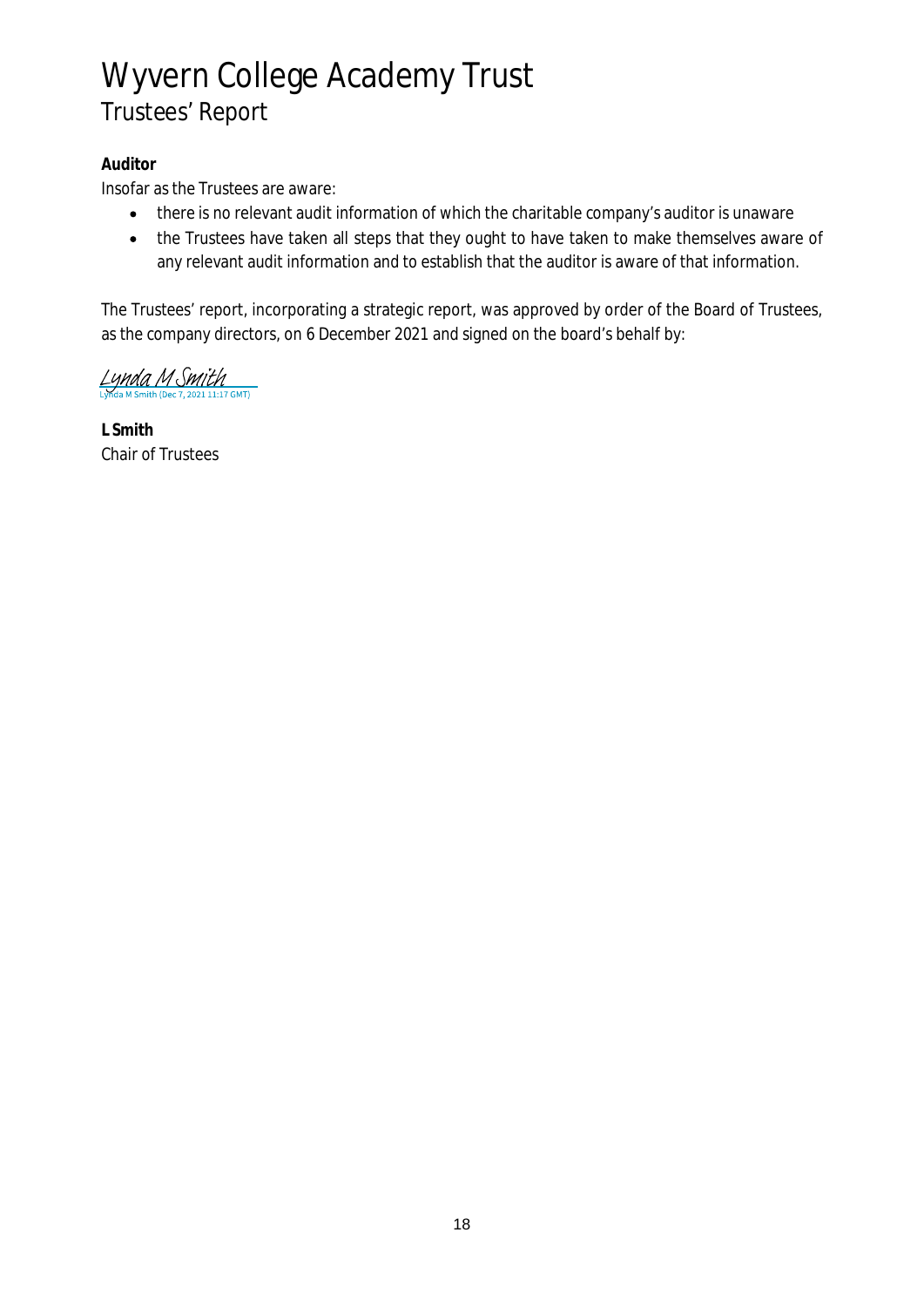#### **Scope of Responsibility**

As Trustees, we acknowledge we have overall responsibility for ensuring that Wyvern College Academy Trust has effective and appropriate systems of control, financial and otherwise. However, such a system is designed to manage rather than eliminate the risk of failure to achieve business objectives and can provide only reasonable and not absolute assurance against material misstatement or loss.

The Trustees has delegated the day-to-day responsibility to the Headteacher, as Accounting Officer, for ensuring financial controls conform with the requirements of both propriety and good financial management and in accordance with the requirements and responsibilities assigned to it in the Funding Agreement between Wyvern College Academy Trust and the Secretary of State for Education. They are also responsible for reporting to the Trustees any material weaknesses or breakdowns in internal control.

#### **Governance**

The information on governance included here supplements that described in the Trustees' Report and in the Statement of Trustees' Responsibilities.

The board of Trustees has formally met seven times during the year. Attendance rates have been high at 85%.

Attendance during the year at meetings of the board of Trustees was as follows:

| <b>Trustee</b>      | Meetings attended | Out of a possible |
|---------------------|-------------------|-------------------|
| Mrs. E Amber        |                   |                   |
| Mr. N Couldrey      | 3                 |                   |
| Mr. M Della         | 4                 |                   |
| Mr. J Gregory       |                   |                   |
| Mrs. H Gunner       |                   |                   |
| Mrs. K Hercock      |                   |                   |
| Mrs. S Knight       | 5                 |                   |
| Mrs. S MacLennan    | 6                 |                   |
| Mr. S Mallindine    | 2                 | 3                 |
| Mr. PO'Toole        |                   |                   |
| Mr. B Rule          |                   |                   |
| Mrs. S Roberts-Penn | 6                 |                   |
| Ms. L Smith         |                   |                   |
| Mr. R Stevens       |                   |                   |
| Mr. M Thornton      |                   |                   |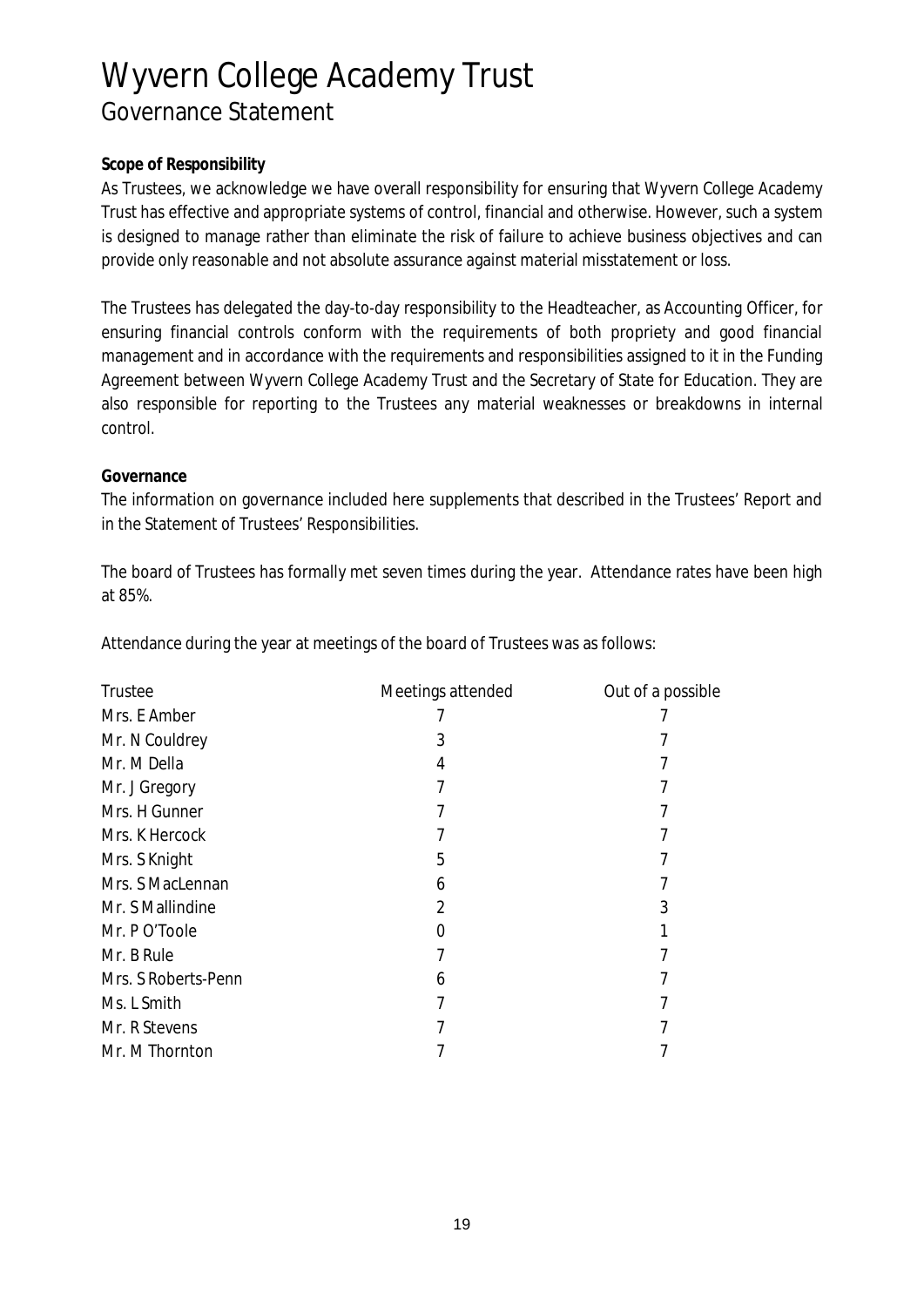### **Governance (continued)**

The Finance/Audit committee is a combined sub-committee of the main board of Trustees. Its purpose is to advise the board of Trustees and the accounting officer on the adequacy and effectiveness of the Academy Trust's governance, risk management, internal controls and value for money systems and frameworks. It monitors responses and action plans identified in the Auditors reports. It advises the Members about the appointment of the auditor and the work and appointment of the Internal Auditor).

The preparation of the Trustees' report sections of the Annual Report and Accounts is the committee's responsibility. Attendance at meetings in the year was as follows:

| Trustee             | Meetings attended | Out of a possible |
|---------------------|-------------------|-------------------|
| Mrs. S Knight       | b                 |                   |
| Mr. PO'Toole        | O                 |                   |
| Mr. B Rule          |                   |                   |
| Mrs. S Roberts-Penn | 6                 |                   |
| Ms. L Smith         |                   |                   |
| Mr. R Stevens       |                   |                   |

A major undertaking during the year was the strengthening of an efficient risk management system. During the year a crucial addition to this process related to the creation, regular review and dissemination of Covid 19 risk assessments in order to keep the college community as safe as possible. This remains fully operational within the Academy and regular reviews continue to be undertaken by the senior leadership team. A further focus of the committee is to oversee the development of the Asset Management Register.

### *Trustees Skills and analysis*

In the summer of 2021, all Trustees engaged with a self-evaluation exercise in relation to the work of the Trustee board. The responses have been collated and areas have been identified for improvement and will inform practice in the academic year 2021-22. In addition, an individual skills audit has been undertaken to identify any gaps that need to be a priority regarding future recruitment.

A major risk this year has been the Covid 19 pandemic and Trustees have been fully involved in rigorous Risk Assessments and the plans to minimise the impact on:

- the health and safety of the college community  $\bullet$
- the well-being and progress of students  $\bullet$
- college finances $\bullet$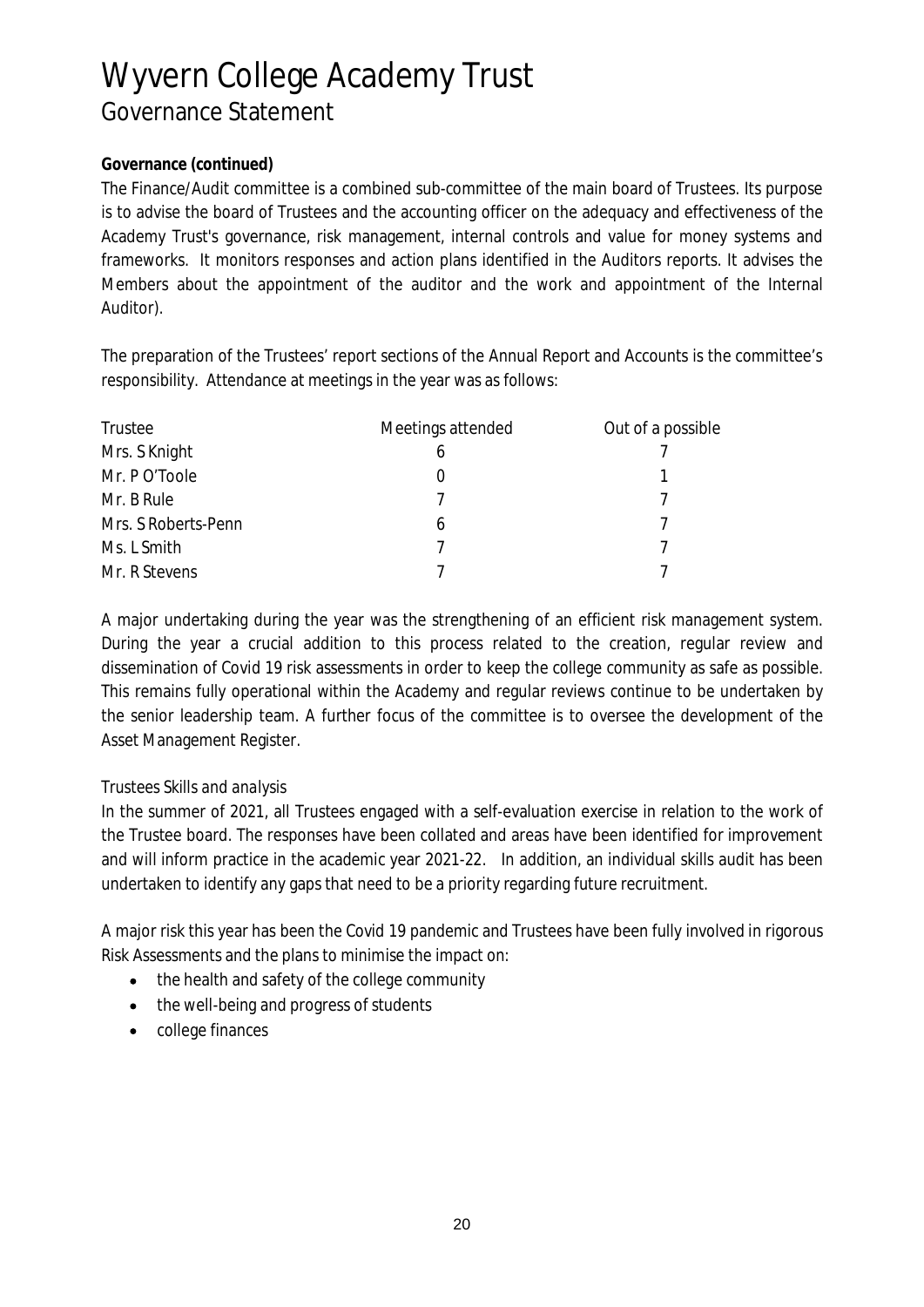### **Review of Value for Money**

As accounting officer, the Headteacher has responsibility for ensuring that the academy trust delivers good value in the use of public resources. The accounting officer understands that value for money refers to the educational and wider societal outcomes achieved in return for the taxpayer resources received.

The accounting officer considers how the academy trust's use of its resources has provided good value for money during each academic year, and reports to the board of Trustees where value for money can be improved, including the use of benchmarking data where appropriate. The accounting officer for the academy trust has delivered improved value for money during the year by:

- Continued curriculum reform working through the timetabling structure has led to fewer groups in Options choices from the previous academic year in Key stage 4
- Continued realignment of roles and strategic staffing changes that allow the college to operate more efficiently and effectively whilst achieving value for money.
- Continued staffing and curriculum analysis to be undertaken to match curriculum costs with  $\bullet$ student numbers.
- The review of TLR posts to reflect greater consistency across the college  $\bullet$
- Continuing to seek further cost-effective ways to achieve more efficient systems and processes with new technologies (e.g., new payroll system, telephones etc.)

### **The Purpose of the System of Internal Control**

The system of internal control is designed to manage risk to a reasonable level rather than to eliminate all risk of failure to achieve policies, aims and objectives. It can, therefore, only provide reasonable and not absolute assurance of effectiveness. The system of internal control is based on an on-going process designed to identify and prioritise the risks to the achievement of Academy Trust policies, aims and objectives, to evaluate the likelihood of those risks being realised and the impact should they be realised, and to manage them efficiently, effectively and economically. The system of internal control has been in place in Wyvern College Academy Trust for the period 1 September 2020 to 31 August 2021 and up to the date of approval of the annual report and financial statements.

### **Capacity to Handle Risk**

The Board of Trustees has reviewed the key risks to which the Academy Trust is exposed together with the operating, financial and compliance controls that have been implemented to mitigate those risks. The Board of Trustees is of the view that there is a formal on-going process for identifying, evaluating and managing the Academy Trust's significant risks that has been in place for the period 1 September 2020 to 31 August 2021 and up to the date of approval of the annual report and financial statements. This process is regularly reviewed by the Board of Trustees.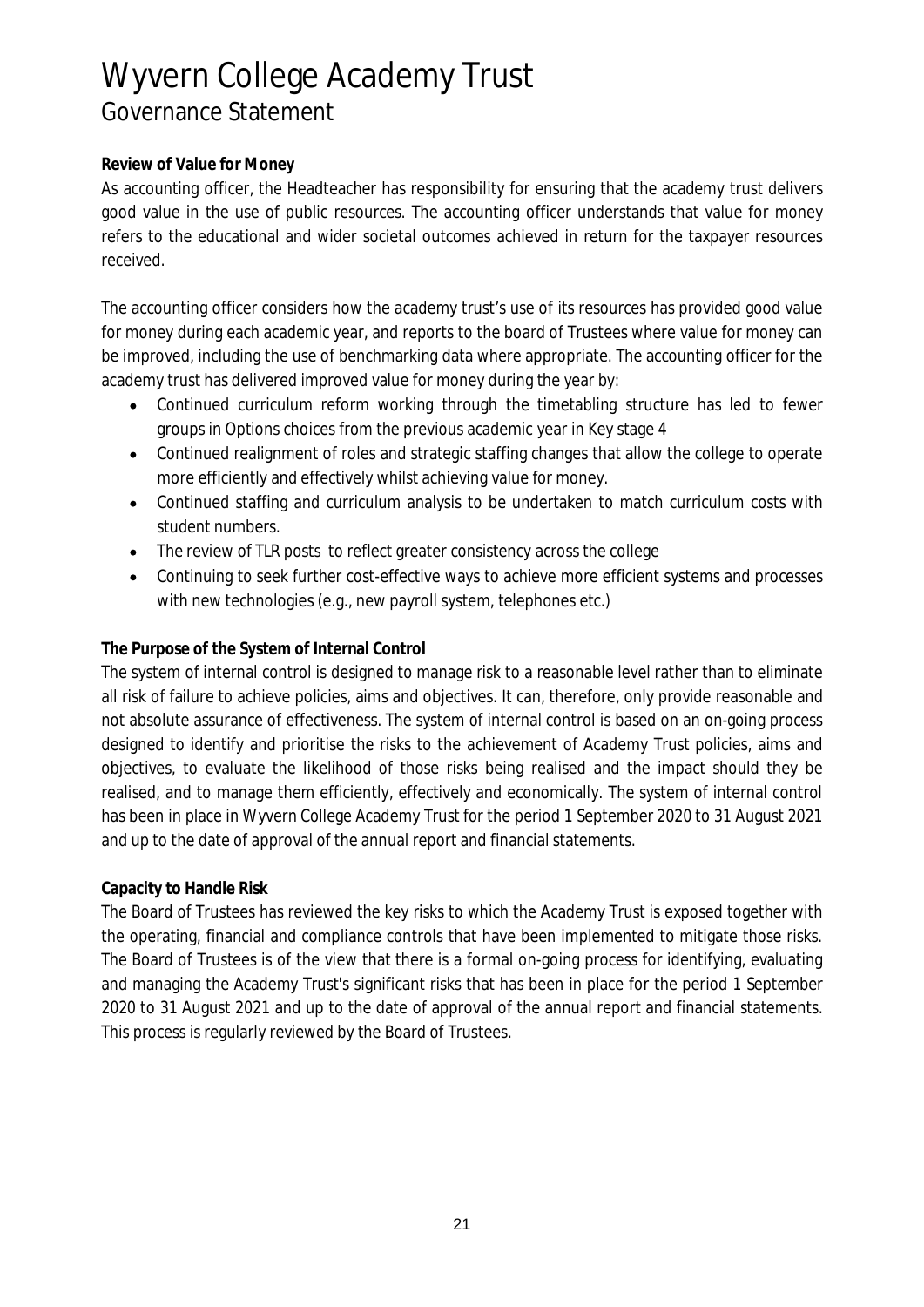### **The Risk and Control Framework**

The Academy Trust's systems of internal financial control are based on a framework of regular management information and administrative procedures including the segregation of duties and a system of delegation and accountability. In particular, it includes:

- comprehensive budgeting and monitoring systems of the annual budget
- periodic financial reports which are reviewed and agreed by the board of Trustees
- regular reviews by the finance committee of reports which indicate financial performance against the forecasts and of major purchase plans, capital works and expenditure programmes setting targets to measure financial and other performance
- clearly defined purchasing (asset purchase or capital investment) guidelines delegation of authority and segregation of duties
- the identification and management of risks

The Trustees have appointed Mr. Della, a Trustee, as internal reviewer. On an annual basis, he reports to Trustees on the operation of the systems of control and on the discharge of the Trustees' financial responsibilities. This includes giving advice on financial matters and performing a range of independent checks on the Academy's financial systems, including:

- testing of purchasing systems  $\bullet$
- **•** testing of Income received including trip income
- testing of control account/bank reconciliations and accounting systems
- review of working capital
- testing of payroll systems (deferred whilst new system embeds)  $\bullet$

The Finance/Audit Committee oversees the internal reviewer's schedule of work. The subsequent report provides details of any material control issues arising as a result of the checks undertaken and describes any remedial action to be taken to rectify the issues.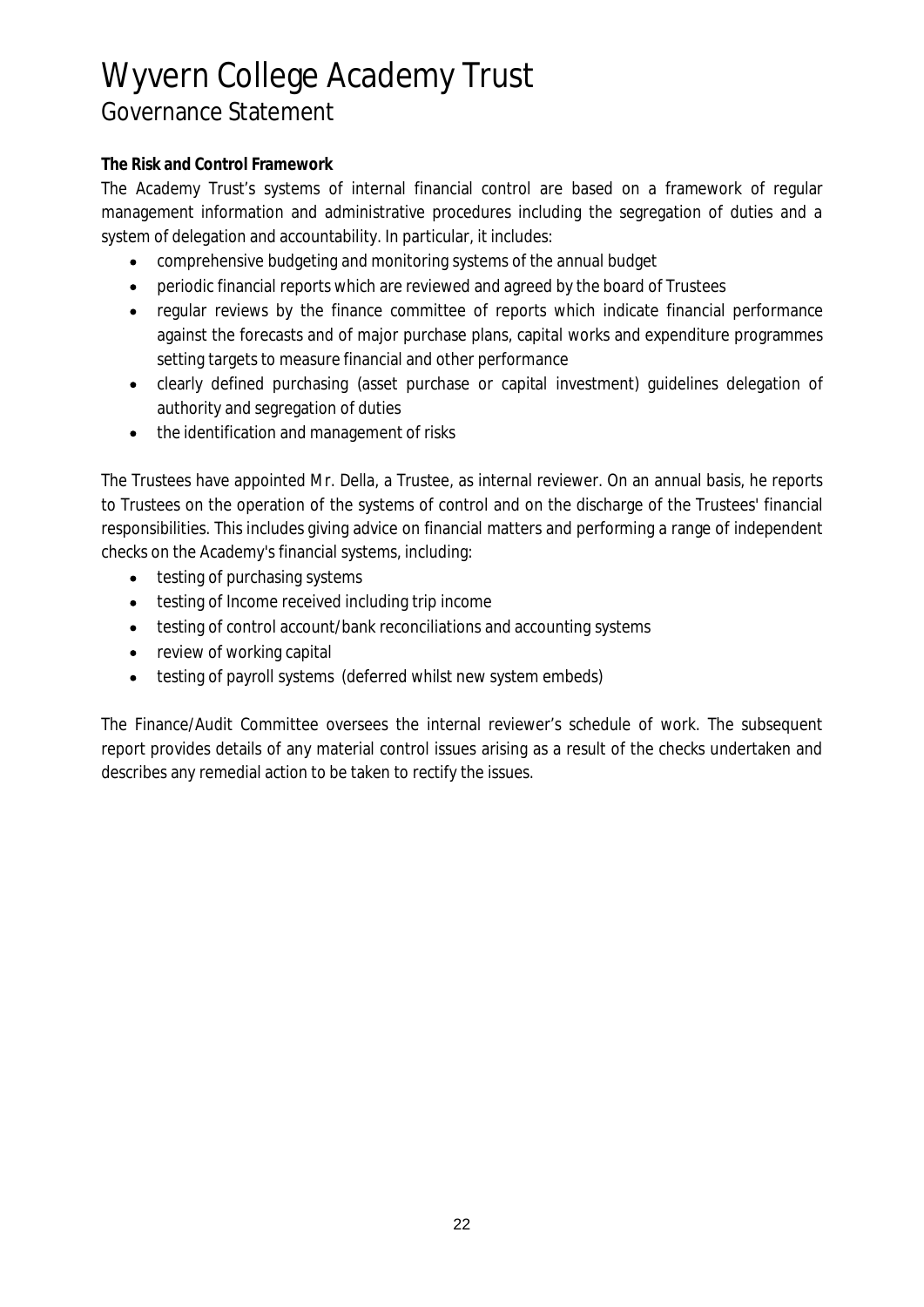### **Review of Effectiveness**

As Accounting Officer the Headteacher has responsibility for reviewing the effectiveness of the system of internal control. During the year in question the review has been informed by:

- the work of the internal reviewer  $\bullet$
- the work of the external auditor  $\bullet$
- the school resource management self-assessment tool
- the work of the executive managers within the Academy Trust who have responsibility for the development and maintenance of the internal control framework

The Accounting Officer has been advised of the implications of the result of their review of the system of internal control by the Finance/Audit Committee and a plan to address weaknesses and ensure continuous improvement of the system is in place.

Approved by order of the members of the Board of Trustees on 6 December 2021 and signed on its behalf by:

Lynda M Smith

**L Smith B Rule**

B D Rule ule (Dec 7, 2021 12:16 GMT)

Chair of Trustees **Accounting Officer** Accounting Officer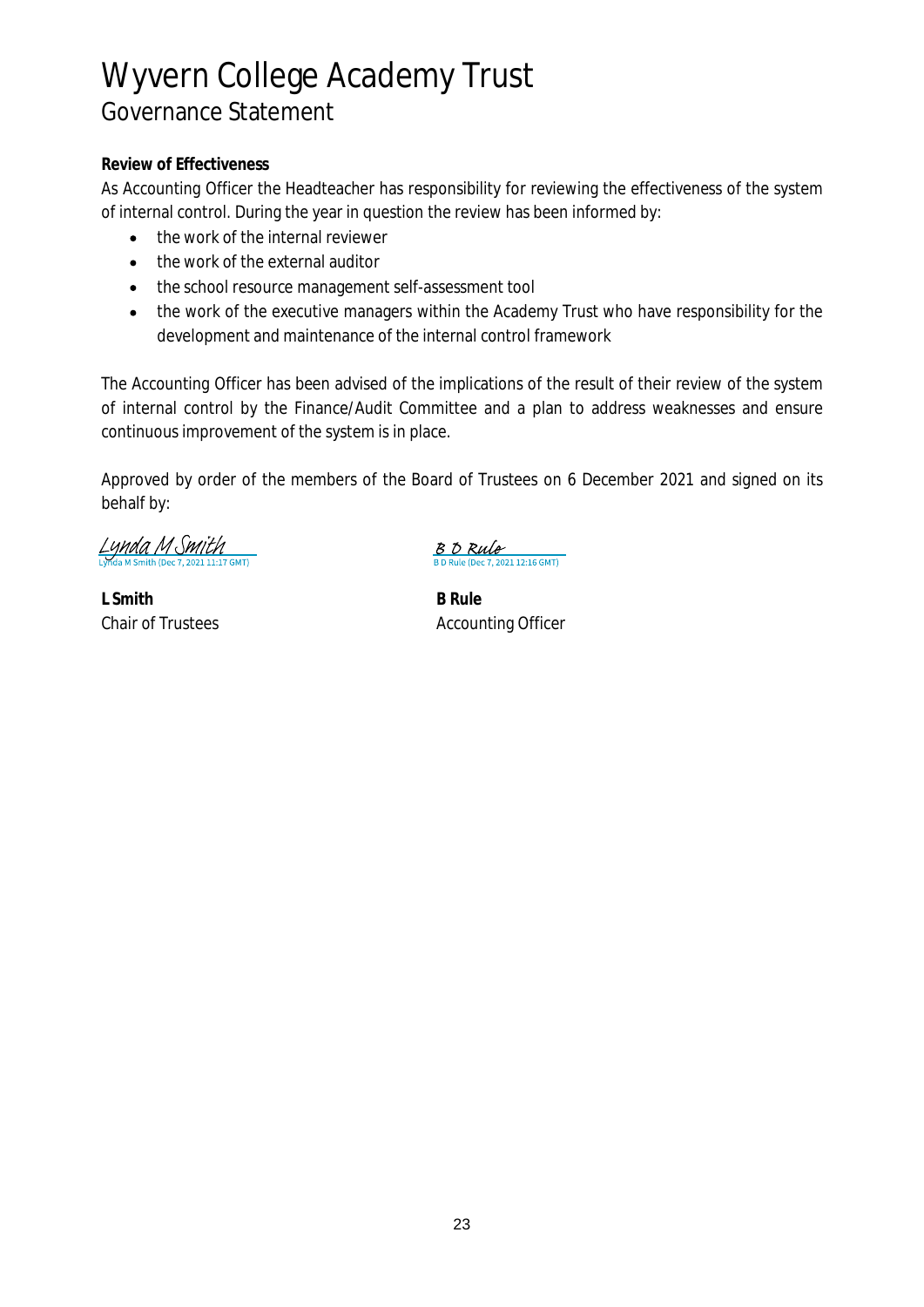# Wyvern College Academy Trust Statement of Regularity, Propriety and Compliance

As Accounting Officer of Wyvern College Academy Trust I have considered my responsibility to notify the Academy Trust Board of Trustees and the Education & Skills Funding Agency (ESFA) of material irregularity, impropriety and non-compliance with terms and conditions of all funding received by the Academy Trust, under the funding agreement in place between the Academy Trust and the Secretary of State for Education. As part of my consideration I have had due regard to the requirements of the Academies Financial Handbook 2020.

I confirm that I and the Academy Trust Board of Trustees are able to identify any material irregular or improper use of all funds by the Academy Trust, or material non-compliance with the terms and conditions of funding under the Academy Trust's funding agreement and the Academies Financial Handbook 2020.

I confirm that no instances of material irregularity, impropriety, or funding non-compliance have been discovered to date. If any instances are identified after the date of this statement, these will be notified to the Board of Trustees and ESFA.

 $\frac{B \cdot D \cdot Rule}{B \cdot D \cdot Rule (Dec 7, 2021 12:16 \cdot GMT)}$ 

**B Rule** Accounting Officer 6 December 2021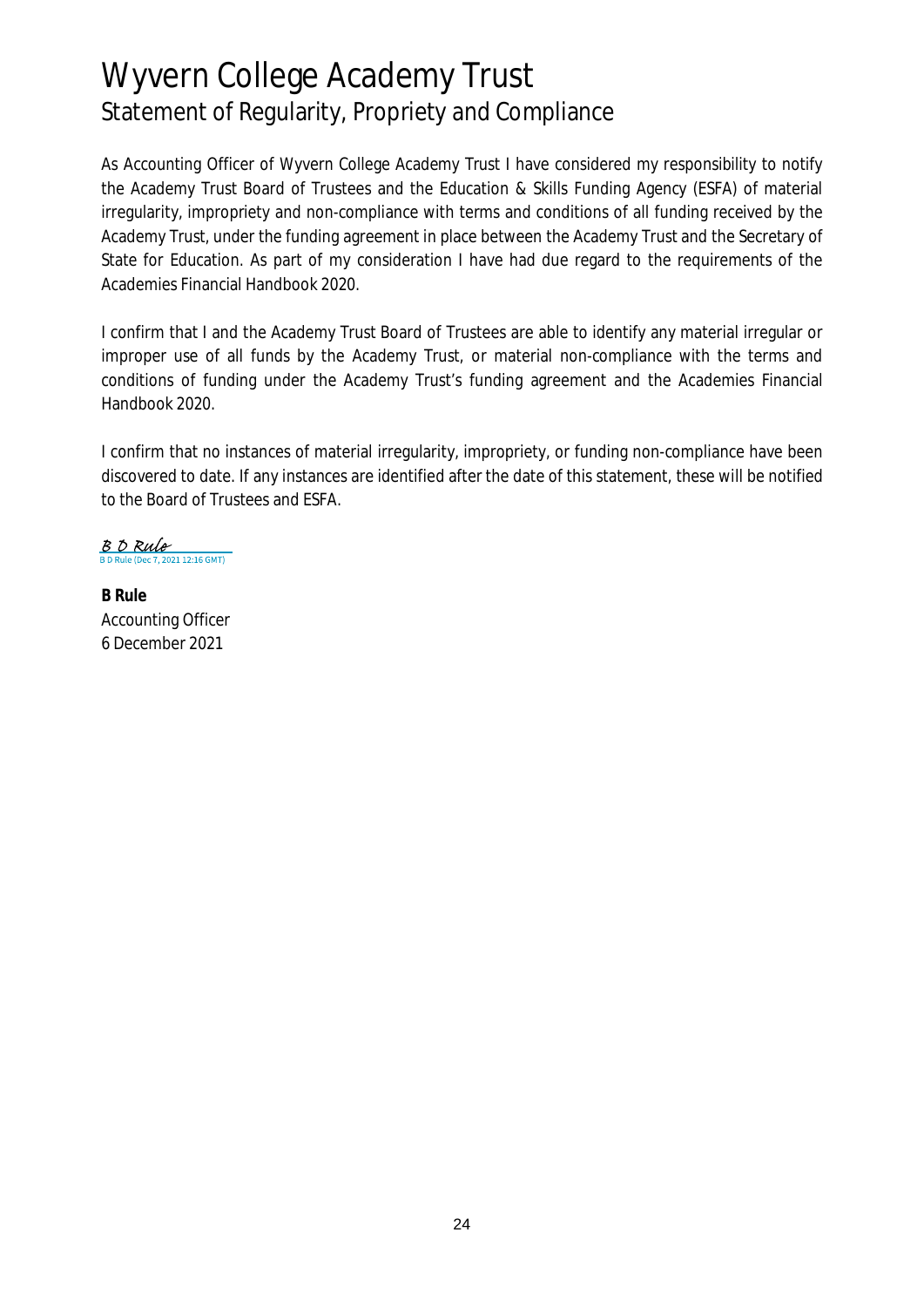# Wyvern College Academy Trust Statement of Trustees' Responsibilities

The Trustees (who are also the directors of the charitable company for the purposes of company law) are responsible for preparing the Trustees' Report and the financial statements in accordance with the Academies Accounts Direction published by the Education & Skills Funding Agency, United Kingdom Accounting Standards (United Kingdom Generally Accepted Accounting Practice) and applicable law and regulations.

Company law requires the Trustees to prepare financial statements for each financial year. Under company law, the Trustees must not approve the financial statements unless they are satisfied that they give a true and fair view of the state of affairs of the charitable company and the group and of its incoming resources and application of resources, including its income and expenditure, for that period. In preparing these financial statements, the Trustees are required to:

- select suitable accounting policies and then apply them consistently  $\bullet$
- observe the methods and principles in the Charities SORP 2019 and the Academies Accounts  $\bullet$ Direction 2020 to 2021
- make judgments and accounting estimates that are reasonable and prudent
- state whether applicable UK Accounting Standards have been followed, subject to any material  $\bullet$ departures disclosed and explained in the financial statements
- prepare the financial statements on the going concern basis unless it is inappropriate to presume that the charitable group will continue in business

The Trustees are responsible for keeping adequate accounting records that are sufficient to show and explain the group's and charitable company's transactions and disclose with reasonable accuracy at any time the financial position of the group and charitable company and enable them to ensure that the financial statements comply with the Companies Act 2006. They are also responsible for safeguarding the assets of the group and charitable company and hence for taking reasonable steps for the prevention and detection of fraud and other irregularities.

The Trustees are responsible for ensuring that in its conduct and operation the group and charitable company applies financial and other controls, which conform with the requirements both of propriety and of good financial management. They are also responsible for ensuring grants received from ESFA/DfE have been applied for the purposes intended.

The Trustees are responsible for the maintenance and integrity of the corporate and financial information included on the charitable group's website. Legislation in the United Kingdom governing the preparation and dissemination of financial statements may differ from legislation in other jurisdictions.

Approved by order of the members of the Board of Trustees on 6 December 2021 and signed on its behalf by:

Lynda M Smith

**L Smith** Chair of Trustees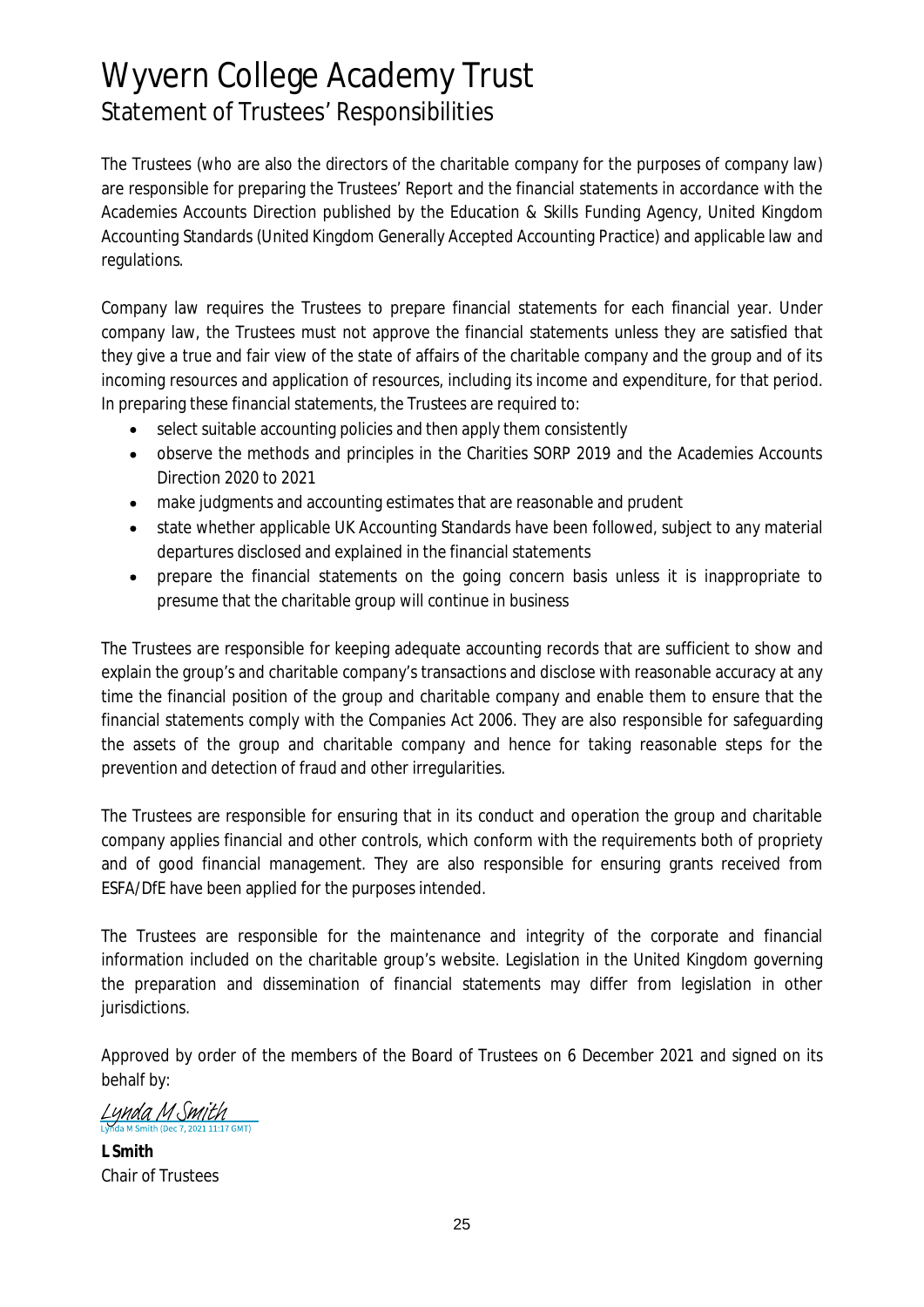# Independent Auditor's Report on the Financial Statements to the Members of Wyvern College Academy Trust

## **Opinion**

We have audited the financial statements of Wyvern College Academy Trust ('the parent charitable company') and its subsidiaries (the 'group') for the year ended 31 August 2021 which comprise the Consolidated Statement of Financial Activities (including the Income and Expenditure Account), the Consolidated and Company Balance Sheets, the Consolidated Statement of Cash Flows, and notes to the financial statements, including a summary of significant accounting policies. The financial reporting framework that has been applied in their preparation is applicable law, United Kingdom Accounting Standards (United Kingdom Generally Accepted Accounting Practice), including Financial Reporting Standard 102 'The Financial Reporting Standard applicable in the UK and Republic of Ireland', the Charities SORP 2019, and the Academies Accounts Direction 2020 to 2021 issued by the Education & Skills Funding Agency.

In our opinion the financial statements:

- $\bullet$ give a true and fair view of the state of the group's and of the parent charitable company's affairs as at 31 August 2021 and of the group's incoming resources and application of resources, including its income and expenditure, for the year then ended;
- have been properly prepared in accordance with United Kingdom Generally Accepted  $\bullet$ Accounting Practice;
- have been prepared in accordance with the requirements of the Companies Act 2006; and
- have been properly prepared in accordance with the Charities SORP 2019 and Academies Accounts Direction 2020 to 2021.

### **Basis for opinion**

We conducted our audit in accordance with International Standards on Auditing (UK) (ISAs (UK)) and applicable law. Our responsibilities under those standards are further described in the Auditor's responsibilities for the audit of the financial statements section of our report. We are independent of the group in accordance with the ethical requirements that are relevant to our audit of the financial statements in the UK, including the FRC's Ethical Standard, and we have fulfilled our other ethical responsibilities in accordance with these requirements. We believe that the audit evidence we have obtained is sufficient and appropriate to provide a basis for our opinion.

### **Conclusions relating to going concern**

In auditing the financial statements, we have concluded that the Trustees' use of the going concern basis of accounting in the preparation of the financial statements is appropriate.

Based on the work we have performed, we have not identified any material uncertainties relating to events or conditions that, individually or collectively, may cast significant doubt on the charitable group's ability to continue as a going concern for a period of at least twelve months from when the financial statements are authorised for issue.

Our responsibilities and the responsibilities of the Trustees with respect to going concern are described in the relevant sections of this report.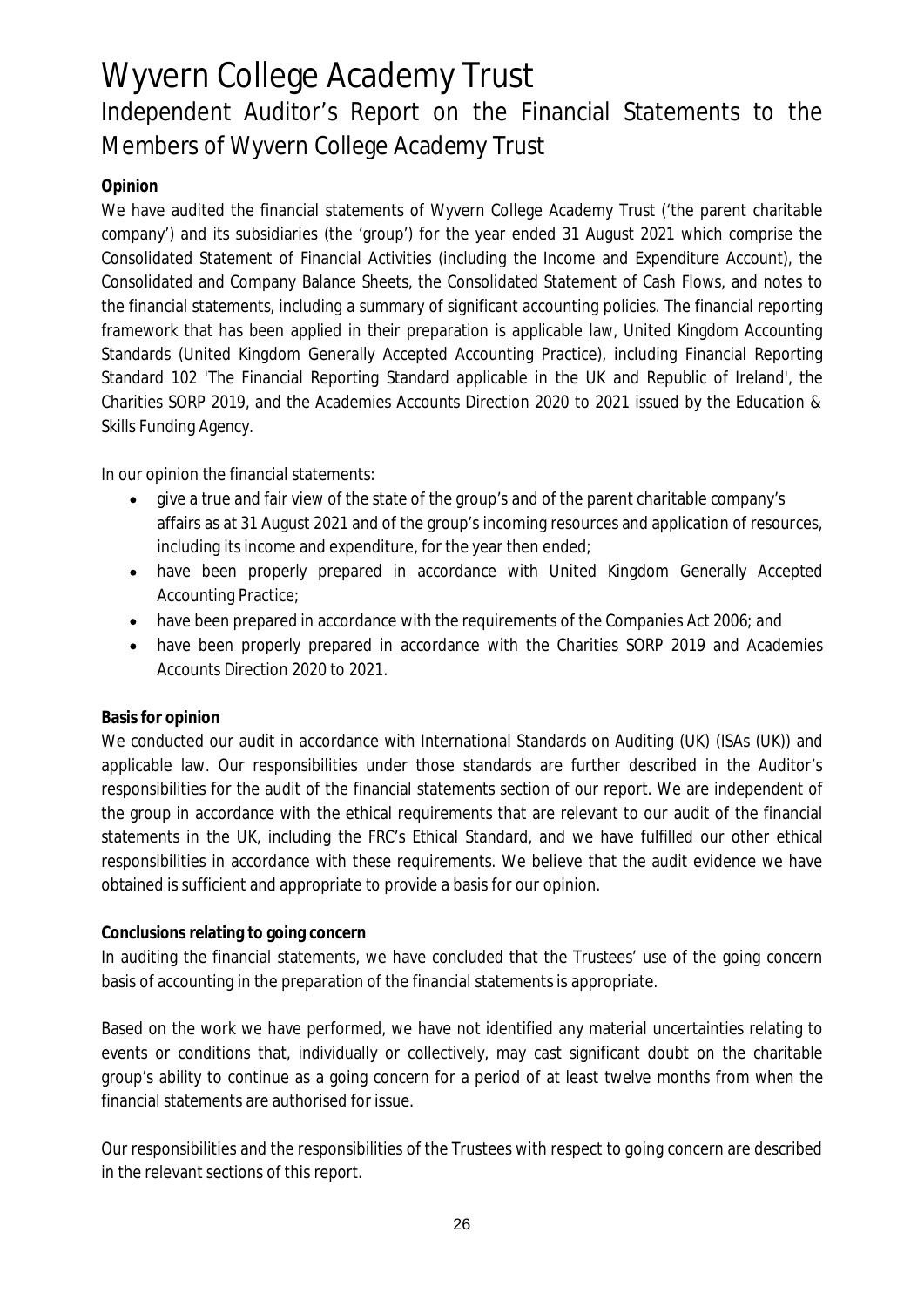# Wyvern College Academy Trust Independent Auditor's Report on the Financial Statements to the Members of Wyvern College Academy Trust

### **Other information**

The Trustees are responsible for the other information. The other information comprises the information included in the annual report other than the financial statements and our auditor's report thereon. It includes the Reference and Administrative Details, the Trustees' Report (including the Strategic Report), and the Governance Statement. Our opinion on the financial statements does not cover the other information and, except to the extent otherwise explicitly stated in our report, we do not express any form of assurance conclusion thereon.

Our responsibility is to read the other information and, in doing so, consider whether the other information is materially inconsistent with the financial statements or our knowledge obtained in the course of the audit, or otherwise appears to be materially misstated. If we identify such material inconsistencies or apparent material misstatements, we are required to determine whether this gives rise to a material misstatement in the financial statements themselves. If, based on the work we have performed, we conclude that there is a material misstatement of this other information, we are required to report that fact.

We have nothing to report in this regard.

**Opinion on other matters prescribed by the Companies Act 2006**

In our opinion, based on the work undertaken in the course of the audit:

- the information given in the Trustees' Report for the financial year for which the financial  $\bullet$ statements are prepared is consistent with the financial statements; and
- the Trustees' Report has been prepared in accordance with applicable legal requirements.

**Matters on which we are required to report by exception**

In the light of the knowledge and understanding of the group and its environment obtained in the course of the audit, we have not identified material misstatements in the Trustees' Report.

We have nothing to report in respect of the following matters in relation to which the Companies Act 2006 requires us to report to you if, in our opinion:

- adequate accounting records have not been kept or returns adequate for our audit have not  $\bullet$ been received from branches not visited by us;
- the financial statements are not in agreement with the accounting records and returns;
- certain disclosures of Trustees' remuneration specified by law are not made; or
- we have not obtained all the information and explanations necessary for the purposes of our audit.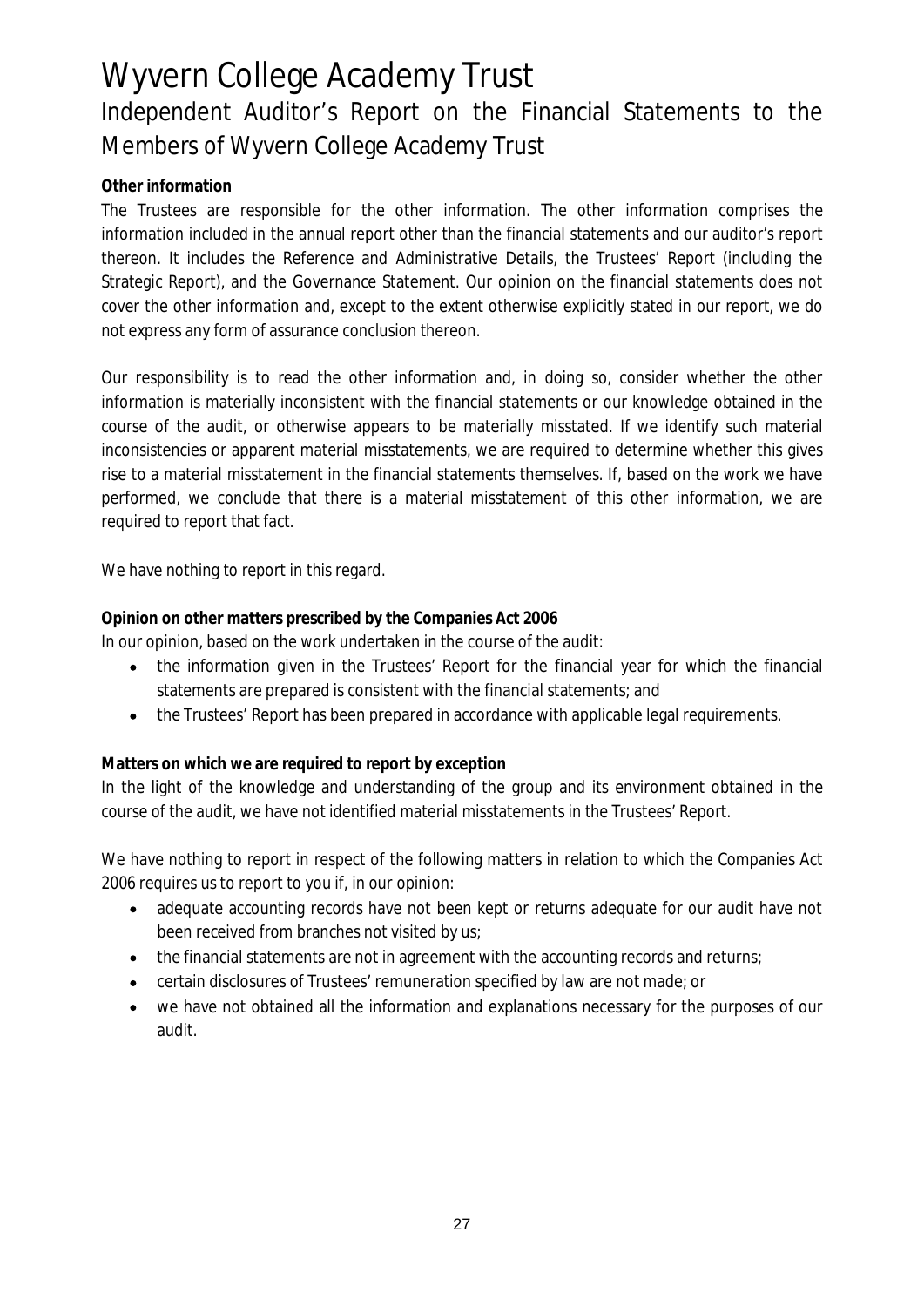# Wyvern College Academy Trust Independent Auditor's Report on the Financial Statements to the Members of Wyvern College Academy Trust

### **Responsibilities of the Trustees**

As explained more fully in the Statement of Trustees' Responsibilities, the Trustees (who are also the directors of the charitable company for the purposes of company law) are responsible for the preparation of the financial statements and for being satisfied that they give a true and fair view, and for such internal control as the Trustees determine is necessary to enable to preparation of financial statements that are free from material misstatement, whether due to fraud or error.

In preparing the financial statements, the Trustees are responsible for assessing the group's and the parent charitable company's ability to continue as a going concern, disclosing, as applicable, matters related to going concern and using the going concern basis of accounting unless the Trustees either intend to liquidate the group or the parent charitable company or to cease operations, or have no realistic alternative but to do so.

**Our responsibilities for the audit of the financial statements**

Our objectives are to obtain reasonable assurance about whether the financial statements as a whole are free from material misstatement, whether due to fraud or error, and to issue a Report of the Independent Auditors that includes our opinion. Reasonable assurance is a high level of assurance, but is not a guarantee that an audit conducted in accordance with ISAs (UK) will always detect a material misstatement when it exists.

Misstatements can arise from fraud or error and are considered material if, individually or in the aggregate, they could reasonably be expected to influence the economic decisions of users taken on the basis of these financial statements.

Irregularities, including fraud, are instances of non-compliance with laws and regulations. We design procedures in line with our responsibilities, outlined above, to detect material misstatements in respect of irregularities, including fraud. The extent to which our procedures are capable of detecting irregularities, including fraud is detailed below:

- We obtained an understanding of the legal and regulatory frameworks that are applicable to the Academy Trust, and the sector in which it operates. These include but are not limited to compliance with the Companies Act 2006, United Kingdom Accounting Standards (United Kingdom Generally Accepted Accounting Practice), including Financial Reporting Standard 102 'The Financial Reporting Standard applicable in the UK and Republic of Ireland', the Charities SORP 2019, the Academies Financial Handbook 2020, and the Academies Accounts Direction 2020 to 2021.
- We obtained an understanding of how the Academy Trust is complying with these frameworks  $\bullet$ through discussions with management.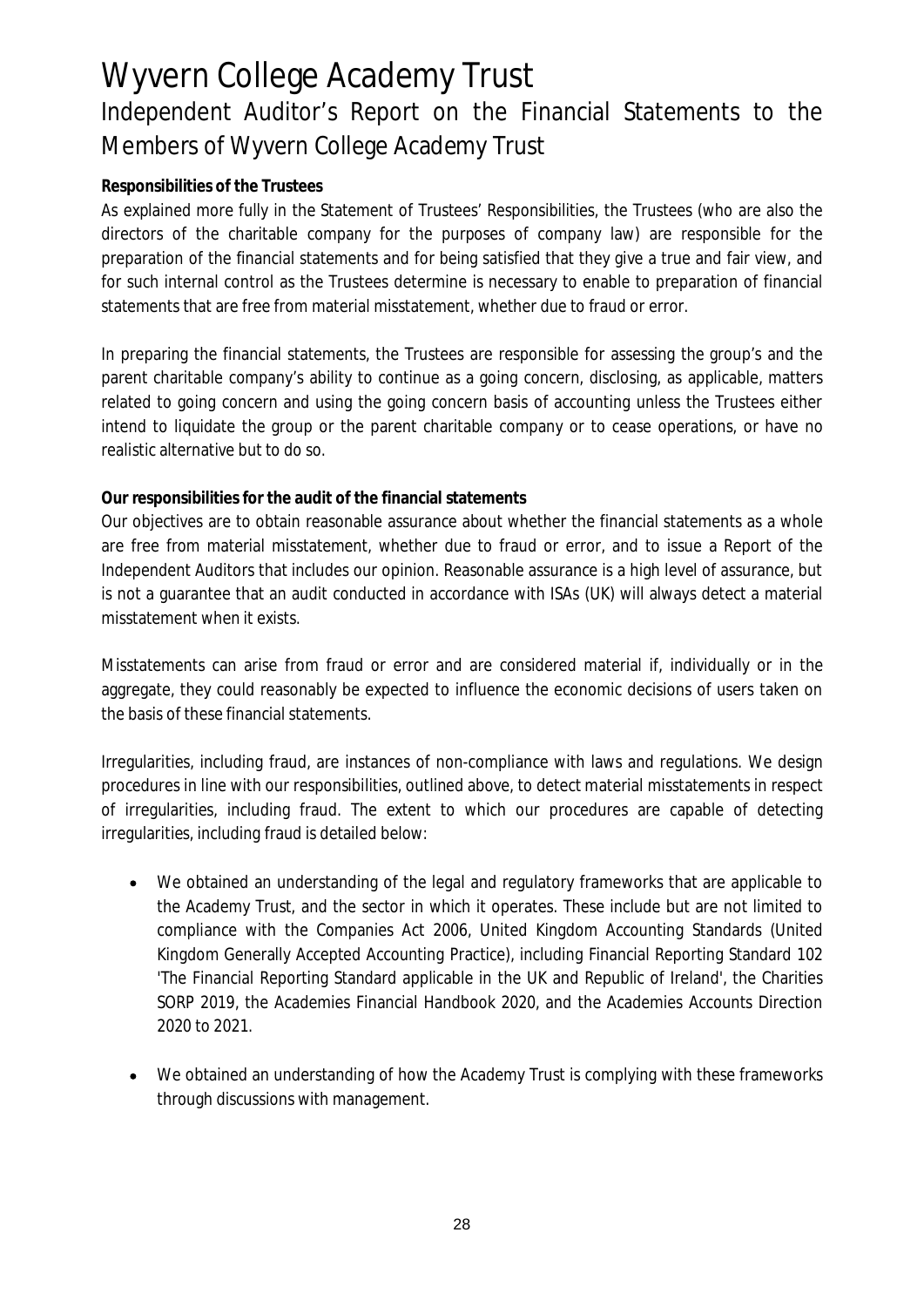# Wyvern College Academy Trust Independent Auditor's Report on the Financial Statements to the Members of Wyvern College Academy Trust

- We enquired with management whether there were any instances of non-compliance with laws  $\bullet$ and regulations or whether they had knowledge of actual or suspected fraud. These enquiries are corroborated through follow-up audit procedures including but not limited to a review of legal and professional costs, correspondence and a review of board minutes.
- We assessed the susceptibility of the Academy Trust's financial statements to material  $\bullet$ misstatement, including the risk of fraud and management override of controls. We designed our audit procedures to respond to this assessment, including the identification and testing of any related party transactions and the testing of journal transactions that arise from management estimates, that are determined to be of significant value or unusual in their nature.
- We assessed the appropriateness of the collective competence and capabilities of the  $\bullet$ engagement team, including consideration of the engagement team's knowledge and understanding of the sector in which the Academy Trust operates in, and their practical experience through training and participation with audit engagements of a similar nature.

A further description of our responsibilities for the audit of the financial statements is located on the Financial Reporting Council's website at: www.frc.org.uk/auditorsresponsibilities. This description forms part of our Independent Auditor's Report.

### **Use of our report**

This report is made solely to the charitable company's members, as a body, in accordance with Chapter 3 of Part 16 of the Companies Act 2006. Our audit work has been undertaken so that we might state to the charitable company's members those matters we are required to state to them in an auditor's report and for no other purpose. To the fullest extent permitted by law, we do not accept or assume responsibility to anyone other than the charitable company and the charitable company's members as a body, for our audit work, for this report, or for the opinions we have formed.

#### GM Brown M Brown (Dec 8, 2021 11:45 GMT)

G Brown FCCA (Senior statutory auditor) For and on behalf of Hopper Williams & Bell Limited Statutory Auditor Highland House, Mayflower Close, Chandlers Ford, Eastleigh SO53 4AR

08/12/2021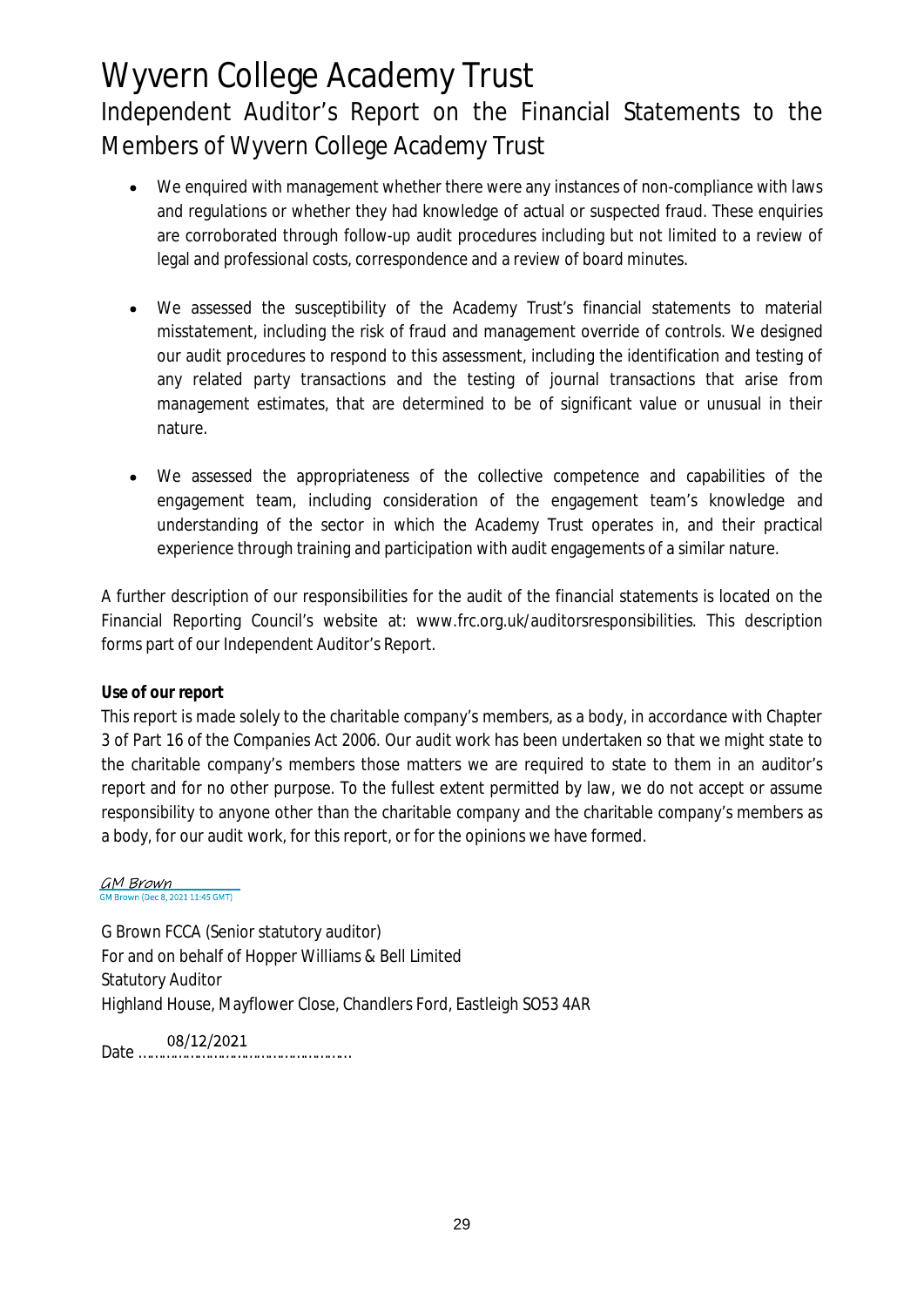# Independent Reporting Accountant's Assurance Report on Regularity to Wyvern College Academy Trust and the Education & Skills Funding Agency

In accordance with the terms of our engagement letter dated 20 September 2019 and further to the requirements of the Education and Skills Funding Agency (ESFA) as included in the Academies Accounts Direction 2020 to 2021, we have carried out an engagement to obtain limited assurance about whether the expenditure disbursed and income received by Wyvern College Academy Trust during the period 1 September 2020 to 31 August 2021 have been applied to the purposes identified by Parliament and the financial transactions conform to the authorities which govern them.

This report is made solely to Wyvern College Academy Trust and the ESFA in accordance with the terms of our engagement letter. Our work has been undertaken so that we might state to Wyvern College Academy Trust and the ESFA those matters we are required to state in a report and for no other purpose. To the fullest extent permitted by law, we do not accept or assume responsibility to anyone other than the Wyvern College Academy Trust and the ESFA, for our work, for this report, or for the conclusion we have formed.

**Respective responsibilities of Wyvern College Academy Trust's Accounting Officer and the reporting accountant**

The Accounting Officer is responsible, under the requirements of Wyvern College Academy Trust's funding agreement with the Secretary of State for Education dated 1 June 2012 and the Academies Financial Handbook, extant from 1 September 2020, for ensuring that expenditure disbursed and income received is applied for the purposes intended by Parliament and the financial transactions conform to the authorities which govern them.

Our responsibilities for this engagement are established in the United Kingdom by our profession's ethical guidance and are to obtain limited assurance and report in accordance with our engagement letter and the requirements of the Academies Accounts Direction 2020 to 2021. We report to you whether anything has come to our attention in carrying out our work which suggests that in all material respects, expenditure disbursed and income received during the period 1 September 2020 to 31 August 2021 have not been applied to purposes intended by Parliament or that the financial transactions do not conform to the authorities which govern them.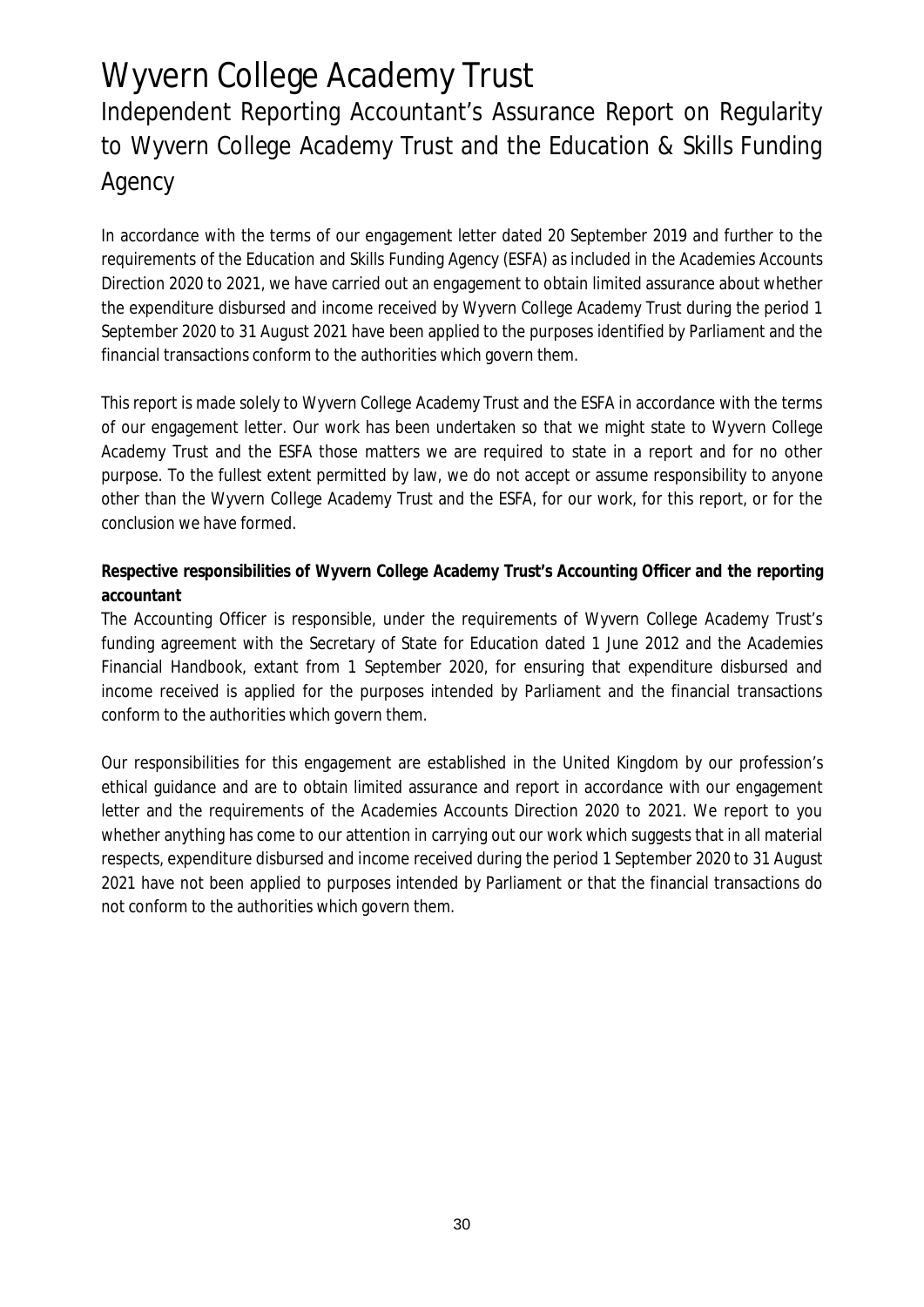Independent Reporting Accountant's Assurance Report on Regularity to Wyvern College Academy Trust and the Education & Skills Funding Agency

### **Approach**

We conducted our engagement in accordance with the Framework and Guide for External Auditors and Reporting Accountant of Academy Trusts issued by the ESFA. We performed a limited assurance engagement as defined in our engagement letter.

The objective of a limited assurance engagement is to perform such procedures as to obtain information and explanations in order to provide us with sufficient appropriate evidence to express a negative conclusion on regularity.

A limited assurance engagement is more limited in scope than a reasonable assurance engagement and consequently does not enable us to obtain assurance that we would become aware of all significant matters that might be identified in a reasonable assurance engagement. Accordingly, we do not express a positive opinion.

Our engagement includes examination, on a test basis, of evidence relevant to the regularity and propriety of the Academy Trust's income and expenditure.

The work undertaken to draw to our conclusion includes:

- Consideration as to whether prior approval was sought from the Secretary of State where it is required by the Academies Financial Handbook (effective from 1 September 2020) (AFH).
- Review of any special payments to staff, including compromise agreements, to consider whether prior approval was sought where required by the AFH and that any payments are in line with the severance guidance published by ESFA.
- Consideration as to whether any borrowings have been made in accordance with the AFH.  $\bullet$
- Review of any 'minded to' letters or Notices to Improve which have been issued to the Academy Trust.
- Review of any transactions with related parties to ensure that they have been carried out in accordance with the AFH.
- Review of governance arrangements to determine whether the requirements of the AFH have  $\bullet$ been met.
- Review of the Academy Trust's internal controls, including whether the general control environment has regard to the regularity of underlying transactions, including fraud management.
- Review of the Academy Trust's procurement policies to determine effectiveness and testing a  $\bullet$ sample of purchases to confirm that the policies have been correctly implemented.
- Identifying any conditions associated with specialist grant income and determining whether it  $\bullet$ has been spent as the purposes intended.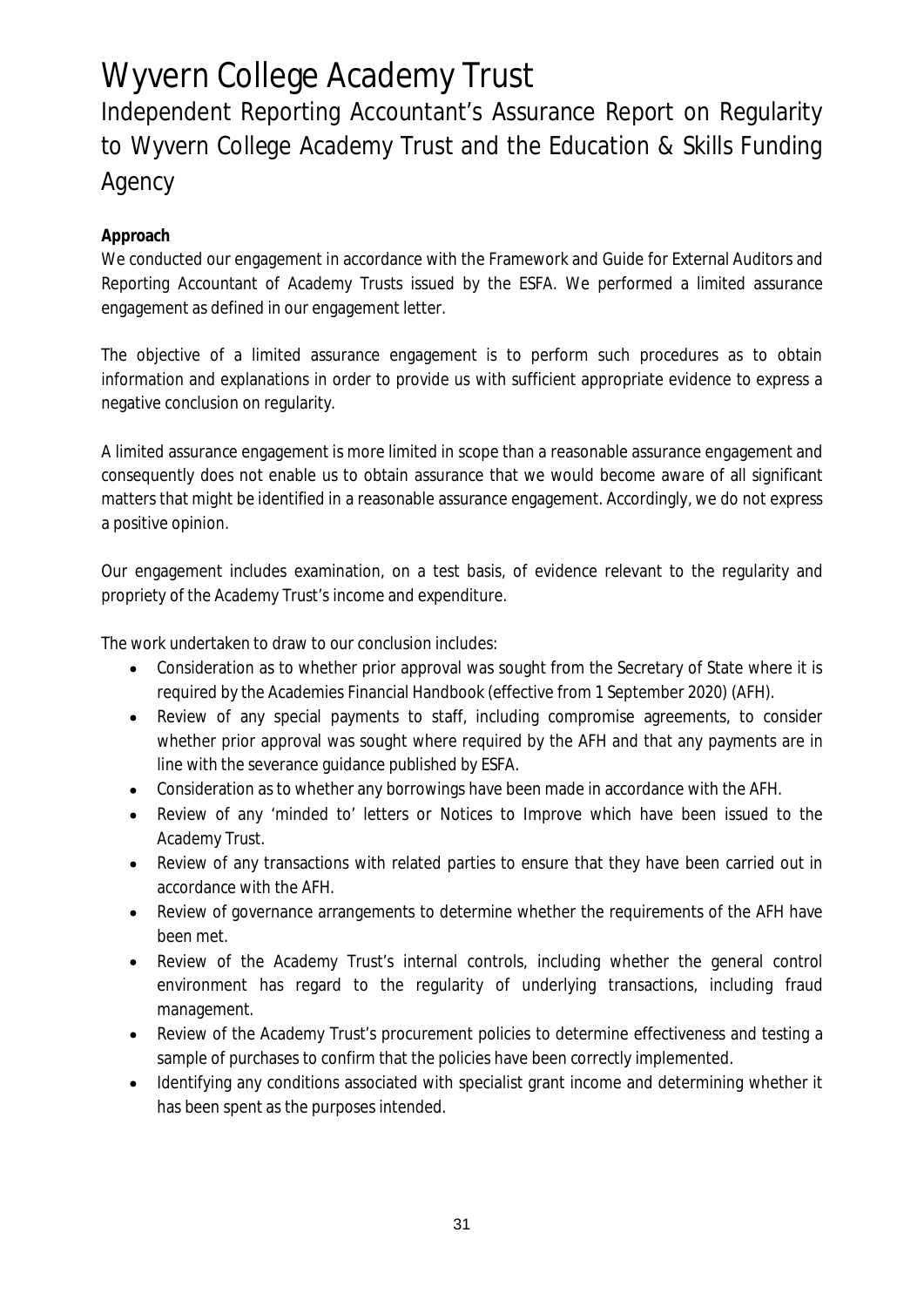Independent Reporting Accountant's Assurance Report on Regularity to Wyvern College Academy Trust and the Education & Skills Funding Agency

**Conclusion**

In the course of our work, nothing has come to our attention which suggests that in all material respects the expenditure disbursed and income received during the period 1 September 2020 to 31 August 2021 has not been applied to purposes intended by Parliament and the financial transactions do not conform to the authorities which govern them.

GM Brown GM Brown (Dec 8, 2021 11:45 GMT)

G Brown FCCA Reporting Accountant Hopper Williams & Bell Limited Chartered Accountants Highland House, Mayflower Close, Chandlers Ford, Eastleigh SO53 4AR

Date <sup>08/12/2021</sup>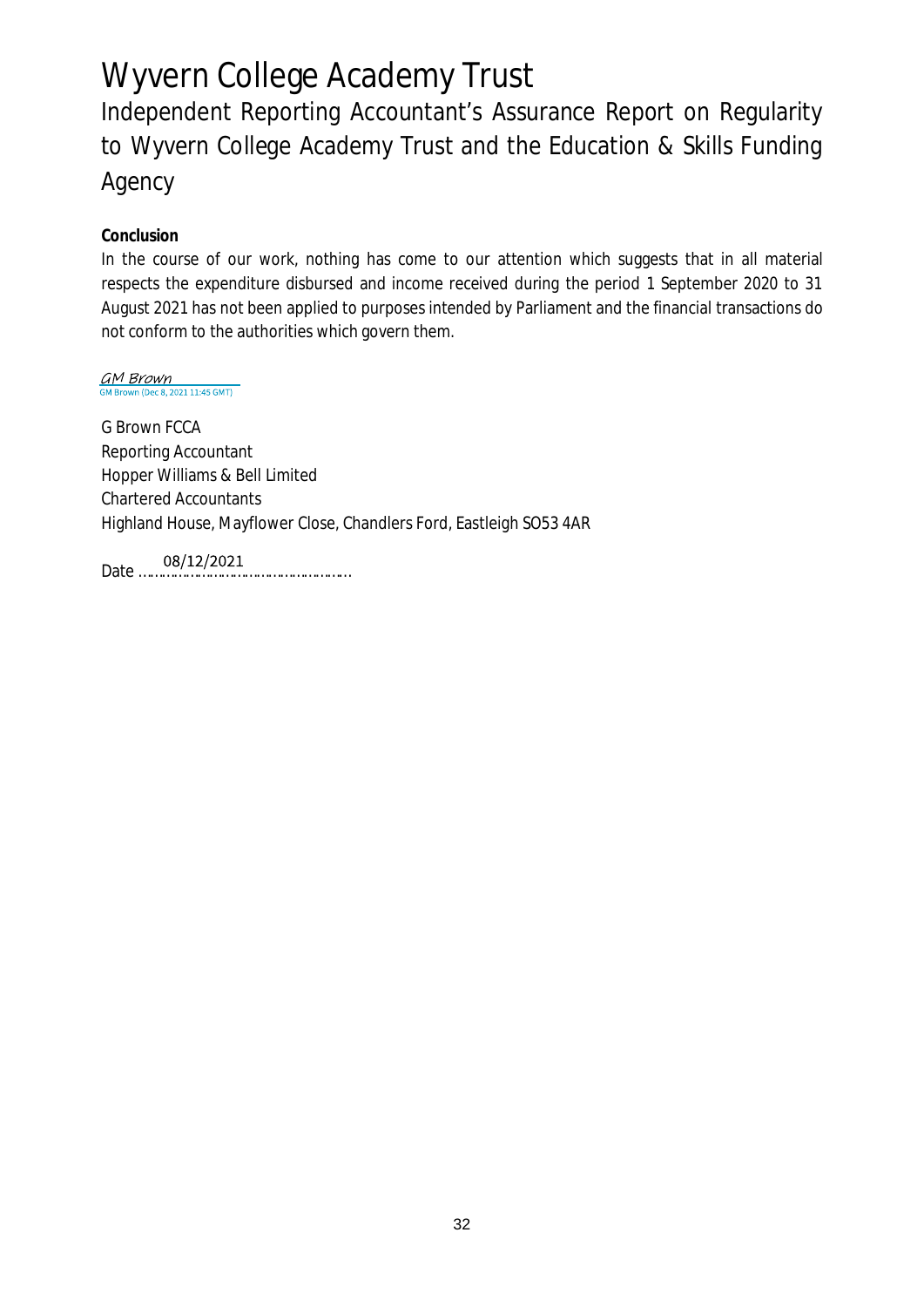**Consolidated Statement of Financial Activities for the year ended 31 August 2021 (including Income and Expenditure Account)**

| Un-<br>Restricted<br>Restricted<br>Restricted                                                |                        |
|----------------------------------------------------------------------------------------------|------------------------|
| Pension Fixed Asset<br>restricted<br>General                                                 | 2019/20<br>2020/21     |
| <b>Note</b><br>funds<br>Funds<br>Funds<br>Funds                                              | Total<br>Total         |
| £<br>£<br>£<br>£                                                                             | £<br>£                 |
| Income and endowments from:                                                                  |                        |
| $\overline{2}$<br>Donations and capital grants<br>741,140<br>$\overline{\phantom{a}}$        | 370,804<br>741,140     |
| Charitable activities:                                                                       |                        |
| Funding for the academy                                                                      |                        |
| trust's educational operations<br>$\sqrt{3}$<br>39,487<br>7,567,517                          | 7,607,004<br>7,100,941 |
| Other trading activities<br>769,116<br>4                                                     | 769,116<br>702,021     |
| 5<br>Investments<br>112                                                                      | 112<br>352             |
|                                                                                              |                        |
| 808,715<br>7,567,517<br>741,140<br>Total<br>$\blacksquare$                                   | 9,117,372<br>8,174,118 |
|                                                                                              |                        |
| Expenditure on:                                                                              |                        |
| Raising funds<br>6<br>714,221<br>35,246                                                      | 656,947<br>749,467     |
| Charitable activities:                                                                       |                        |
| Academy trust educational                                                                    |                        |
| $\overline{7}$<br>operations<br>4,575<br>7,338,597<br>614,000<br>354,943                     | 8,312,115<br>7,615,508 |
|                                                                                              |                        |
| 718,796<br>Total<br>7,373,843<br>614,000<br>354,943                                          | 9,061,582<br>8,272,455 |
|                                                                                              |                        |
| Net income / (expenditure)<br>89,919<br>193,674<br>(614,000)<br>386,197                      | (98, 337)<br>55,790    |
|                                                                                              |                        |
| Other recognised gains / (losses):                                                           |                        |
| Actuarial gains / (losses) on<br>25<br>159,000                                               | 159,000                |
| defined benefit pension schemes                                                              | (944,000)              |
| Net movement in funds<br>(455,000)<br>89,919<br>193,674<br>386,197                           | (1,042,337)<br>214,790 |
|                                                                                              |                        |
| Reconciliation of funds                                                                      |                        |
| Total funds brought forward<br>264,788<br>(4,430,000)<br>17,610,033<br>13,567,698<br>122,877 | 14,610,035             |
| (4,885,000)<br>17,996,230<br>Total funds carried forward<br>354,707<br>316,551<br>13,782,488 | 13,567,698             |

The notes on pages 36 to 61 form part of these financial statements.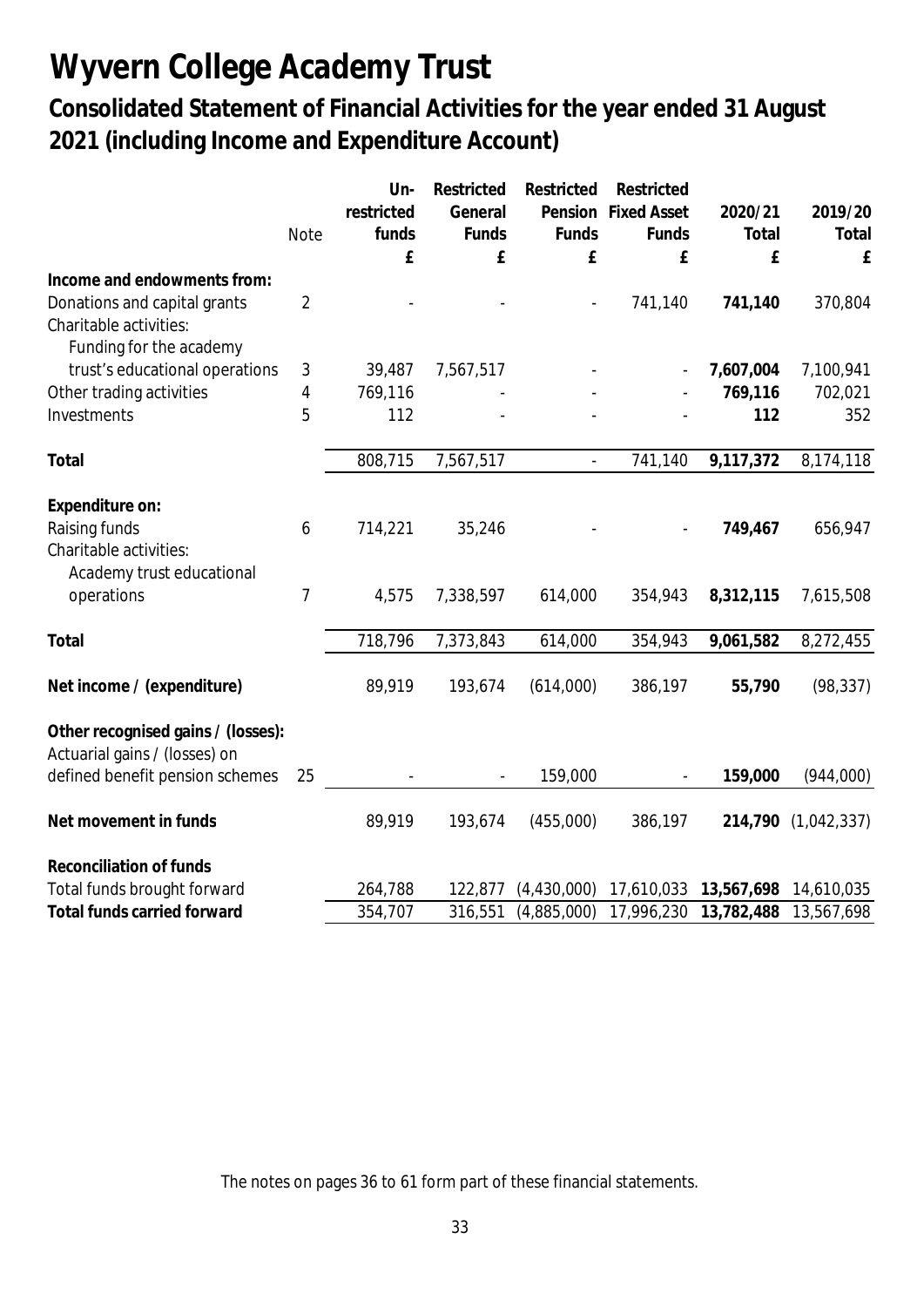## **Group and Academy Balance Sheets as at 31 August 2021**

**Company Number 08021829**

|                                                |      | Group       |                             | Academy                     |                       |
|------------------------------------------------|------|-------------|-----------------------------|-----------------------------|-----------------------|
|                                                | Note | 2021        | 2020                        | 2021                        | 2020                  |
|                                                |      | £           | £                           | £                           | £                     |
| <b>Fixed assets</b>                            |      |             |                             |                             |                       |
| Tangible assets                                | 11   | 17,962,143  | 17,587,525                  |                             | 17,949,566 17,572,713 |
| Current assets                                 |      |             |                             |                             |                       |
| <b>Debtors</b>                                 | 13   | 188,509     | 187,133                     | 209,272                     | 230,848               |
| Cash at bank and in hand                       |      | 919,242     | 542,205                     | 895,346                     | 537,054               |
|                                                |      | 1,107,751   | 729,338                     | 1,104,618                   | 767,902               |
| Liabilities                                    |      |             |                             |                             |                       |
| Creditors: Amounts falling due within one year | 14   | (361, 573)  | (319, 165)                  | (332, 415)                  | (309, 045)            |
| Net current assets                             |      | 746,178     | 410,173                     | 772,203                     | 458,857               |
|                                                |      |             |                             |                             |                       |
| Total assets less current liabilities          |      | 18,708,321  | 17,997,698                  |                             | 18,721,769 18,031,570 |
| Creditors:                                     |      |             |                             |                             |                       |
| Amounts falling due after more than one year   | 15   | (40, 833)   |                             |                             |                       |
| Net assets excluding pension liability         |      | 18,667,488  | 17,997,698                  |                             | 18,721,769 18,031,570 |
| Defined benefit pension scheme liability       | 25   |             | $(4,885,000)$ $(4,430,000)$ | $(4,885,000)$ $(4,430,000)$ |                       |
| Total net assets                               |      | 13,782,488  | 13,567,698                  | 13,836,769                  | 13,601,570            |
|                                                |      |             |                             |                             |                       |
| Funds of the academy trust:                    |      |             |                             |                             |                       |
| <b>Restricted funds</b>                        |      |             |                             |                             |                       |
| Fixed asset fund                               | 16   | 17,996,230  | 17,610,033                  | 17,983,653                  | 17,610,033            |
| Restricted income fund                         | 16   | 316,551     | 122,877                     | 316,551                     | 122,877               |
| Pension reserve                                | 16   | (4,885,000) | (4,430,000)                 | (4,885,000)                 | (4,430,000)           |
| <b>Total restricted funds</b>                  |      | 13,427,781  | 13,302,910                  | 13,415,204                  | 13,302,910            |
| Unrestricted income funds                      | 16   | 354,707     | 264,788                     | 421,565                     | 298,660               |
| <b>Total funds</b>                             |      | 13,782,488  | 13,567,698                  | 13,836,769                  | 13,601,570            |

The financial statements on pages 33 to 61 were approved by the trustees and authorised for issue on 6 December 2021 and are signed on their behalf by:<br>  $\frac{\frac{L}{4}MMA M \sinh(p_{\text{ee 7}})}{M_{\text{th}}M}$ 

da M Smith (Dec 7, 2021 11:17 GMT)

**L Smith** Chair of Trustees

The notes on pages 36 to 61 form part of these financial statements.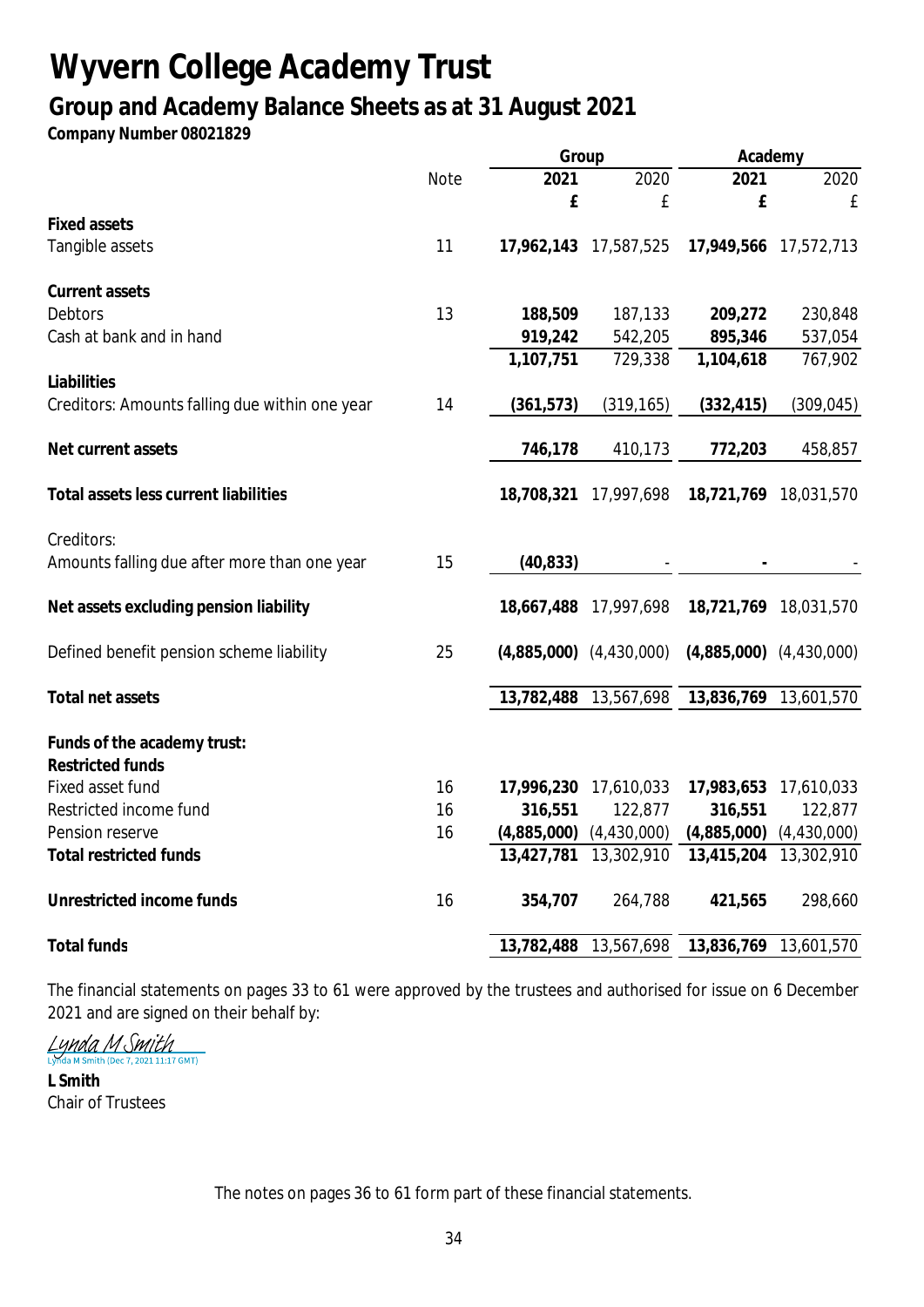# **Wyvern College Academy Trust Consolidated Statement of Cash Flows for the year ended 31 August 2021**

|                                                             | <b>Note</b> | 2021<br>£ | 2020<br>£ |
|-------------------------------------------------------------|-------------|-----------|-----------|
| Cash flows from operating activities                        |             |           |           |
| Net cash provided by (used in) operating activities         | 19          | 315,346   | 129,034   |
| Cash flows from financing activities                        | 20          | 50,000    |           |
| Cash flows from investing activities                        | 21          | 11,691    | 9,809     |
| Change in cash and cash equivalents in the reporting period |             | 377,037   | 138,843   |
| Cash and cash equivalents at 1 September 2020               |             | 542,205   | 403,362   |
| Cash and cash equivalents at 31 August 2021                 | 22          | 919,242   | 542.205   |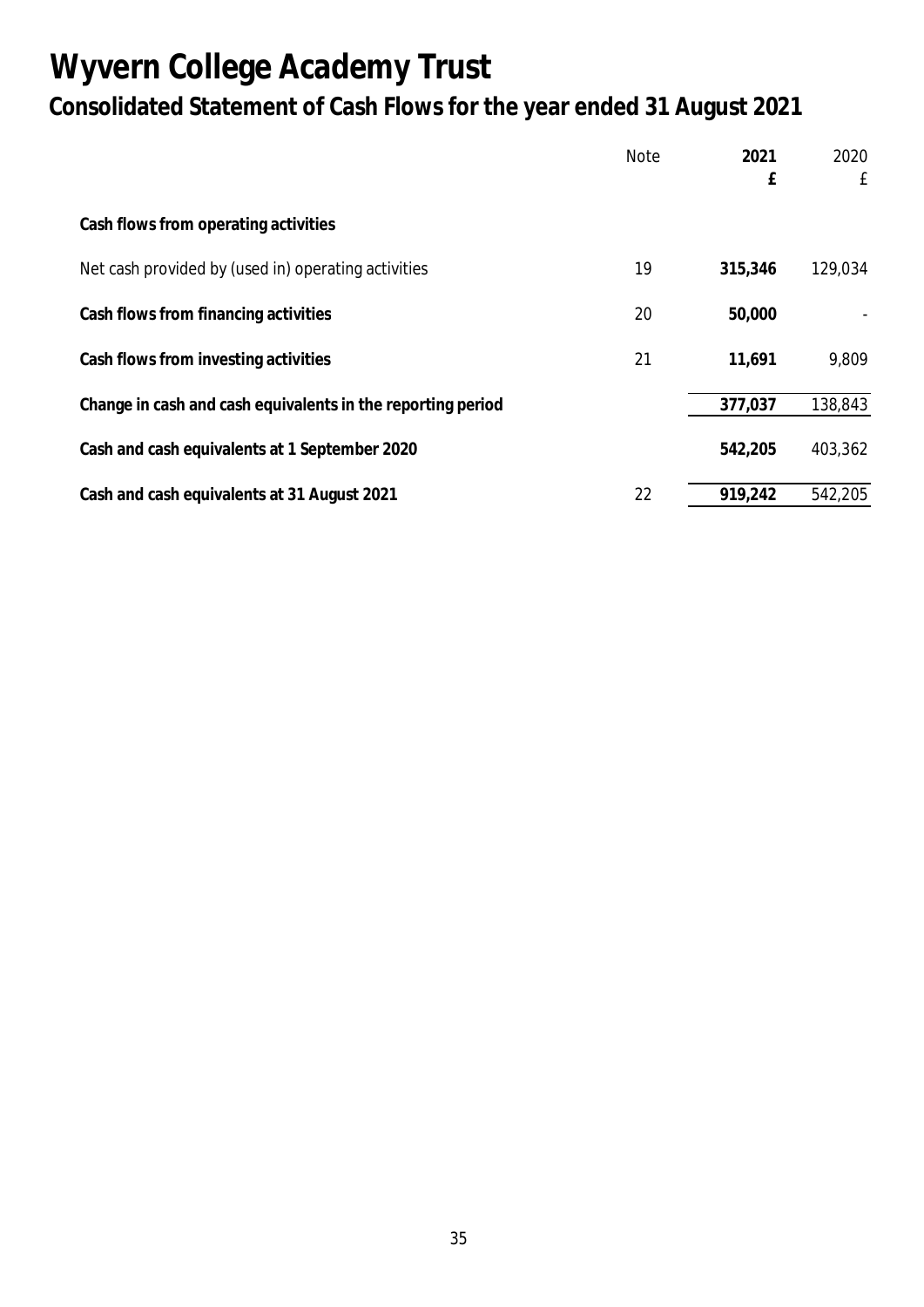**1 Accounting policies**

A summary of the principal accounting policies adopted (which have been applied consistently, except where noted), judgements and key sources of estimation uncertainty, is set out below.

#### **Basis of Preparation**

The financial statements of the Academy Trust, which is a public benefit entity under FRS 102, have been prepared under the historical cost convention in accordance with the Financial Reporting Standard Applicable in the UK and Republic of Ireland (FRS 102), the Accounting and Reporting by Charities: Statement of Recommended Practice applicable to charities preparing their accounts in accordance with the Financial Reporting Standard applicable in the UK and Republic of Ireland (FRS 102) (Charities SORP (FRS 102)), the Academies Accounts Direction 2020 to 2021 issued by ESFA, the Charities Act 2011 and the Companies Act 2006.

#### **Going Concern**

The trustees assess whether the use of going concern is appropriate i.e. whether there are any material uncertainties related to events or conditions that may cast significant doubt on the ability of the company to continue as a going concern. The trustees make this assessment in respect of a period of at least one year from the date of authorisation for issue of the financial statements and have concluded that the Academy Trust has adequate resources to continue in operational existence for the foreseeable future and there are no material uncertainties about the Academy Trust's ability to continue as a going concern, thus they continue to adopt the going concern basis of accounting in preparing the financial statements.

**Income**

All incoming resources are recognised when the Academy Trust has entitlement to the funds, the receipt is probable and the amount can be measured reliably.

• **Donations**

Donations are recognised on a receivable basis (where there are no performance-related conditions) where the receipt is probable and the amount can be reliably measured.

• **Grants**

Grants are included in the Statement of Financial Activities on a receivable basis. The balance of income received for specific purposes but not expended during the period is shown in the relevant funds on the balance sheet. Where income is received in advance of meeting any performance-related conditions there is not unconditional entitlement to the income and its recognition is deferred and included in creditors as deferred income until the performance-related conditions are met. Where entitlement occurs before income is received, the income is accrued.

General Annual Grant is recognised in full in the Statement of Financial Activities in the year for which it is receivable and any abatement in respect of the period is deducted from income and recognised as a liability.

Capital grants are recognised in full when there is an unconditional entitlement to the grant. Unspent amounts of capital grants are reflected in the balance sheet in the restricted fixed asset fund. Capital grants are recognised when there is entitlement and are not deferred over the life of the asset on which they are expended.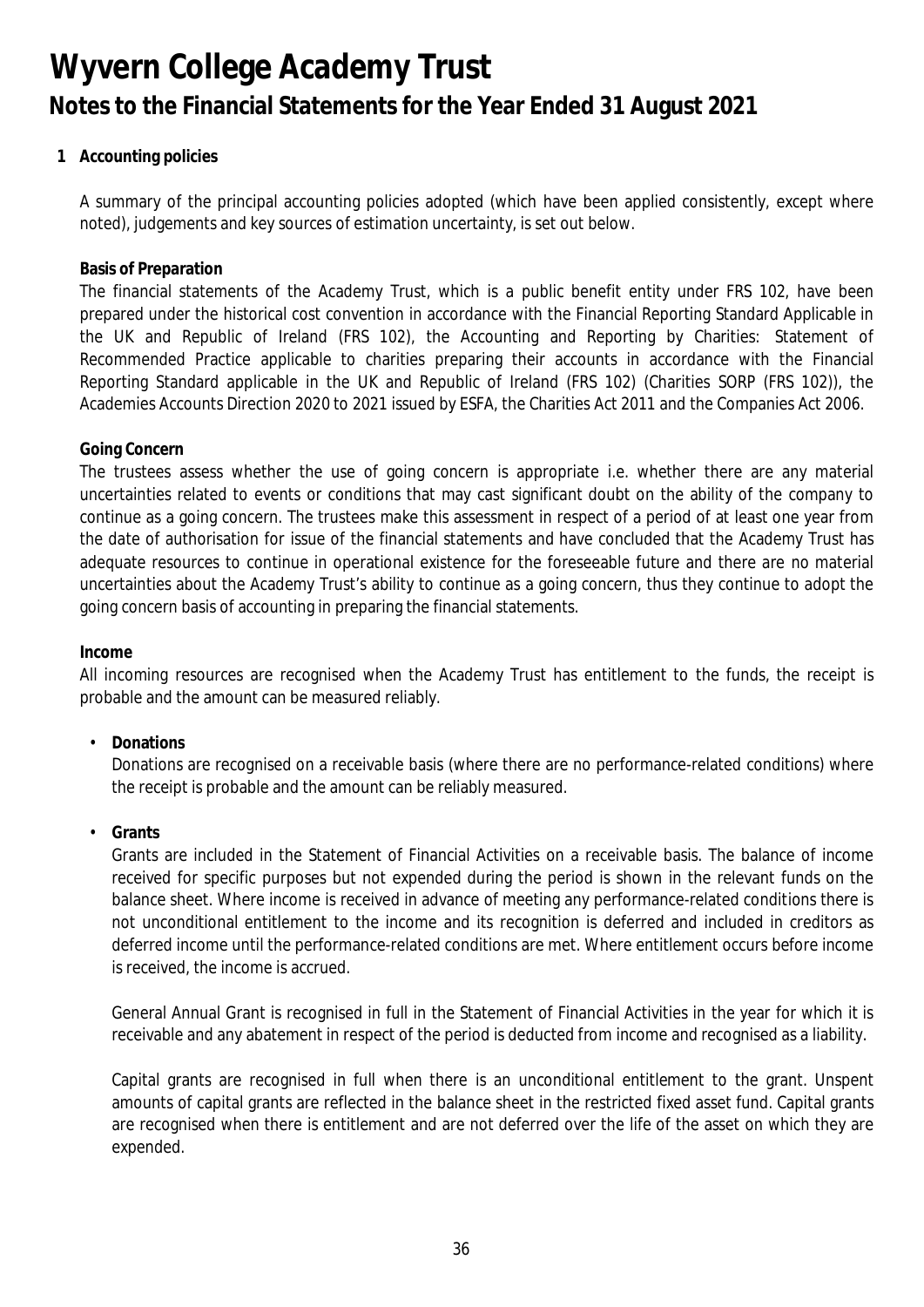**Income (continued)**

• **Government Grants** The following government grants have been received during the year:

### *Coronavirus Job Retention Scheme*

The accrual model has been used to recognise the grant on a systematic basis over the periods in which the related staff costs are incurred.

### *Coronavirus exceptional support*

The accrual model has been used to recognise the grant when it is received or becomes receivable, as there are no future related costs or performance conditions.

• **Other Income**

Other income, including the hire of facilities, is recognised in the period it is receivable and to the extent the Academy Trust has provided the goods or services.

• **Donated goods, facilities and services**

Goods donated for resale are included at fair value, being the expected proceeds from sale less the expected costs of sale. If it is practical to assess the fair value at receipt, it is recognised in stock and 'Income from other trading activities'. Upon sale, the value of the stock is charged against 'Income from other trading activities' and the proceeds are recognised as 'Income from other trading activities'. Where it is impractical to fair value the items due to the volume of low value items they are not recognised in the financial statements until they are sold. This income is recognised within 'Income from other trading activities'.

### • **Donated fixed assets (excluding Transfers on conversion/into the Academy Trust)**

Where the donated good is a fixed asset, it is measured at fair value, unless it is impractical to measure this reliably, in which case the cost of the item to the donor should be used. The gain is recognised as income from donations and a corresponding amount is included in the appropriate fixed asset category and depreciated over the useful economic life in accordance with the Academy Trust's accounting policies.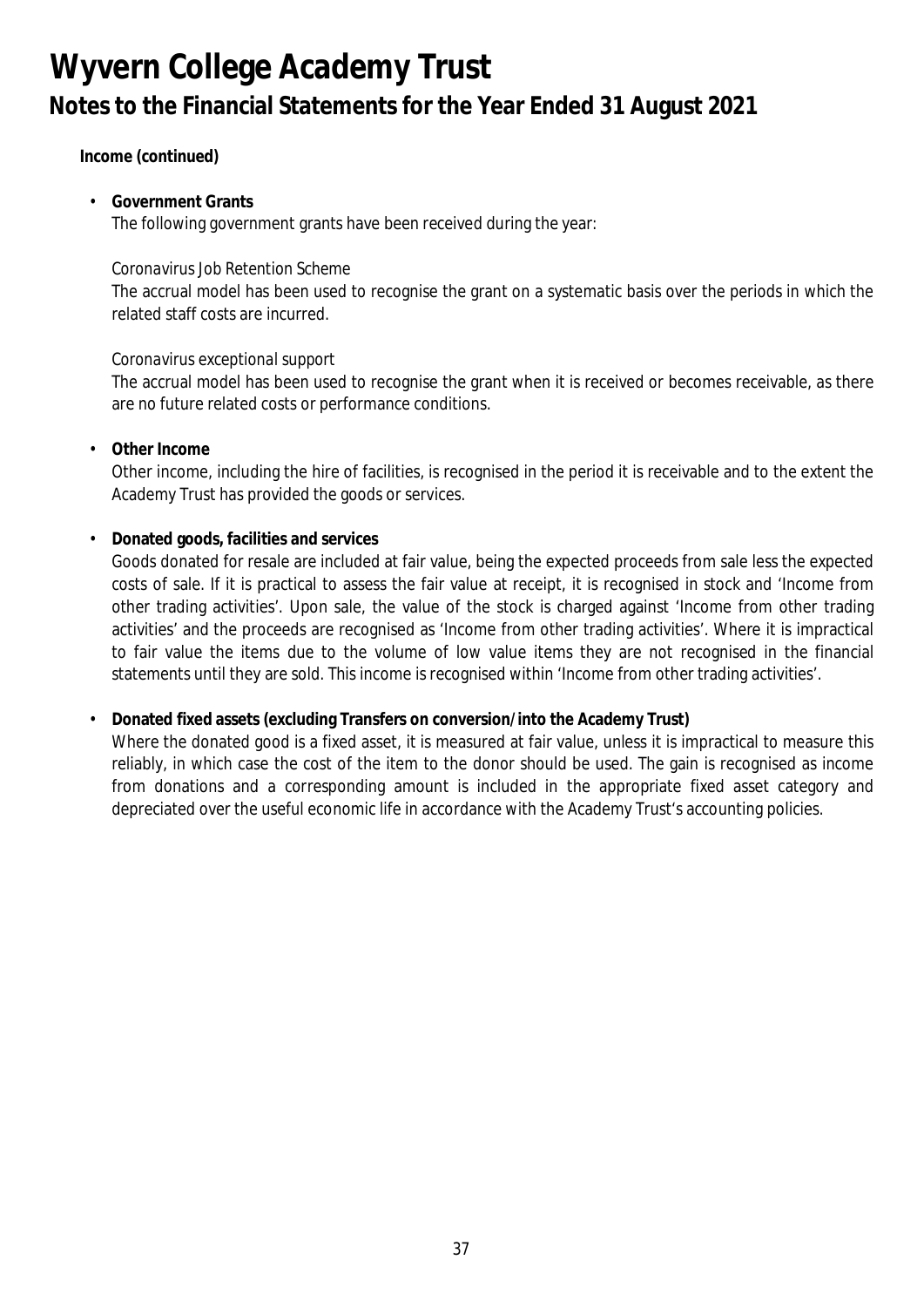### **Expenditure**

Expenditure is recognised once there is a legal or constructive obligation to transfer economic benefit to a third party, it is probable that a transfer of economic benefits will be required in settlement and the amount of the obligation can be measured reliably. Expenditure is classified by activity. The costs of each activity are made up of the total of direct costs and shared costs, including support costs involved in undertaking each activity. Direct costs attributable to a single activity are allocated directly to that activity. Shared costs which contribute to more than one activity and support costs which are not attributable to a single activity are apportioned between those activities on a basis consistent with the use of resources. Central staff costs are allocated on the basis of time spent, and depreciation charges allocated on the portion of the asset's use.

• **Expenditure on Raising Funds**

This includes all expenditure incurred by the Academy Trust to raise funds for its charitable purposes and includes costs of all fundraising activities events and non-charitable trading.

### • **Charitable Activities**

These are costs incurred on the Academy Trust's educational operations, including support costs and costs relating to the governance of the Academy Trust apportioned to charitable activities.

All resources expended are inclusive of irrecoverable VAT.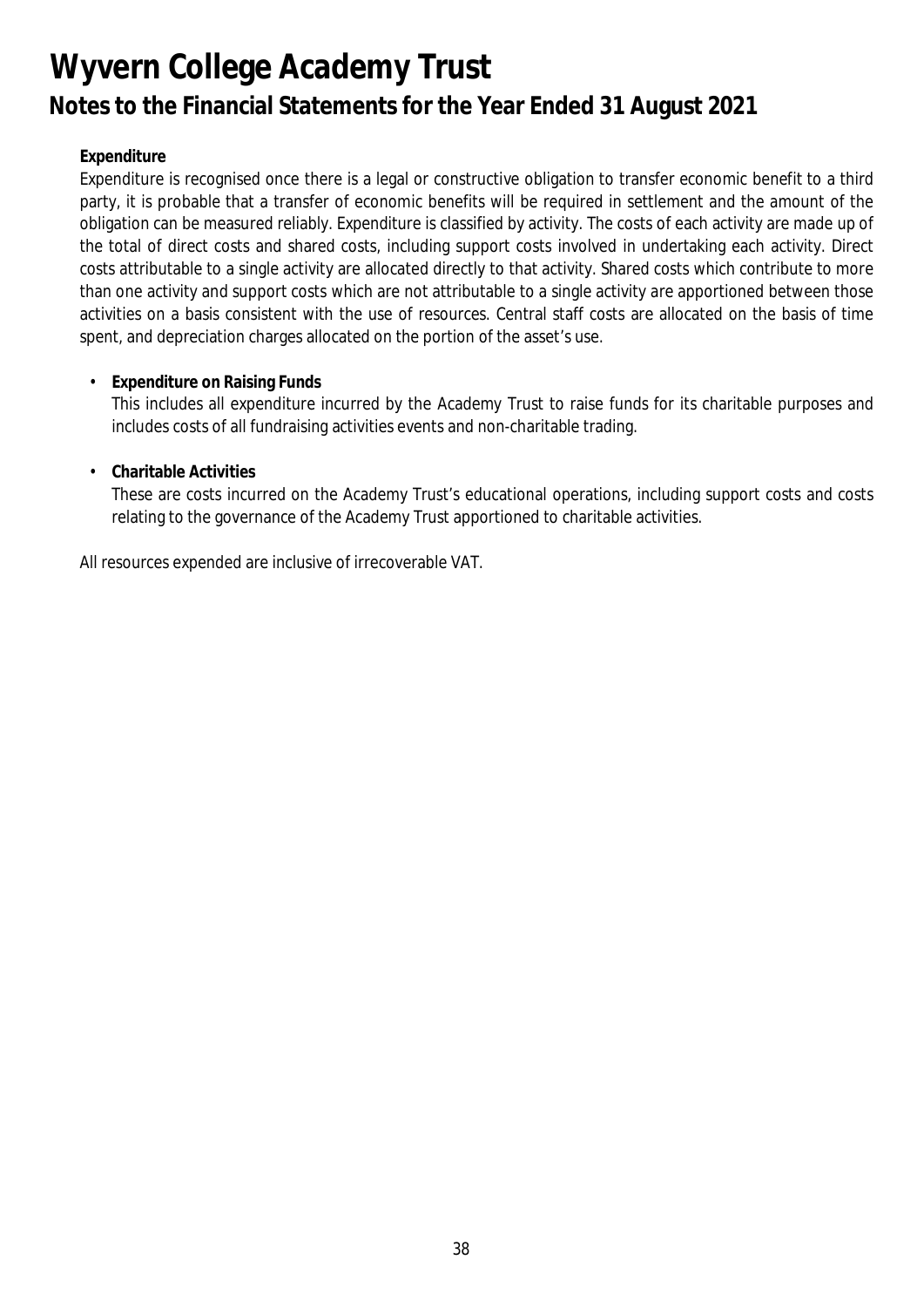#### **Tangible Fixed Assets**

Assets costing £5,000 or more are capitalised as tangible fixed assets and are carried at cost, net of depreciation and any provision for impairment.

Where tangible fixed assets have been acquired with the aid of specific grants, either from the government or from the private sector, they are included in the Balance Sheet at cost and depreciated over their expected useful economic life. Where there are specific conditions attached to the funding requiring the continued use of the asset, the related grants are credited to a restricted fixed asset fund in the Statement of Financial Activities and carried forward in the Balance Sheet. Depreciation on the relevant assets is charged directly to the restricted fixed asset fund in the Statement of Financial Activities.

Depreciation is provided on all tangible fixed assets other than land and assets under construction, at rates calculated to write off the cost of each asset on a straight-line basis over its expected useful life, as follows:

| Leasehold Land and Buildings | 10-50 years straight line on buildings; not provided on land |
|------------------------------|--------------------------------------------------------------|
| Furniture and Equipment      | 10 years straight line                                       |
| Computer Equipment           | 3 years straight line                                        |

Long leasehold land has not been depreciated as it is similar to freehold land, which does not require depreciation.

Where the Academy Trust can identify the value of major components of freehold or leasehold buildings based upon additions following conversion to academy status, the Academy Trust reviews whether one or more such components have significantly different patterns of consumption of economic benefits. In such cases, the Academy Trust allocates the cost of the asset to its major components and depreciates each component separately over its useful life.

A review for impairment of a fixed asset is carried out if events or changes in circumstances indicate that the carrying value of any fixed asset may not be recoverable. Shortfalls between the carrying value of fixed assets and their recoverable amounts are recognised as impairments. Impairment losses are recognised in the Statement of Financial Activities.

**Liabilities**

Liabilities are recognised when there is an obligation at the balance sheet date as a result of a past event, it is probable that a transfer of economic benefit will be required in settlement, and the amount of the settlement can be estimated reliably. Liabilities are recognised at the amount that the Academy Trust anticipates it will pay to settle the debt or the amount it has received as advanced payments for the goods or services it must provide.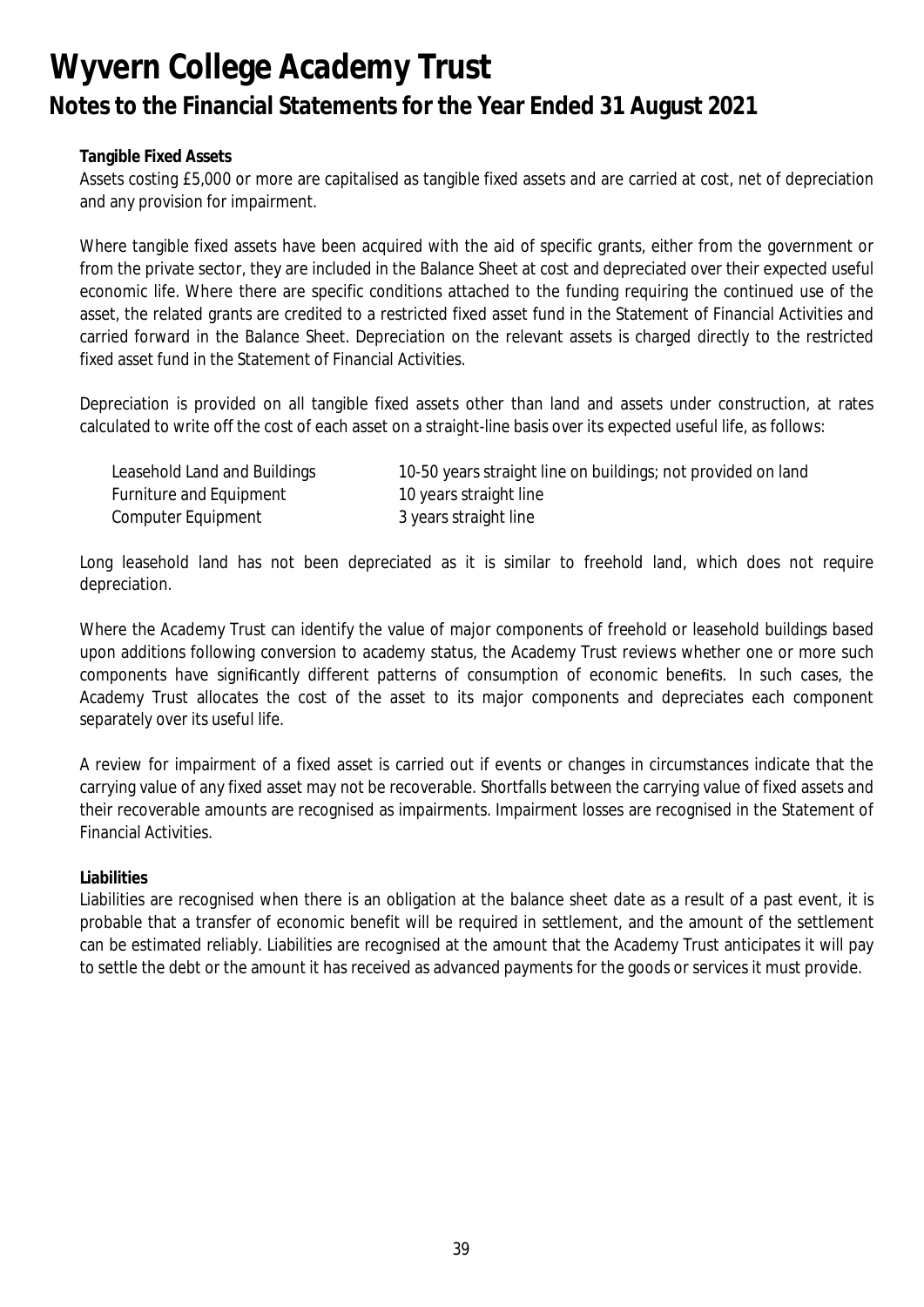#### **Provisions**

Provisions are recognised when the Academy Trust has an obligation at the reporting date as a result of a past event which it is probable will result in the transfer of economic benefits and the obligation can be estimated reliably.

Provisions are measured at the best estimate of the amounts required to settle the obligation. Where the effect of the time value of money is material, the provision is based on the present value of those amounts, discounted at the pre-tax discount rate that reflects the risks specific to the liability. The unwinding of the discount is recognised within interest payable and similar charges.

#### **Leased Assets**

Rentals under operating leases are charged on a straight line basis over the lease term.

#### **Investments**

The academy's shareholding in the wholly owned subsidiary, Wyvern Community Enterprise Limited, is included in the balance sheet at the cost of the share capital owned less any impairment. There is no readily available market value and the cost of valuation exceeds the benefit derived.

#### **Financial Instruments**

The Academy Trust only holds basic financial instruments as defined in FRS 102. The financial assets and financial liabilities of the Academy Trust and their measurement basis are as follows:

#### *Financial assets*

Trade and other debtors are basic financial instruments and are debt instruments measured at amortised cost. Prepayments are not financial instruments. Amounts due from the charity's wholly owned subsidiary are held at face value less any impairment.

### *Cash at bank*

Cash at bank is classified as a basic financial instrument and is measured at face value. An investment is treated as a cash equivalent when it has a short maturity of three months or less from the date of acquisition.

#### *Financial liabilities*

Trade creditors, accruals and other creditors are financial instruments, and are measured at amortised cost. Taxation and social security are not included in the financial instruments disclosure definition. Deferred income is not deemed to be a financial liability, as the cash settlement has already taken place and there is an obligation to deliver services rather than cash or another financial instrument. Amounts due from the charity's wholly owned subsidiary are held at face value less any impairment.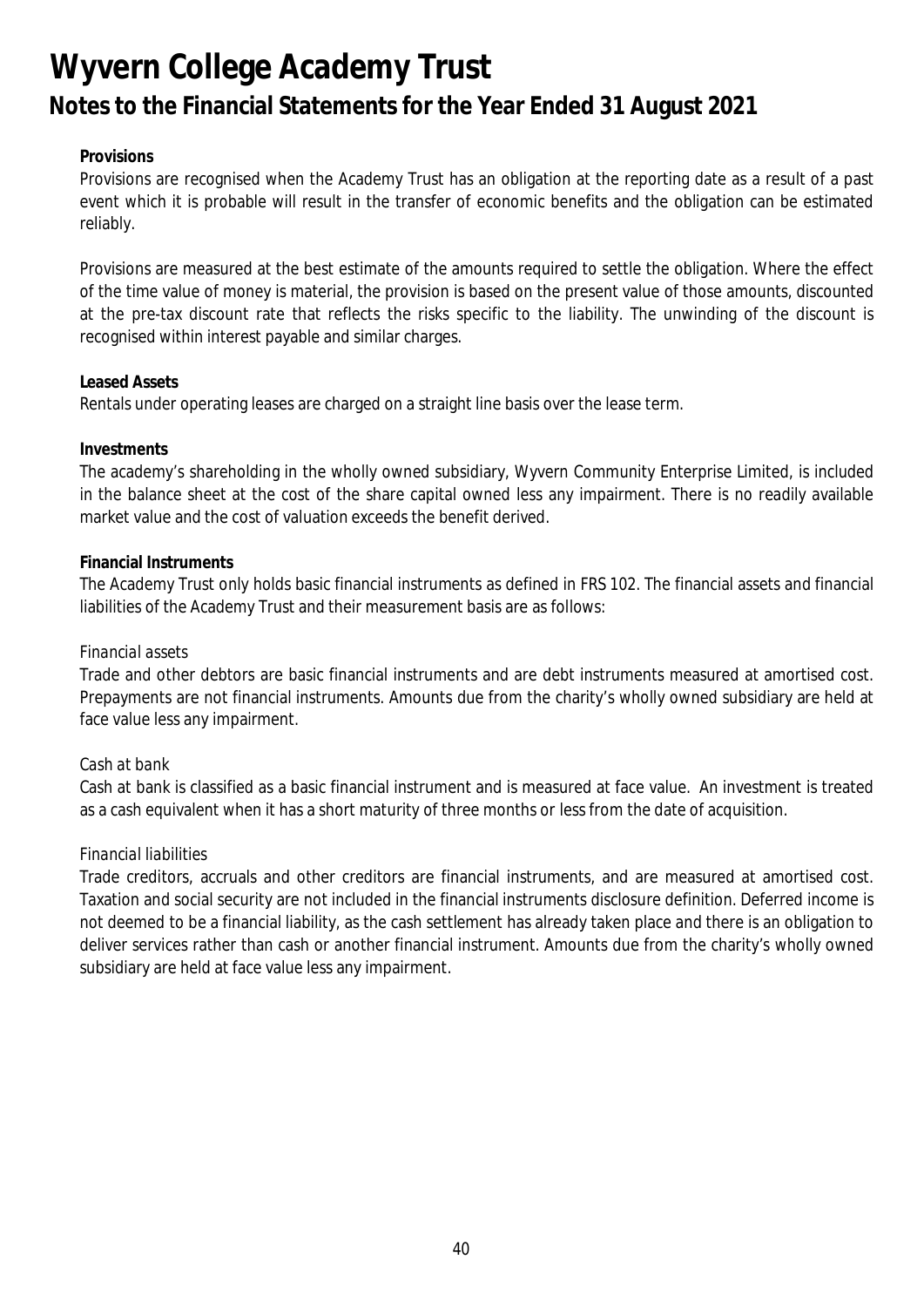### **Taxation**

The Academy Trust is considered to pass the tests set out in Paragraph 1 Schedule 6 of the Finance Act 2010 and therefore it meets the definition of a charitable company for UK corporation tax purposes.

Accordingly, the Academy Trust is potentially exempt from taxation in respect of income or capital gains received within categories covered by part 11, chapter 3 of the Corporation Tax Act 2010 or Section 256 of the Taxation of Chargeable Gains Act 1992, to the extent that such income or gains are applied exclusively to charitable purposes.

#### **Pensions Benefits**

Retirement benefits to employees of the Academy Trust are provided by the Teachers' Pension Scheme ('TPS') and the Local Government Pension Scheme ('LGPS'). These are defined benefit schemes.

The TPS is an unfunded scheme and contributions are calculated to spread the cost of pensions over employees' working lives with the academy trust in such a way that the pension cost is a substantially level percentage of current and future pensionable payroll. The contributions are determined by the Government Actuary based on quadrennial valuations using a prospective unit credit method. TPS is an unfunded multi-employer scheme with no underlying assets to assign between employers. Consequently, the TPS is treated as a defined contribution scheme for accounting purposes and the contributions recognised in the period to which they relate.

The LGPS is a funded multi-employer scheme and the assets are held separately from those of the academy trust in separate trustee administered funds. Pension scheme assets are measured at fair value and liabilities are measured on an actuarial basis using the projected unit credit method and discounted at a rate equivalent to the current rate of return on a high quality corporate bond of equivalent term and currency to the liabilities. The actuarial valuations are obtained at least triennially and are updated at each balance sheet date. The amounts charged to net income/(expenditure) are the current service costs and the costs of scheme introductions, benefit changes, settlements and curtailments. They are included as part of staff costs as incurred. Net interest on the net defined benefit liability/asset is also recognised in the Statement of Financial Activities and comprises the interest cost on the defined benefit obligation and interest income on the scheme assets, calculated by multiplying the fair value of the scheme assets at the beginning of the period by the rate used to discount the benefit obligations. The difference between the interest income on the scheme assets and the actual return on the scheme assets is recognised in other recognised gains and losses.

Actuarial gains and losses are recognised immediately in other recognised gains and losses.

### **Fund Accounting**

Unrestricted income funds represent those resources which may be used towards meeting any of the charitable objects of the Academy Trust at the discretion of the trustees.

Restricted fixed asset funds are resources which are to be applied to specific capital purposes imposed by funders where the asset acquired or created is held for a specific purpose.

Restricted general funds comprise all other restricted funds received with restrictions imposed by the funder/donor and include grants from the Department for Education Group.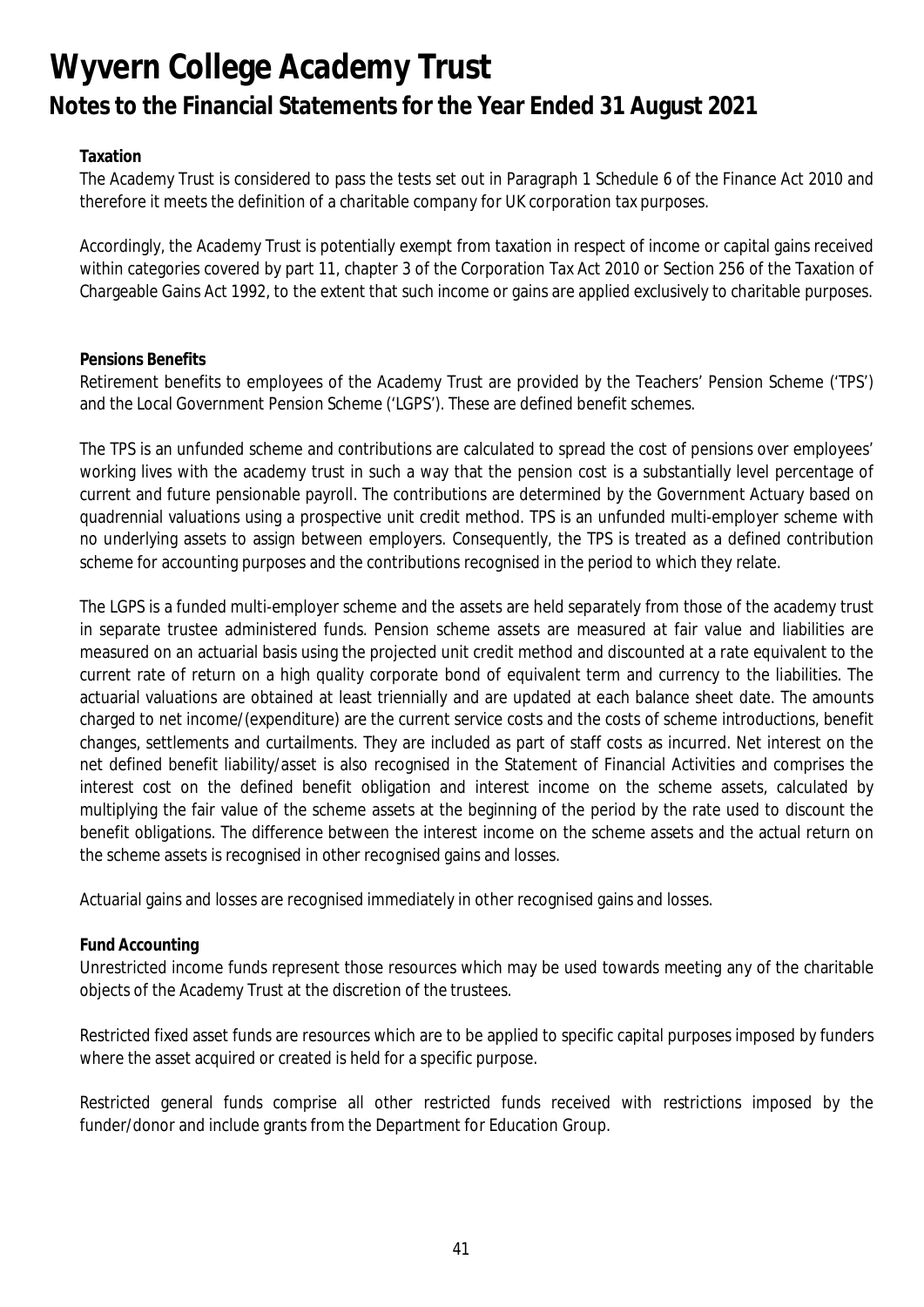### **Critical accounting estimates and areas of judgement**

Estimates and judgements are continually evaluated and are based on historical experience and other factors, including expectations of future events that are believed to be reasonable under the circumstances.

### *Critical accounting estimates and assumptions*

The Academy Trust makes estimates and assumptions concerning the future. The resulting accounting estimates and assumptions will, by definition, seldom equal the related actual results. The estimates and assumptions that have a significant risk of causing a material adjustment to the carrying amounts of assets and liabilities within the next financial year are discussed below.

The present value of the Local Government Pension Scheme defined benefit liability depends on a number of factors that are determined on an actuarial basis using a variety of assumptions. The assumptions used in determining the net cost (income) for pensions include the discount rate. Any changes in these assumptions will impact the carrying amount of the pension liability. Furthermore, a roll forward approach which projects results from the latest full actuarial valuation performed at 31 March 2019 has been used by the actuary in valuing the pensions liability at 31 August 2021. Any differences between the figures derived from the roll forward approach and a full actuarial valuation would impact on the carrying amount of the pension liability.

The assumptions used are disclosed in note 25.

*Critical areas of judgement* There are no other critical areas of judgement.

### **2 Donations and capital grants**

|                      | Unrestricted             | Restricted | 2020/21 | 2019/20 |
|----------------------|--------------------------|------------|---------|---------|
|                      | funds                    | funds      | Total   | Total   |
|                      | f                        |            |         | £       |
| Capital grants       | $\overline{\phantom{a}}$ | 25,878     | 25,878  | 37,279  |
| Donated fixed assets | $\overline{\phantom{a}}$ | 715,262    | 715,262 | 333,525 |
|                      | -                        | 741,140    | 741,140 | 370,804 |
|                      |                          |            |         |         |
| <b>Total 2020</b>    | $\overline{\phantom{a}}$ | 370,804    | 370,804 |         |
|                      |                          |            |         |         |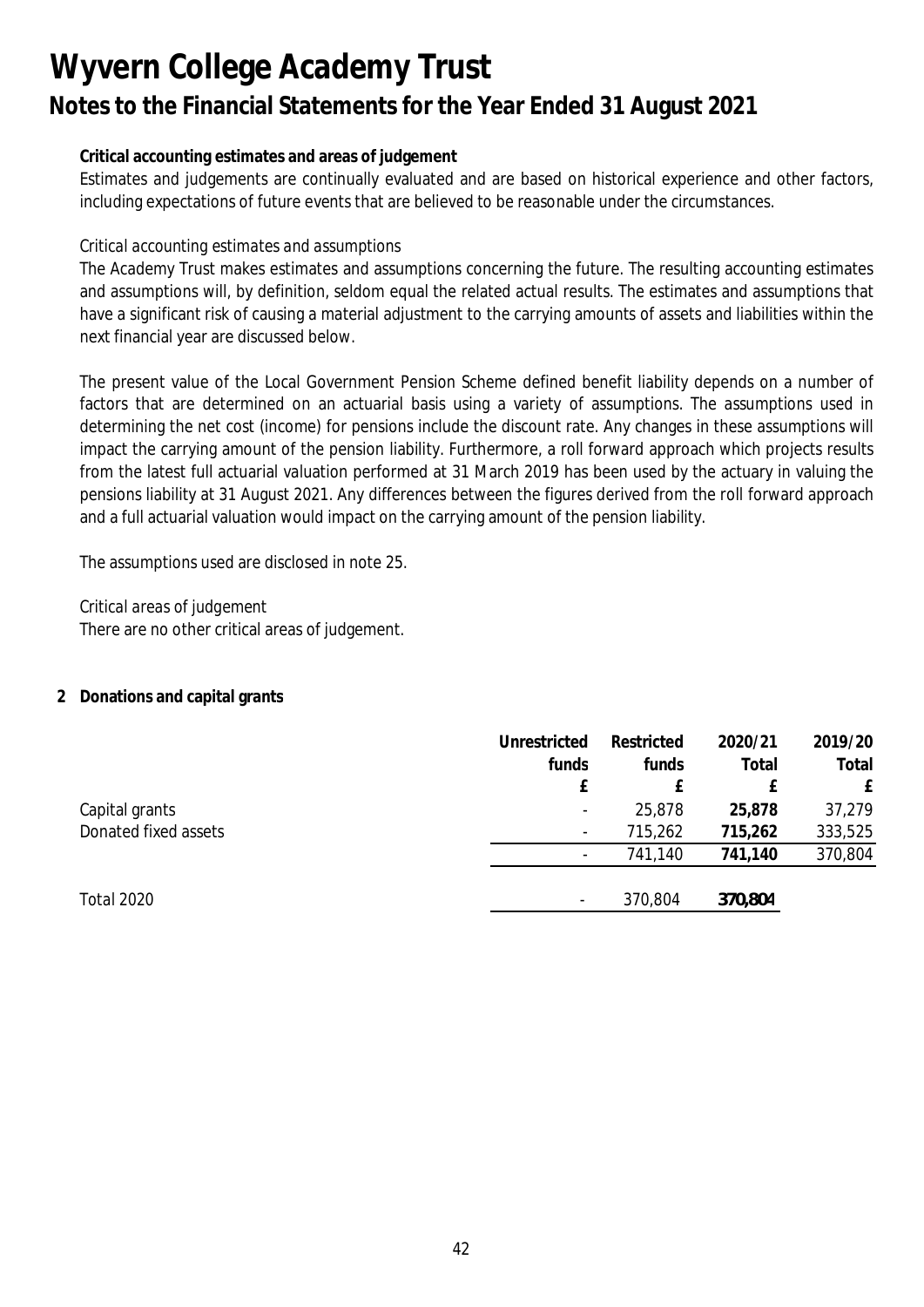## **3 Funding for the Academy Trust's educational operations**

|                                                              | Unrestricted             | Restricted | 2020/21   | 2019/20   |
|--------------------------------------------------------------|--------------------------|------------|-----------|-----------|
|                                                              | funds                    | funds      | Total     | Total     |
|                                                              | £                        | £          | £         | £         |
| DfE / ESFA grants                                            |                          |            |           |           |
| General Annual Grant (GAG)                                   |                          | 6,485,000  | 6,485,000 | 6,050,060 |
| Pupil Premium                                                |                          | 202,653    | 202,653   | 186,520   |
| Rates reclaim                                                |                          | 34,817     | 34,817    | 31,761    |
| Year 7 catch up grant                                        |                          |            |           | 18,546    |
| Teachers' pay grant                                          |                          | 91,078     | 91,078    | 89,058    |
| Teachers' pension grant                                      |                          | 257,362    | 257,362   | 251,658   |
| Other DfE grants                                             |                          | 62,376     | 62,376    | 17,409    |
|                                                              |                          | 7,133,286  | 7,133,286 | 6,645,012 |
| Other Government grants                                      |                          |            |           |           |
| Local authority grants                                       | $\frac{1}{2}$            | 109,961    | 109,961   | 89,976    |
|                                                              |                          |            |           |           |
| COVID-19 additional funding (DfE/ESFA)                       |                          |            |           |           |
| Catch-up premium                                             |                          | 107,400    | 107,400   |           |
| Coronavirus exceptional support                              |                          |            |           | 6,600     |
|                                                              | $\overline{a}$           | 107,400    | 107,400   | 6,600     |
| COVID-19 additional funding (non-DfE/ESFA)                   |                          |            |           |           |
| Coronavirus Job Retention Scheme grant                       | 38,487                   |            | 38,487    | 58,308    |
| Other Coronavirus funding                                    | 1,000                    | 57,430     | 58,430    |           |
|                                                              | 39,487                   | 57,430     | 96,917    | 58,308    |
|                                                              |                          |            |           |           |
| Other income from the Academy Trust's educational operations |                          |            |           |           |
| Trip income                                                  |                          | 2,122      | 2,122     | 120,760   |
| Tuition fee income                                           |                          | 22,862     | 22,862    | 25,007    |
| Catering income                                              |                          | 7,844      | 7,844     | 15,639    |
| Other income                                                 | $\overline{\phantom{m}}$ | 126,612    | 126,612   | 139,639   |
|                                                              | $\overline{a}$           | 159,440    | 159,440   | 301,045   |
|                                                              | 39,487                   | 7,567,517  | 7,607,004 | 7,100,941 |
| <b>Total 2020</b>                                            | 58,308                   | 7,042,633  | 7,100,941 |           |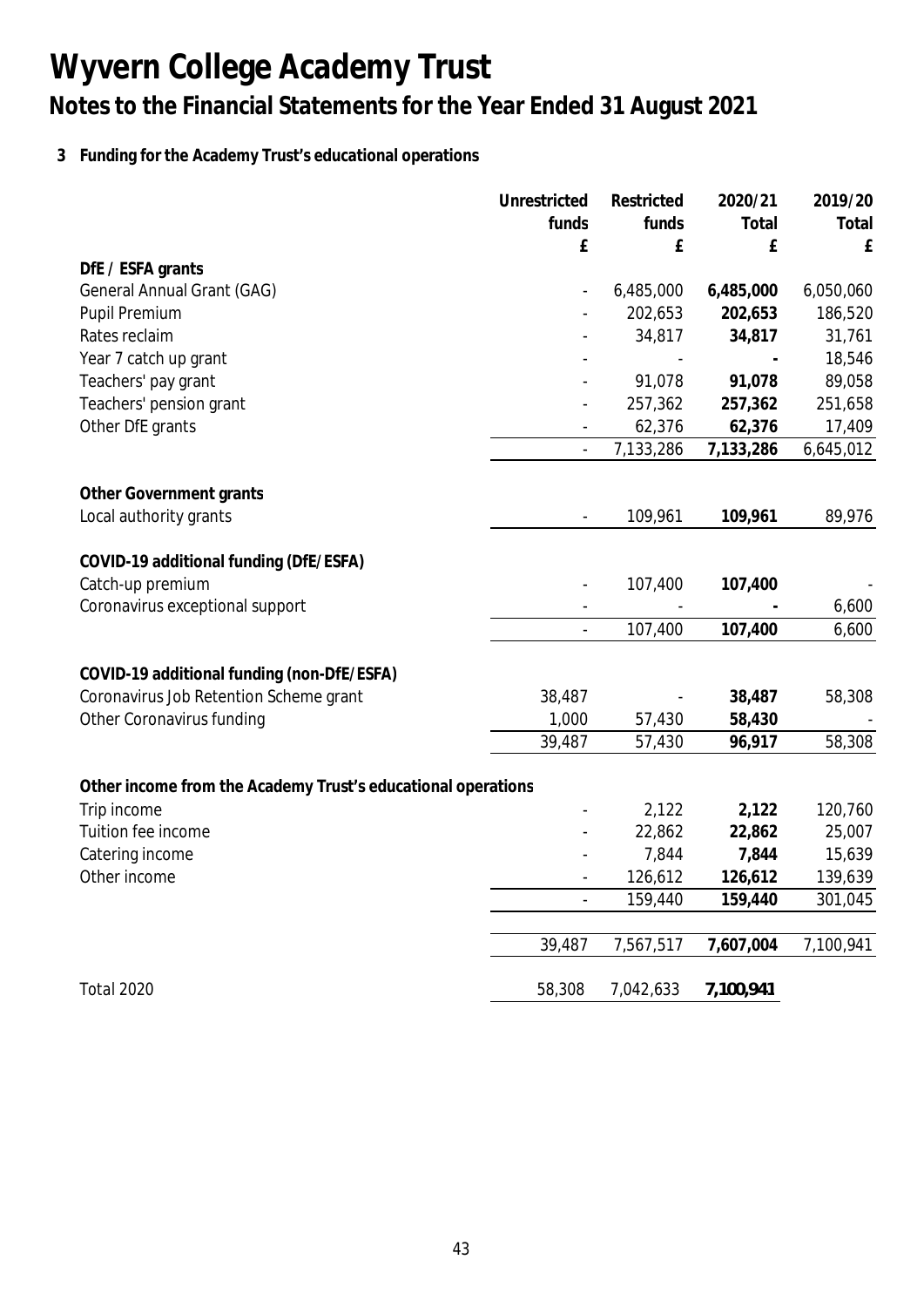**3 Funding for the Academy Trust's educational operations (continued)**

Following the reclassification of some grants received from the Department for Education and the ESFA in the Academies Accounts Direction 2020/21, the Academy Trust's funding for Rates reclaim, Year 7 catch up grant, Teachers' pay grant, and Teachers' pension grant are no longer reported under the General Annual Grant (GAG) and Other DfE grants headings, but as separate lines under the DfE/ESFA grants heading. The prior year numbers have been reclassified.

The Academy Trust received £107,400 of funding for catch-up premium and costs incurred in respect of this funding totalled £32,400, with the remaining £75,000 to be spent in 2021/22.

The academy trust furloughed some of its community staff under the government's Coronavirus Job Retention Scheme. The funding received related to staff costs in respect of 36 staff which are included within the staff note below.

The Academy Trust received other Coronavirus funding in respect of the Contain Outbreak Management Fund and mass testing funding.

### **4 Other trading activities**

|                           | Unrestricted | Restricted               | 2020/21 | 2019/20 |
|---------------------------|--------------|--------------------------|---------|---------|
|                           | funds        | funds                    | Total   | Total   |
|                           | f            | £                        | f       | £       |
| Hire of facilities        | 61,630       | $\overline{\phantom{a}}$ | 61,630  | 75,870  |
| Childcare                 | 644,995      | $\overline{\phantom{a}}$ | 644,995 | 524,322 |
| <b>Health and fitness</b> | 46,460       | $\overline{\phantom{a}}$ | 46,460  | 80,901  |
| Courses                   | 13,044       | $\overline{\phantom{a}}$ | 13,044  | 17,872  |
| Other trading income      | 2,987        | $\overline{\phantom{a}}$ | 2,987   | 3,056   |
|                           | 769,116      | $\overline{\phantom{a}}$ | 769,116 | 702,021 |
| Total 2020                | 702,021      |                          | 702,021 |         |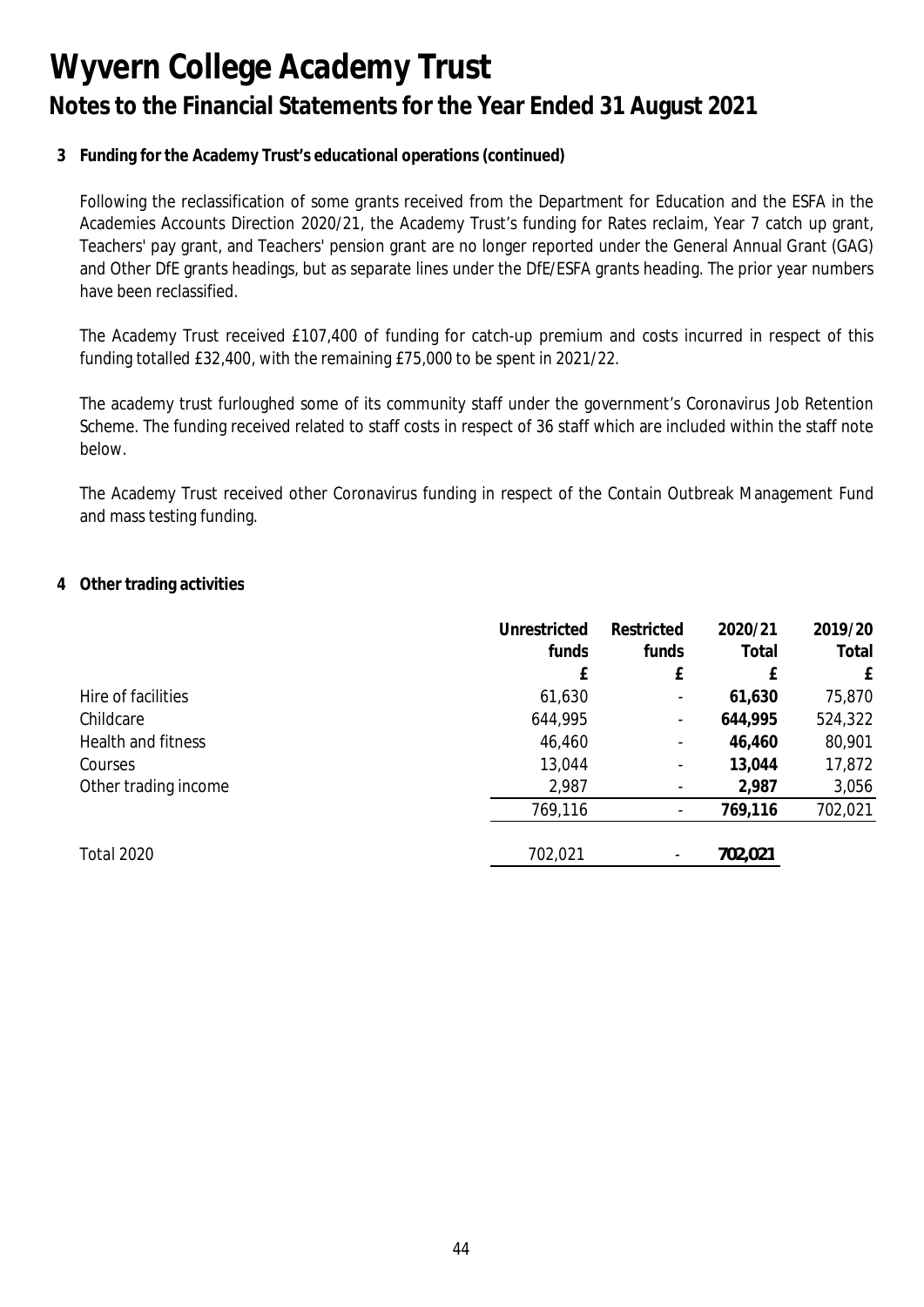### **5 Investment income**

|                     | Unrestricted | Restricted               | 2020/21 | 2019/20 |
|---------------------|--------------|--------------------------|---------|---------|
|                     | funds        | funds                    | Total   | Total   |
|                     |              |                          |         |         |
| Short term deposits | 112          | $\overline{\phantom{a}}$ | 112     | 352     |
|                     |              |                          |         |         |
| Total 2020          | 352          | $\overline{\phantom{0}}$ | 352     |         |

### **6 Expenditure**

|                                                                   |             | Non Pay Expenditure      |           | Total     | Total     |  |
|-------------------------------------------------------------------|-------------|--------------------------|-----------|-----------|-----------|--|
|                                                                   | Staff costs | Premises                 | Other     | 2020/21   | 2019/20   |  |
|                                                                   | £           | £                        | £         | £         | £         |  |
| Expenditure on raising funds<br>Academy's educational operations: | 672,922     | $\overline{\phantom{a}}$ | 76,545    | 749,467   | 656,947   |  |
| Direct costs                                                      | 5,082,795   |                          | 768,935   | 5,851,730 | 5,518,852 |  |
| Allocated support costs                                           | 1,576,443   | 406,871                  | 477,071   | 2,460,385 | 2,096,656 |  |
|                                                                   | 7,332,160   | 406,871                  | 1,322,551 | 9,061,582 | 8,272,455 |  |
| <b>Total 2020</b>                                                 | 6,672,684   | 353,122                  | 1,246,649 | 8,272,455 |           |  |
| Net income/(expenditure) for the period includes:                 |             |                          |           |           |           |  |

|                              | 2020/21 | 2019/20 |
|------------------------------|---------|---------|
|                              |         |         |
| Operating lease rentals      | 25,657  | 27,138  |
| Depreciation                 | 354,943 | 286,817 |
| Fees payable to auditor for: |         |         |
| Audit                        | 11,245  | 10,980  |
| Other services               | 6,645   | 5,445   |
|                              |         |         |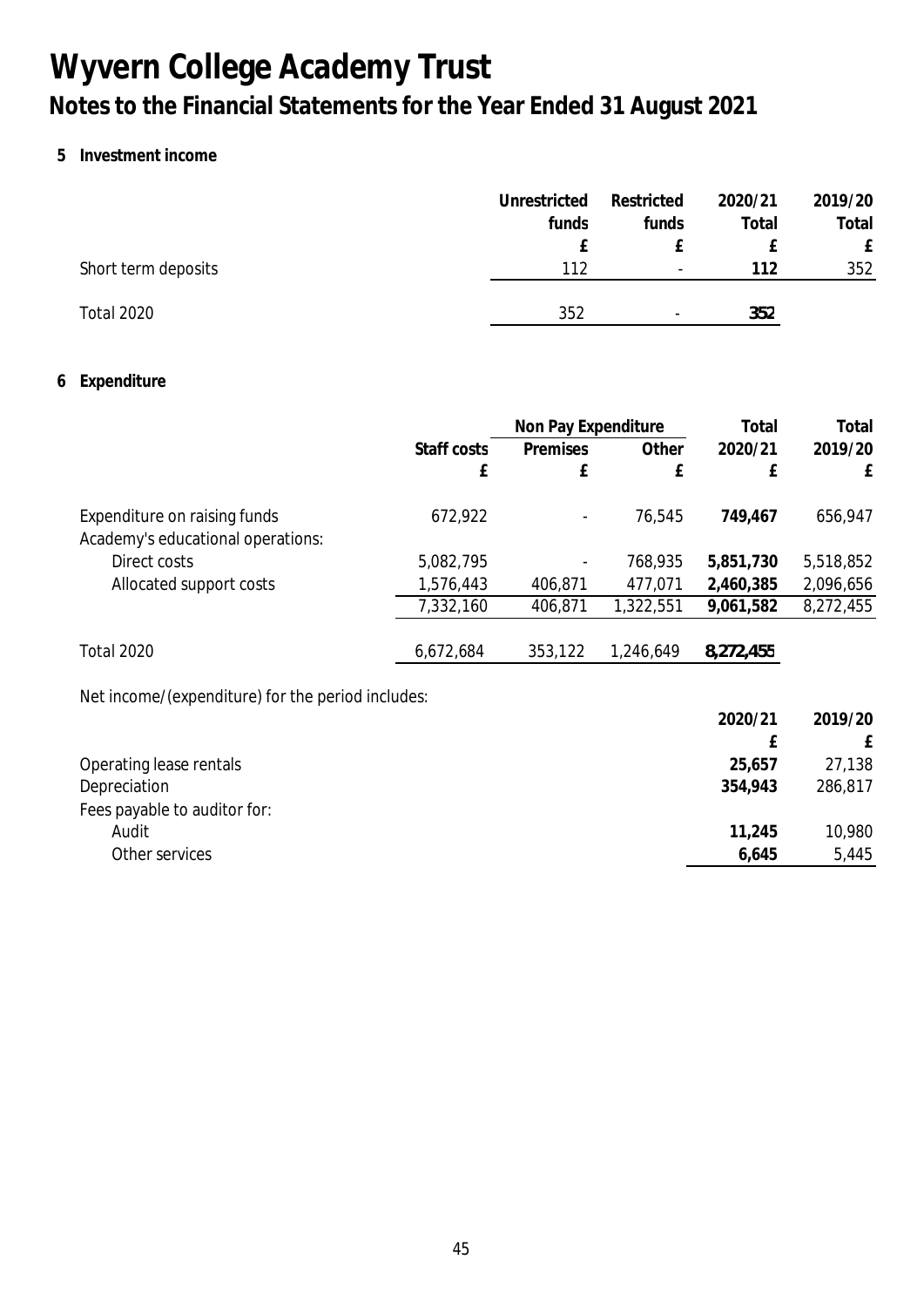### **7 Charitable activities**

|                            |             | 2020/21   | 2019/20   |
|----------------------------|-------------|-----------|-----------|
|                            |             | Total     | Total     |
|                            |             | £         | £         |
| Direct costs               |             | 5,851,730 | 5,518,852 |
| Support costs              |             | 2,460,385 | 2,096,656 |
|                            |             | 8,312,115 | 7,615,508 |
| Analysis of support costs: |             |           |           |
|                            | Educational | 2020/21   | 2019/20   |
|                            | operations  | Total     | Total     |
|                            | £           | £         | £         |
| Support staff costs        | 1,576,443   | 1,576,443 | 1,358,872 |
| Depreciation               | 124,402     | 124,402   | 61,437    |
| Premises costs             | 406,871     | 406,871   | 353,122   |
| Other support costs        | 339,859     | 339,859   | 299,262   |
| Governance costs           | 12,810      | 12,810    | 23,963    |
| Total support costs        | 2,460,385   | 2,460,385 | 2,096,656 |
| <b>Total 2020</b>          | 2,096,656   | 2,096,656 |           |

Premises costs includes £nil (2020: £24,057) in respect of expenditure on capital projects, which were funded by capital grants from the ESFA.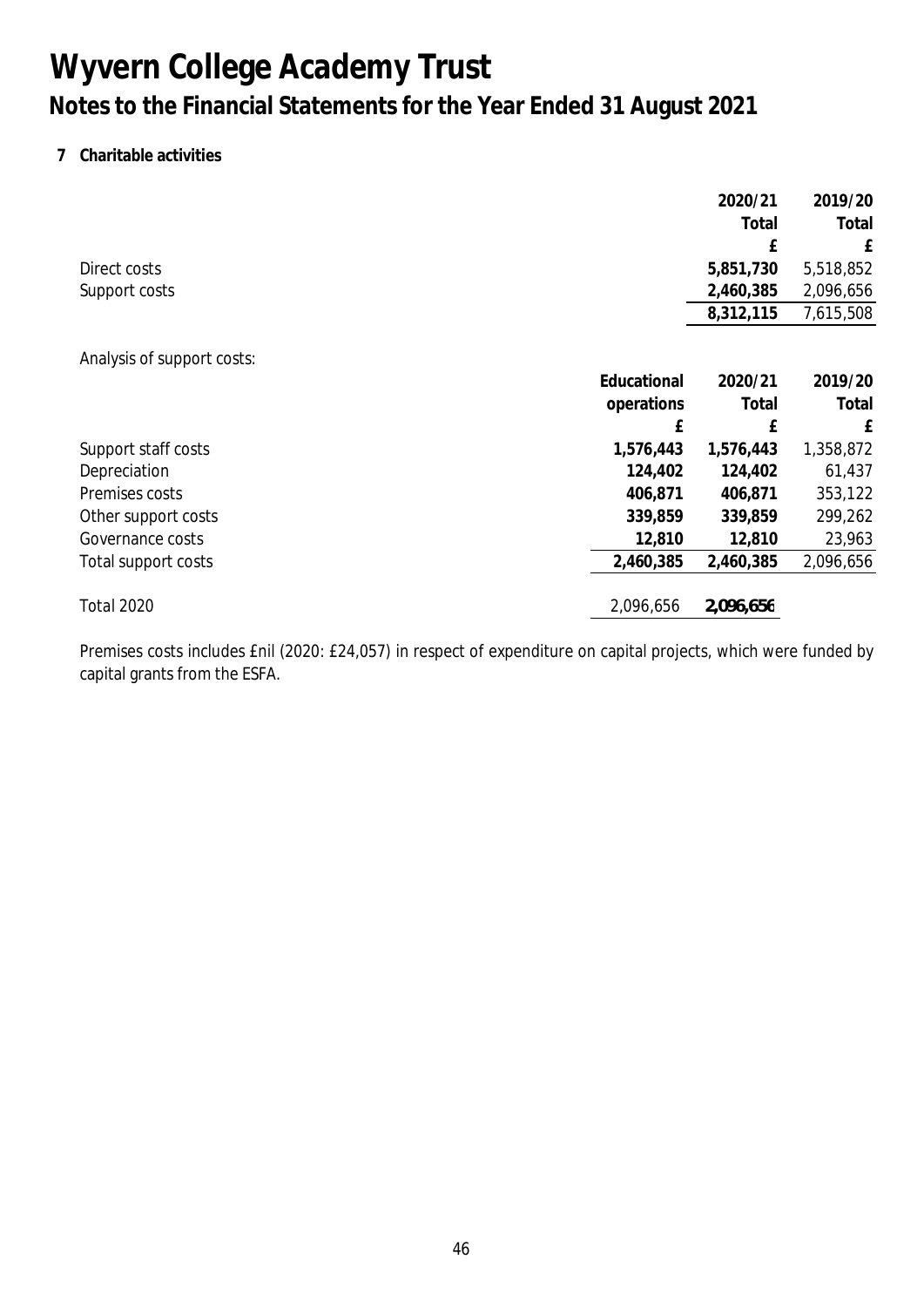**8 Staff**

#### **a) Staff costs** Staff costs during the period were:

|                       | 2020/21   | 2019/20   |
|-----------------------|-----------|-----------|
|                       |           | £         |
| Wages and salaries    | 5,098,396 | 4,849,026 |
| Social security costs | 446,466   | 420,861   |
| Pension costs         | 1,622,658 | 1,362,191 |
|                       | 7,167,520 | 6,632,078 |
| Agency staff costs    | 164,640   | 40,606    |
|                       | 7,332,160 | 6,672,684 |
|                       |           |           |

### **b) Staff numbers**

The average number of persons employed by the Academy Trust during the year was as follows:

|                            | 2020/21 | 2019/20 |
|----------------------------|---------|---------|
|                            | No.     | No.     |
| <b>Teachers</b>            | 83      | 92      |
| Administration and support | 130     | 148     |
| Management                 |         |         |
|                            | 220     | 247     |

### **c) Higher paid staff**

The number of employees whose employee benefits (excluding employer pension costs) exceeded £60,000 was:

|                     | 2020/21                  | 2019/20                  |
|---------------------|--------------------------|--------------------------|
|                     | No.                      | No.                      |
| £60,001 - £70,000   | 4                        | -                        |
| £70,001 - £80,000   |                          |                          |
| £90,001 - £100,000  | $\overline{\phantom{0}}$ |                          |
| £100,001 - £110,000 |                          | $\overline{\phantom{a}}$ |

### **d) Key management personnel**

The key management personnel of the academy trust comprise the trustees and the senior management team as listed on page 1. The total amount of employee benefits (including employer pension contributions and employer national insurance contributions) received by key management personnel for their services to the academy trust was £643,904 (2020: £608,155).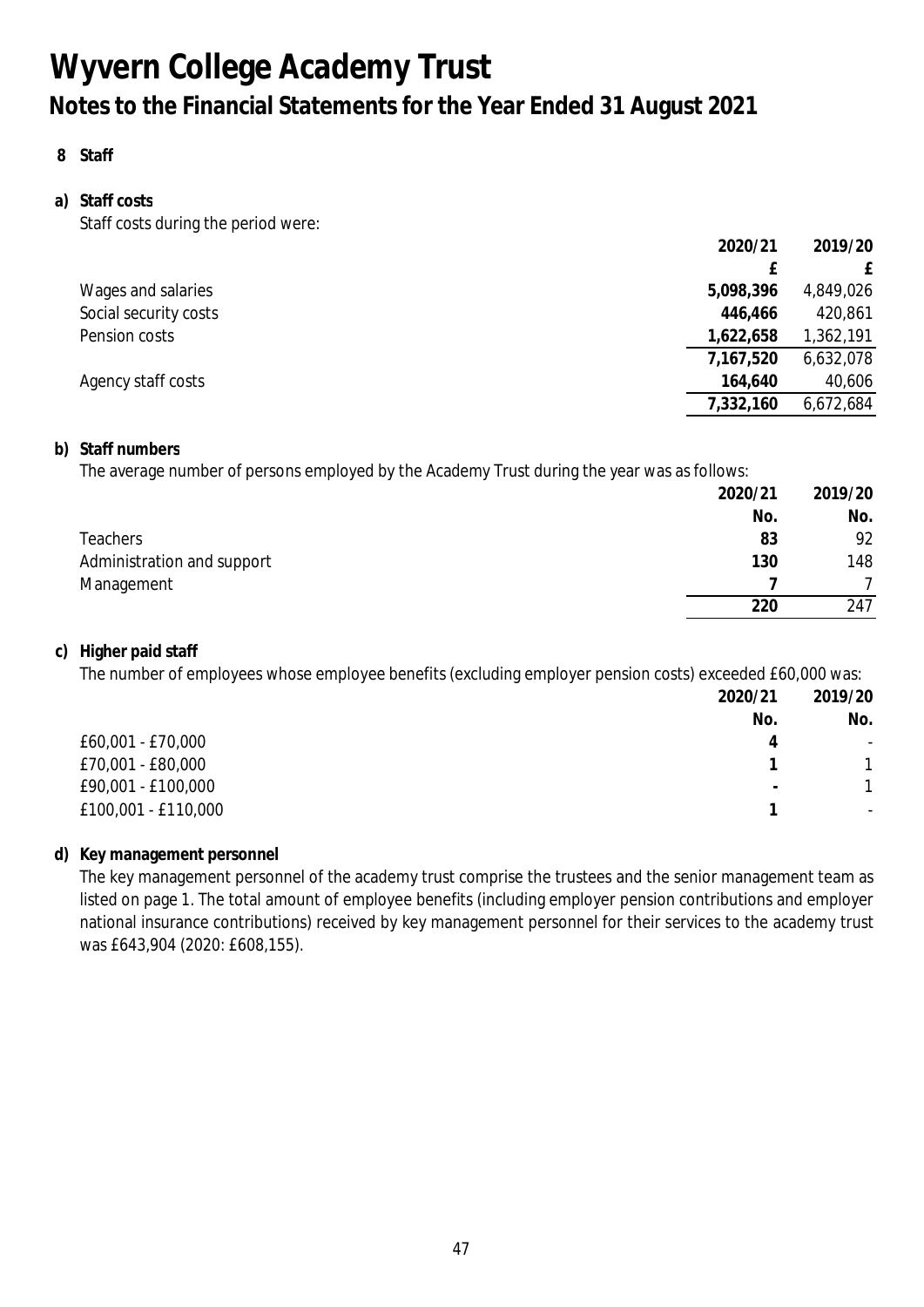### **9 Related Party Transactions – Trustees' remuneration and expenses**

One or more trustees has been paid remuneration or has received other benefits from employment with the Academy Trust. The principal and other staff trustees only receive remuneration in respect of services they provide undertaking the roles of principal and staff members under their contracts of employment.

The value of trustees' remuneration and other benefits was as follows:

|                                        |                                       | 2020/21   | 2019/20   |
|----------------------------------------|---------------------------------------|-----------|-----------|
|                                        |                                       | £000      | £000      |
| Ben Rule                               | Remuneration                          | 100-105   | 90-95     |
| (Staff trustee and Accounting Officer) | Employer's pension contributions paid | $20 - 25$ | $20 - 25$ |
| Ella Amber                             | Remuneration                          | $35 - 40$ | $35 - 40$ |
| (Staff trustee)                        | Employer's pension contributions paid | $5-10$    | $5 - 10$  |
| James Gregory                          | Remuneration                          | $40 - 45$ | 40-45     |
| (Staff trustee)                        | Employer's pension contributions paid | 10-15     | $10 - 15$ |

During the period ended 31 August 2021, travel and subsistence expenses totalling £474 were reimbursed or paid directly to two trustees (2020: £218 to one trustee).

#### **10 Trustees and officers insurance**

The Academy Trust has opted into the Department for Education's risk protection arrangement (RPA), an alternative to insurance where UK government funds cover losses that arise. This scheme protects trustees and officers from claims arising from negligent acts, errors or omissions occurring whilst on academy business, and provides cover up to £10m. It is not possible to quantify the Trustees and officers indemnity element from the overall cost of the RPA scheme.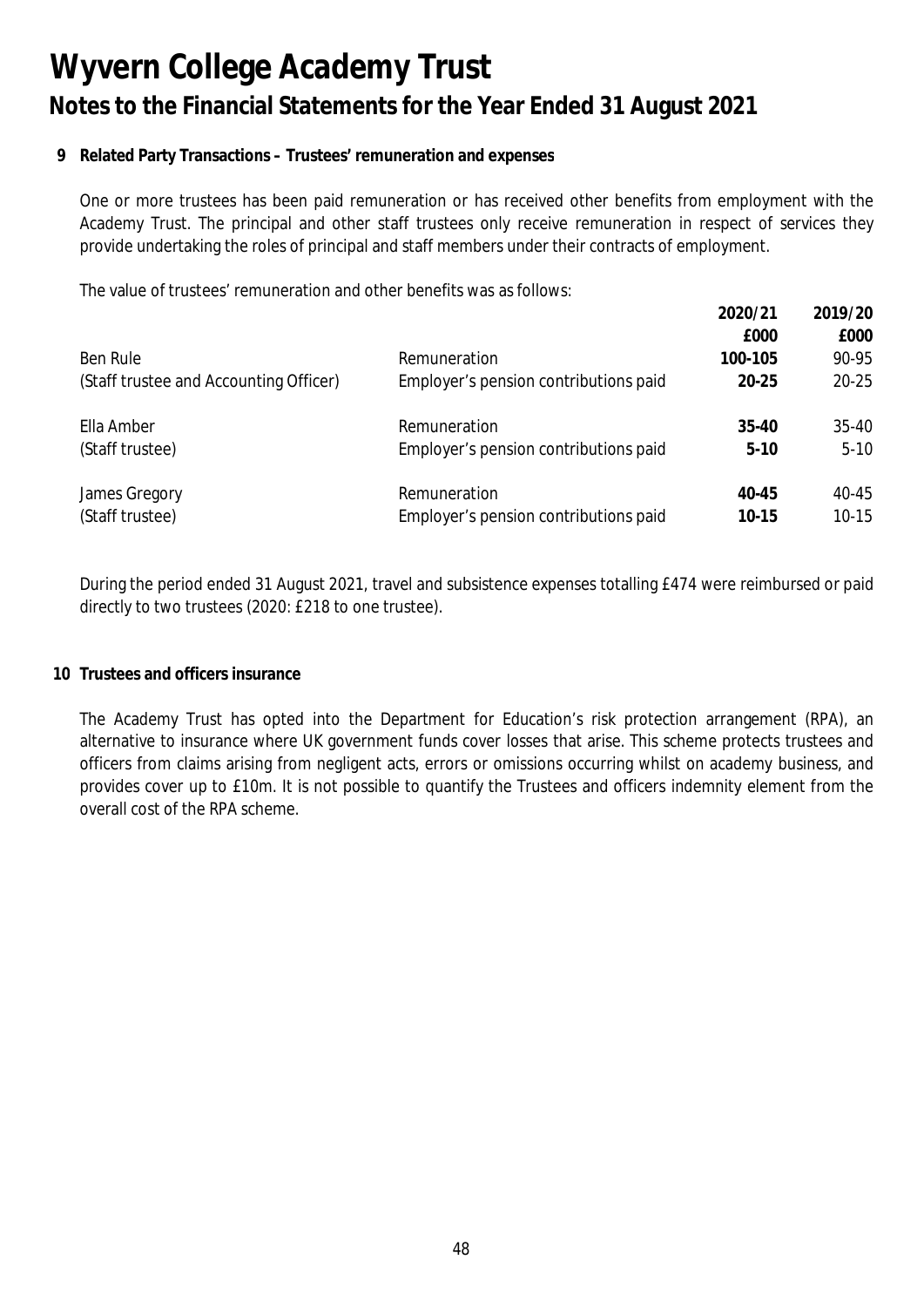## **11 Tangible fixed assets**

|                                        | Leasehold                | Furniture        |                    |                          |
|----------------------------------------|--------------------------|------------------|--------------------|--------------------------|
|                                        | Land and                 | and              | Computer           |                          |
| Group                                  | <b>Buildings</b>         | Equipment        | Equipment          | Total                    |
|                                        | £                        | £                | £                  | £                        |
| Cost                                   |                          |                  |                    |                          |
| At 1 September 2020                    | 19,107,809               | 100,879          | 411,153            | 19,619,841               |
| Acquisitions                           | 611,540                  | 20,624           | 97,397             | 729,561                  |
| At 31 August 2021                      | 19,719,349               | 121,503          | 508,550            | 20,349,402               |
| Depreciation                           |                          |                  |                    |                          |
| At 1 September 2020                    | 1,787,165                | 50,534           | 194,617            | 2,032,316                |
| Charged in year                        | 230,541                  | 7,982            | 116,420            | 354,943                  |
| At 31 August 2021                      | 2,017,706                | 58,516           | 311,037            | 2,387,259                |
|                                        |                          |                  |                    |                          |
| Net book values                        |                          |                  |                    |                          |
| At 31 August 2020                      | 17,320,644               | 50,345           | 216,536            | 17,587,525               |
| At 31 August 2021                      | 17,701,643               | 62,987           | 197,513            | 17,962,143               |
|                                        |                          |                  |                    |                          |
|                                        | Leasehold                | Furniture        |                    |                          |
|                                        | Land and                 | and              | Computer           |                          |
| Academy                                | <b>Buildings</b>         | Equipment        | Equipment          | Total                    |
|                                        | £                        | £                | £                  | ${\sf E}$                |
| Cost                                   |                          |                  |                    |                          |
| At 1 September 2020                    | 19,107,809               | 77,576           | 411,153            | 19,596,538               |
| Acquisitions                           | 611,540                  | 20,624           | 97,397             | 729,561                  |
| At 31 August 2021                      |                          |                  |                    |                          |
|                                        | 19,719,349               | 98,200           | 508,550            | 20,326,099               |
| Depreciation                           |                          |                  |                    |                          |
|                                        | 1,787,165                | 42,043           | 194,617            | 2,023,825                |
| At 1 September 2020                    |                          | 5,747            | 116,420            | 352,708                  |
| Charged in year<br>At 31 August 2021   | 230,541<br>2,017,706     | 47,790           | 311,037            | 2,376,533                |
|                                        |                          |                  |                    |                          |
| Net book values                        |                          |                  |                    |                          |
| At 31 August 2020<br>At 31 August 2021 | 17,320,644<br>17,701,643 | 35,533<br>50,410 | 216,536<br>197,513 | 17,572,713<br>17,949,566 |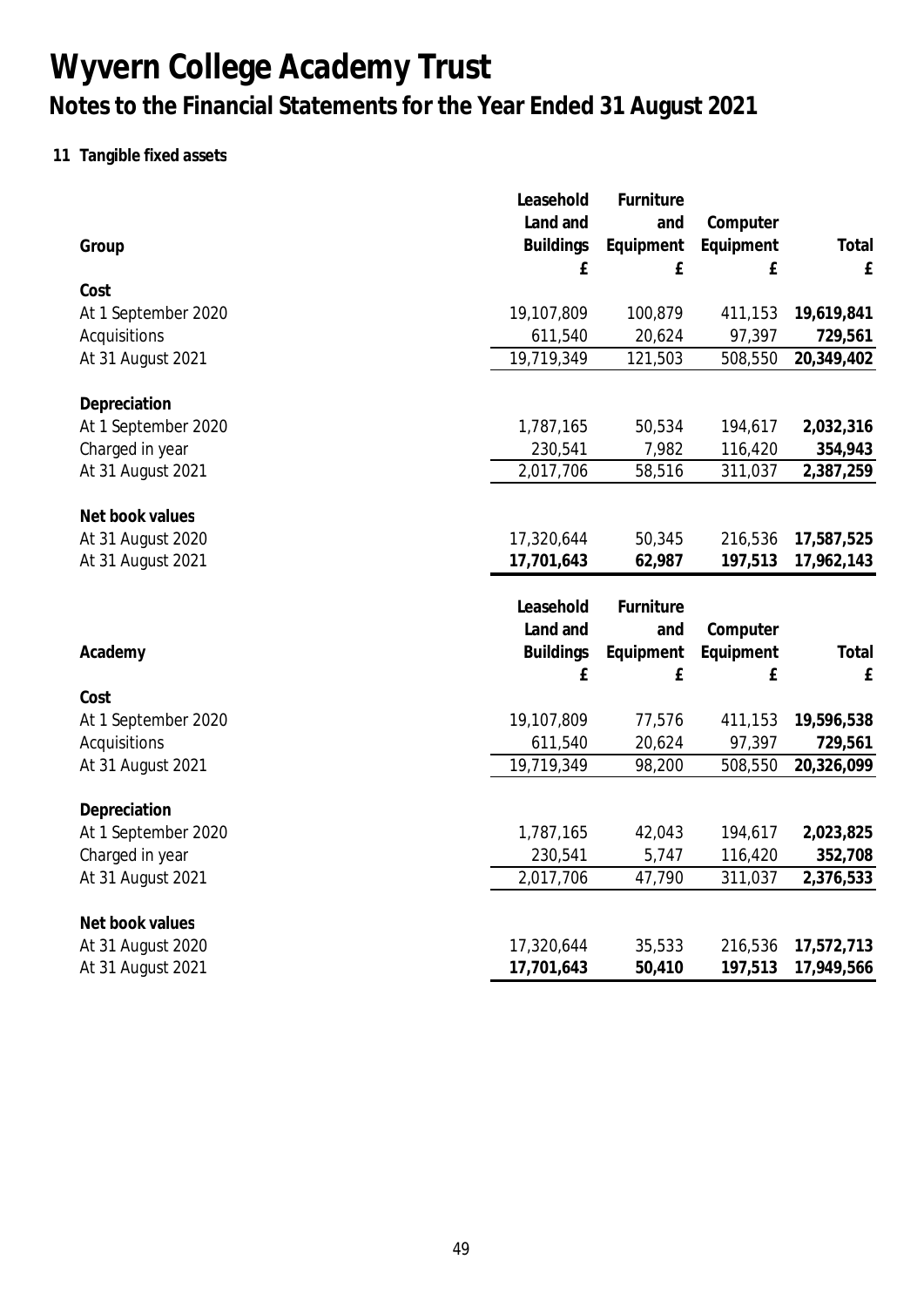### **12 Investments**

The academy is the sole member of Wyvern Community Enterprise Limited, registered in England & Wales (no. 08036069). The results of Wyvern Community Enterprise Limited are included within the consolidated financial statements.

### **13 Debtors**

|                                    |                          | Group                    |         | Academy |
|------------------------------------|--------------------------|--------------------------|---------|---------|
|                                    | 2020/21                  | 2019/20                  | 2020/21 | 2019/20 |
|                                    |                          |                          |         |         |
| Trade debtors                      | $\overline{\phantom{a}}$ | 29,533                   |         | 29,533  |
| Amounts owed by group undertakings |                          | $\overline{\phantom{a}}$ | 68,305  |         |
| VAT recoverable                    | 19,870                   | 20,993                   | 21,690  | 19,049  |
| Other debtors                      | 38,286                   | 8,928                    |         | 55,208  |
| Prepayments and accrued income     | 130,353                  | 127,679                  | 119,277 | 127,058 |
|                                    | 188,509                  | 187,133                  | 209,272 | 230,848 |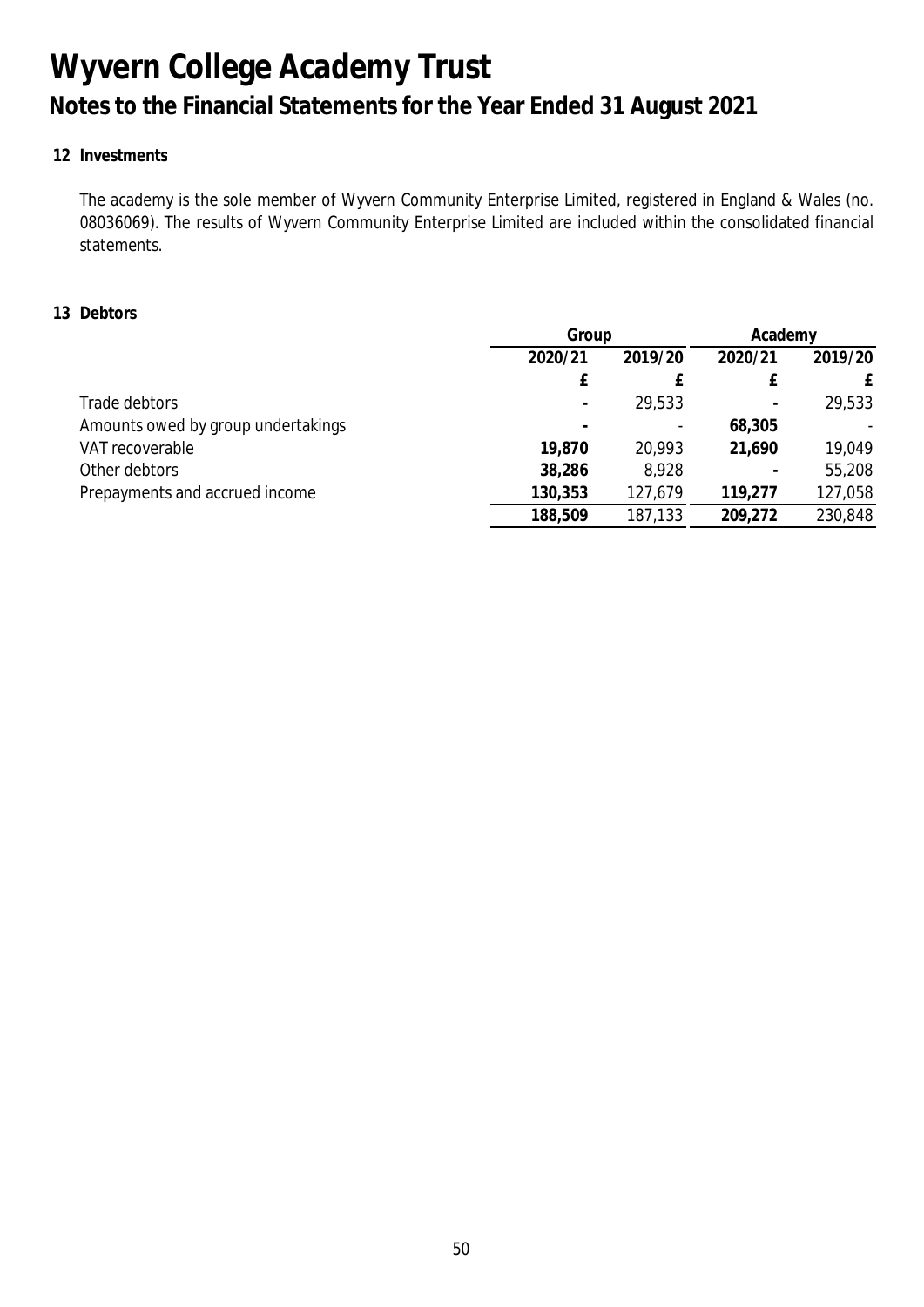### **14 Creditors: amounts falling due within one year**

|                                             | Group     |           | Academy   |           |
|---------------------------------------------|-----------|-----------|-----------|-----------|
|                                             | 2020/21   | 2019/20   | 2020/21   | 2019/20   |
|                                             | £         | f         |           | £         |
| Trade creditors                             | 58,285    | 16,374    | 50,559    | 15,704    |
| Other taxation and social security          | 110,257   | 98,880    | 110,257   | 98,880    |
| Loans falling due within one year           | 9,167     |           |           |           |
| Other creditors falling due within one year | 124,968   | 117,345   | 124,703   | 117,053   |
| Accruals and deferred income                | 58,896    | 86,566    | 46,896    | 77,408    |
|                                             | 361,573   | 319,165   | 332,415   | 309,045   |
|                                             | Group     |           | Academy   |           |
|                                             | 2020/21   | 2019/20   | 2020/21   | 2019/20   |
|                                             | £         | f         |           | £         |
| Deferred income at 1 September 2020         | 22,512    | 91,760    | 18,504    | 71,412    |
| Released from previous years                | (22, 512) | (91, 760) | (18, 504) | (71, 412) |
| Resources deferred in the year              | 25,292    | 22,512    | 18,292    | 18,504    |
| Deferred income at 31 August 2021           | 25,292    | 22,512    | 18,292    | 18,504    |

Deferred income as at the year end represents trip income in respect of the forthcoming year.

### **15 Creditors: amounts falling due in greater than one year**

|                                            |         | Group                    |                          | Academy |
|--------------------------------------------|---------|--------------------------|--------------------------|---------|
|                                            | 2020/21 | 2019/20                  | 2020/21                  | 2019/20 |
|                                            |         |                          |                          |         |
| Loans falling due in greater than one year | 40,833  | $\overline{\phantom{0}}$ | $\overline{\phantom{0}}$ |         |

The Academy Trust's trading subsidiary, Wyvern Community Enterprise Limited, received a £50,000 loan under the government-backed Bounce Back Loan scheme. The government will cover any interest payable in the first 12 months through a Business Interruption Payment to the company. The company benefits from a 100% government-backed guarantee. The interest rate is 2.5% per annum and the repayment term is fixed at six years. No repayments are due during the first 12 months.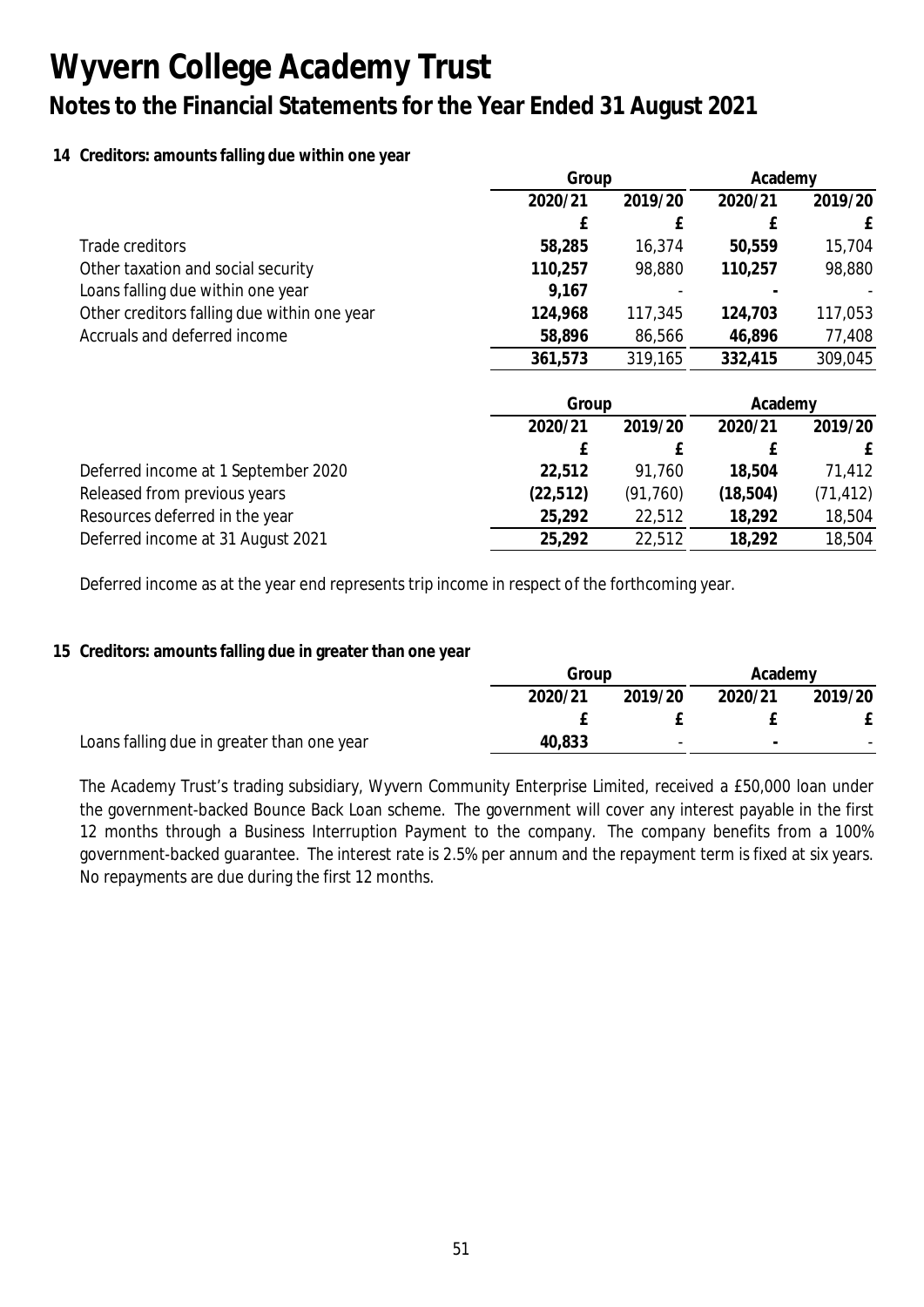**16 Funds**

|                                   | Balance at    |           |               |                              |                | Balance at  |
|-----------------------------------|---------------|-----------|---------------|------------------------------|----------------|-------------|
|                                   | 1 September   |           |               |                              | Gains and      | 31 August   |
|                                   | 2020          | Income    | Expenditure   | Transfers                    | losses         | 2021        |
|                                   | £             | £         | £             | £                            | £              | £           |
| Restricted general funds          |               |           |               |                              |                |             |
| <b>General Annual Grant (GAG)</b> | 122,877       | 6,485,000 | (6,366,326)   |                              |                | 241,551     |
| Pupil premium                     |               | 202,653   | (202, 653)    |                              |                |             |
| Rates reclaim                     |               | 34,817    | (34, 817)     |                              |                |             |
| Teachers' pay grant               |               | 91,078    | (91, 078)     |                              |                |             |
| Teachers' pension grant           |               | 257,362   | (257, 362)    |                              |                |             |
| Other DfE grants                  |               | 62,376    | (62, 376)     |                              |                |             |
| Local authority grants            |               | 109,961   | (109, 961)    |                              |                |             |
| Catch-up premium                  |               | 107,400   | (32, 400)     |                              |                | 75,000      |
| Other Coronavirus funding         |               | 57,430    | (57, 430)     |                              |                |             |
| Other educational activities      |               | 159,440   | (159, 440)    | $\overline{\phantom{a}}$     |                |             |
|                                   | 122,877       | 7,567,517 | (7, 373, 843) | $\overline{a}$               |                | 316,551     |
| Pension reserve                   | (4, 430, 000) |           | (614,000)     | $\qquad \qquad \blacksquare$ | 159,000        | (4,885,000) |
|                                   | (4, 307, 123) | 7,567,517 | (7,987,843)   | $\frac{1}{2}$                | 159,000        | (4,568,449) |
| Restricted fixed asset funds      |               |           |               |                              |                |             |
| Fixed asset fund                  | 17,587,525    |           | (354, 943)    | 729,561                      |                | 17,962,143  |
| ESFA capital grants (DFC)         | 22,508        | 25,878    |               | (14, 299)                    |                | 34,087      |
| Donated fixed assets              |               | 715,262   |               | (715, 262)                   |                |             |
|                                   | 17,610,033    | 741,140   | (354, 943)    |                              | $\blacksquare$ | 17,996,230  |
|                                   |               |           |               |                              |                |             |
| <b>Total restricted funds</b>     | 13,302,910    | 8,308,657 | (8, 342, 786) | $\blacksquare$               | 159,000        | 13,427,781  |
| <b>Total unrestricted funds</b>   | 264,788       | 808,715   | (718, 796)    | $\overline{a}$               | $\overline{a}$ | 354,707     |
| <b>Total funds</b>                | 13,567,698    | 9,117,372 | (9,061,582)   | $\centerdot$                 | 159,000        | 13,782,488  |
|                                   |               |           |               |                              |                |             |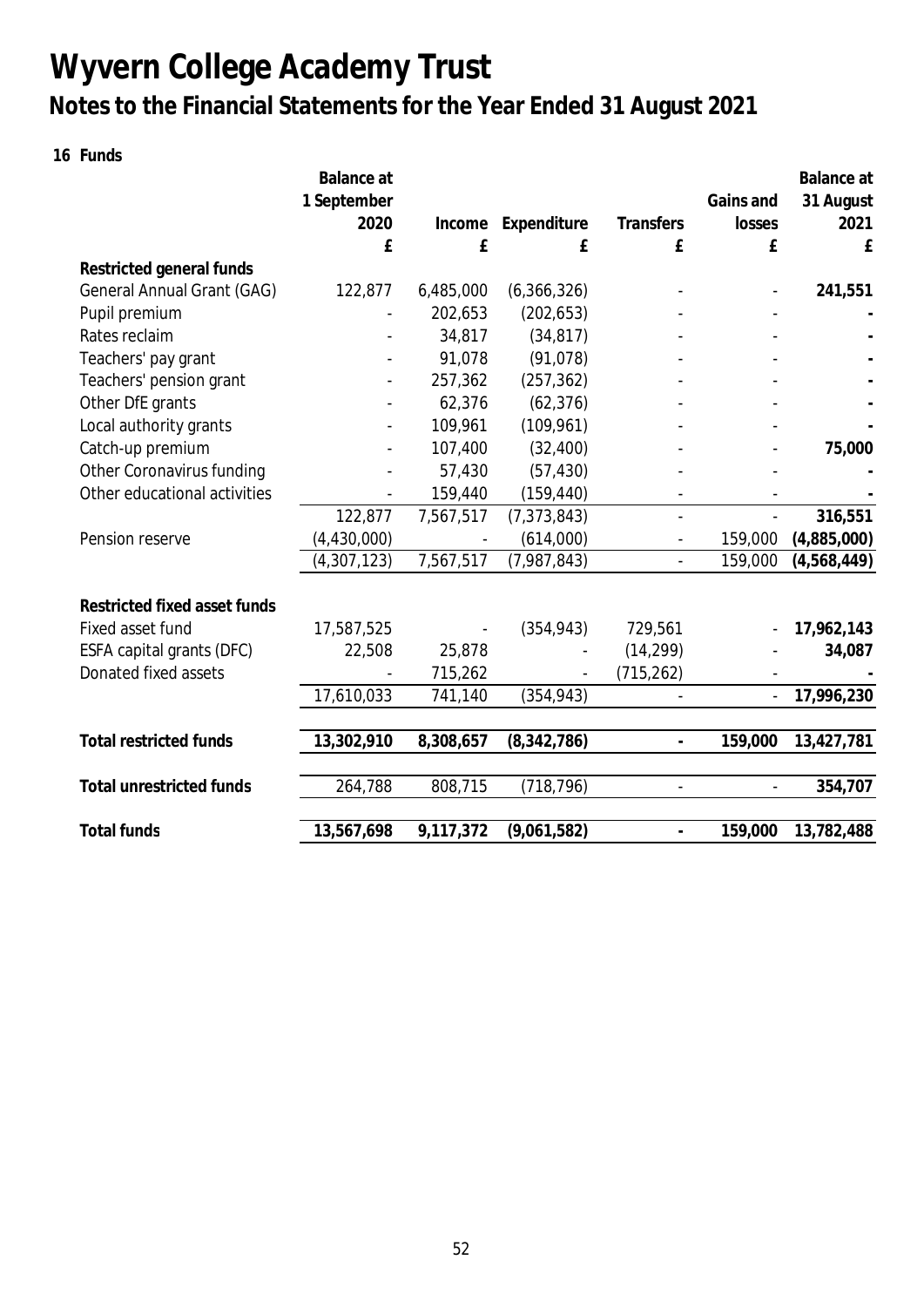**16 Funds (continued)**

The specific purposes for which the funds are to be applied are as follows:

**General annual grant**

This includes all funding received from the ESFA to carry out the objectives of the academy. It includes the school budget share; minimum funding guarantee; education services grant; insurance; rates; and pre-16 high needs funding streams.

**Other DfE/ESFA grants** This is funding received from the ESFA for specific purposes.

**Local authority grants**

This is funding received from the local authority for specific purposes, for example Special Educational Needs funding.

**Other educational activities**

This includes all other educational income/expenditure.

**Pension reserve**

This represents the negative reserve in respect of the liability on the LGPS pension scheme which was transferred to the Academy Trust on conversion.

**Fixed asset fund**

The fund includes the value of the tangible fixed assets of the academy on conversion, and amounts transferred from GAG or other restricted funds specifically for expenditure on tangible fixed assets, and the annual charges for depreciation of these assets.

**DfE/ESFA capital grants** This is funding received from the DfE/ESFA specifically for expenditure on tangible fixed assets.

Under the funding agreement with the Secretary of State, the Academy Trust was not subject to a limit on the amount of GAG that it could carry forward at 31 August 2021.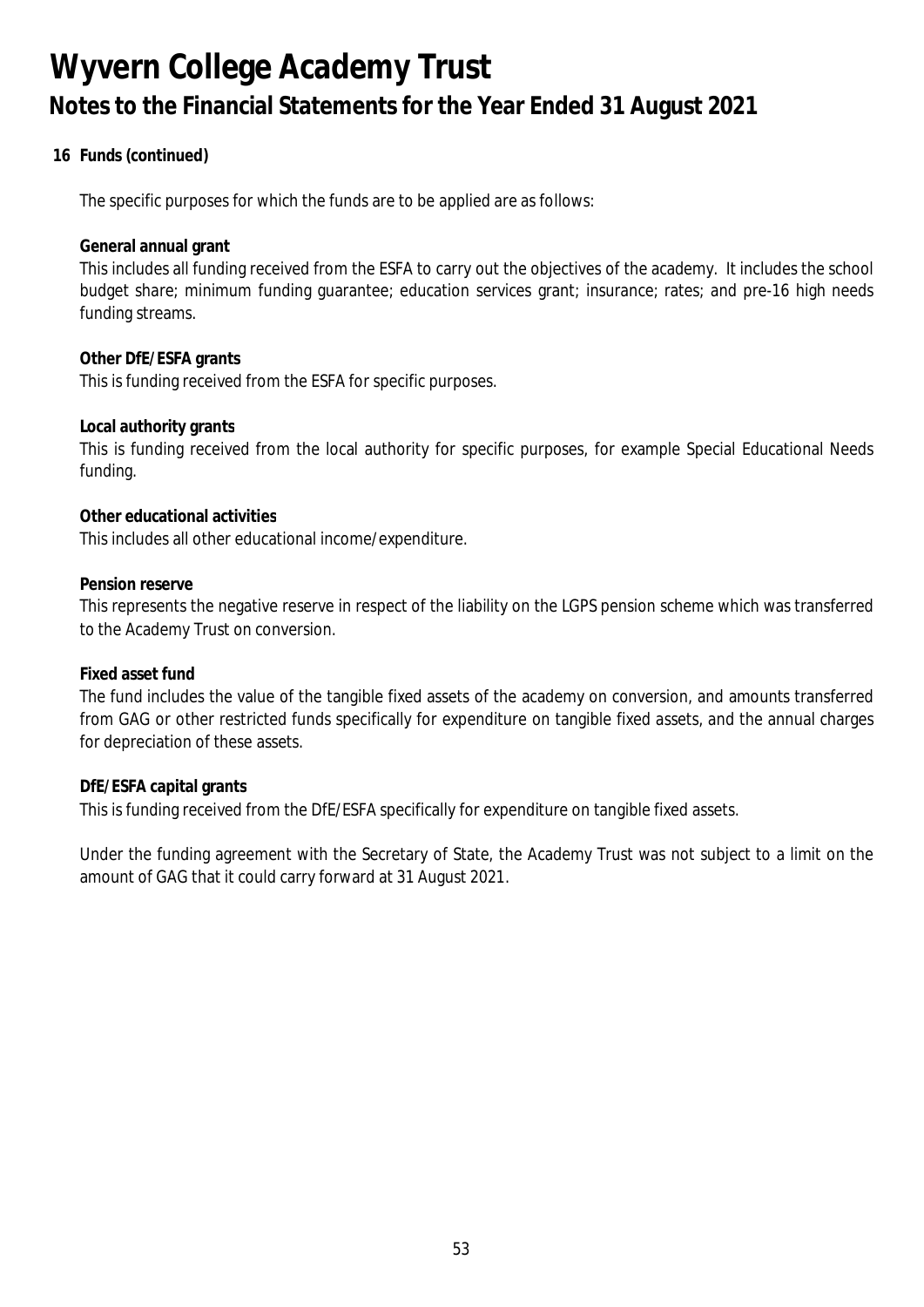## **16 Funds (continued)**

**Comparative information in respect of the preceding period is as follows:**

|                                 | Balance at    |           |               |                          |           | Balance at  |
|---------------------------------|---------------|-----------|---------------|--------------------------|-----------|-------------|
|                                 | 1 September   |           |               |                          | Gains and | 31 August   |
|                                 | 2019          | Income    | Expenditure   | <b>Transfers</b>         | losses    | 2020        |
|                                 | £             | £         | £             | £                        | £         | £           |
| Restricted general funds        |               |           |               |                          |           |             |
| General Annual Grant (GAG)      |               | 6,050,060 | (5,927,183)   |                          |           | 122,877     |
| Pupil premium                   |               | 186,520   | (186, 520)    |                          |           |             |
| Rates reclaim                   |               | 31,761    | (31, 761)     |                          |           |             |
| Year 7 catch up grant           |               | 18,546    | (18, 546)     |                          |           |             |
| Teachers' pay grant             |               | 89,058    | (89,058)      |                          |           |             |
| Teachers' pension grant         |               | 251,658   | (251, 658)    |                          |           |             |
| Other DfE grants                |               | 17,409    | (17, 409)     |                          |           |             |
| Local authority grants          |               | 89,976    | (89, 976)     |                          |           |             |
| Coronavirus exceptional supt.   |               | 6,600     | (6,600)       |                          |           |             |
| Other educational activities    |               | 301,045   | (301, 045)    |                          |           |             |
|                                 |               | 7,042,633 | (6,919,756)   | $\overline{\phantom{a}}$ |           | 122,877     |
| Pension reserve                 | (3, 106, 000) |           | (380,000)     | $\overline{\phantom{a}}$ | (944,000) | (4,430,000) |
|                                 | (3, 106, 000) | 7,042,633 | (7, 299, 756) | $\overline{\phantom{a}}$ | (944,000) | (4,307,123) |
|                                 |               |           |               |                          |           |             |
| Restricted fixed asset funds    |               |           |               |                          |           |             |
| Fixed asset fund                | 17,512,995    |           | (286, 817)    | 361,347                  |           | 17,587,525  |
| ESFA capital grants (DFC)       | 37,108        | 25,533    |               | (40, 133)                |           | 22,508      |
| ESFA capital grants (CIF)       |               | 11,746    | (24,057)      | 12,311                   |           |             |
| Donated fixed assets            |               | 333,525   |               | (333, 525)               |           |             |
|                                 | 17,550,103    | 370,804   | (310, 874)    |                          |           | 17,610,033  |
|                                 |               |           |               |                          |           |             |
| <b>Total restricted funds</b>   | 14,444,103    | 7,413,437 | (7,610,630)   | $\overline{\phantom{a}}$ | (944,000) | 13,302,910  |
|                                 |               |           |               |                          |           |             |
| <b>Total unrestricted funds</b> | 165,932       | 760,681   | (661, 825)    | $\frac{1}{2}$            |           | 264,788     |
| <b>Total funds</b>              | 14,610,035    | 8,174,118 | (8, 272, 455) |                          | (944,000) | 13,567,698  |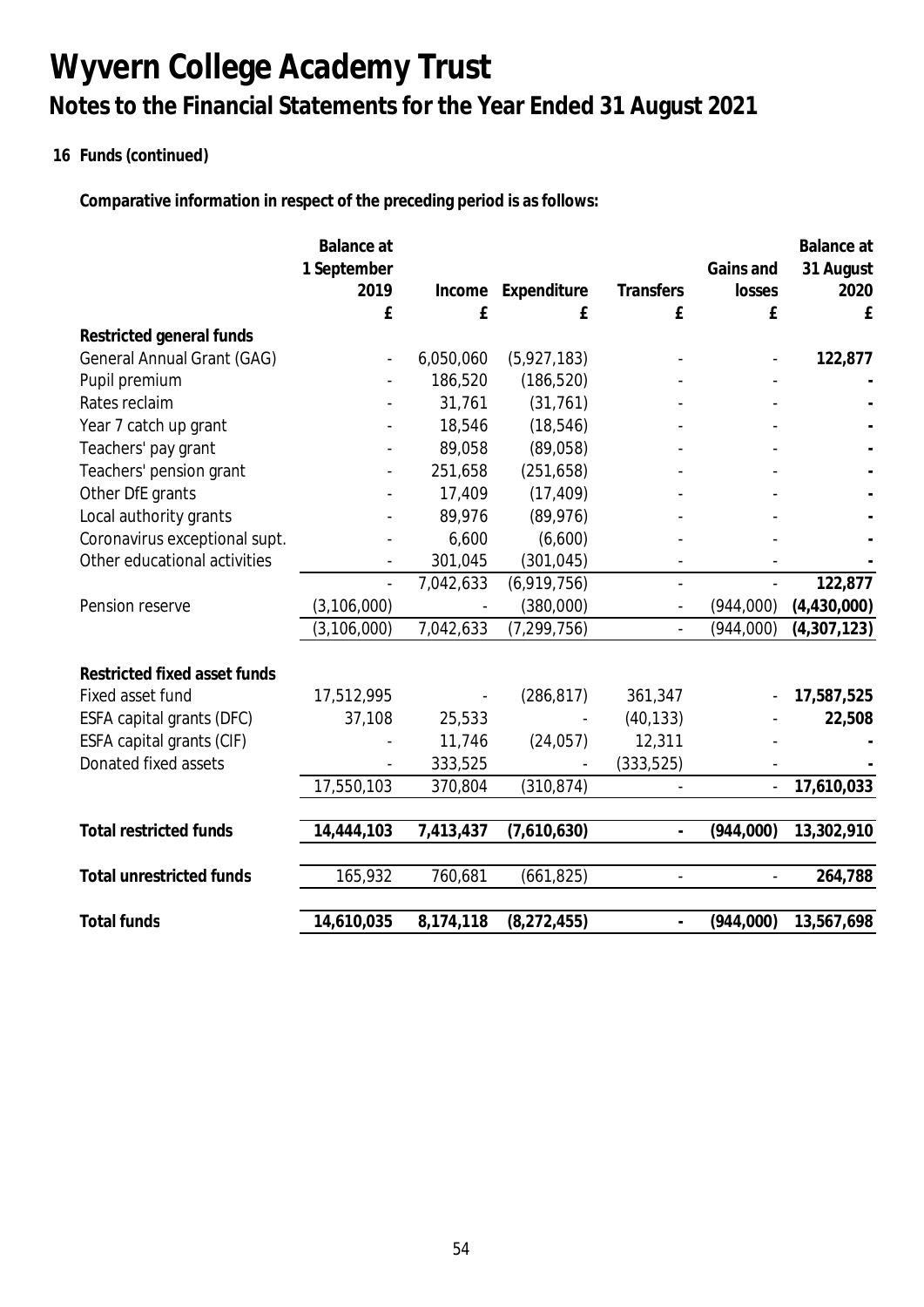### **17 Analysis of net assets between funds**

|                            | Un-        | Restricted               | Restricted               | Restricted                   |             |
|----------------------------|------------|--------------------------|--------------------------|------------------------------|-------------|
|                            | restricted | general                  | pension                  | fixed asset                  |             |
|                            | funds      | funds                    | funds                    | funds                        | Total funds |
|                            | f          |                          |                          |                              | f           |
| Tangible fixed assets      |            |                          | $\sim$                   | 17,962,143                   | 17,962,143  |
| Current assets             | 354,707    | 718,957                  | $\overline{\phantom{a}}$ | 34,087                       | 1,107,751   |
| <b>Current liabilities</b> |            | (361, 573)               |                          | $\qquad \qquad \blacksquare$ | (361, 573)  |
| Non-current liabilities    |            | (40, 833)                | $\overline{\phantom{a}}$ | -                            | (40, 833)   |
| Pension scheme liability   |            | $\overline{\phantom{a}}$ | (4,885,000)              | $\overline{\phantom{a}}$     | (4,885,000) |
| Total net assets           | 354,707    | 316,551                  | (4,885,000)              | 17,996,230                   | 13,782,488  |

Comparative information in respect of the preceding period is as follows:

|                            | Un-                      | Restricted               | Restricted               | Restricted     |             |
|----------------------------|--------------------------|--------------------------|--------------------------|----------------|-------------|
|                            | restricted               | general                  | pension                  | fixed asset    |             |
|                            | funds                    | funds                    | funds                    | funds          | Total funds |
|                            |                          |                          |                          |                |             |
| Tangible fixed assets      |                          |                          |                          | $-17,587,525$  | 17,587,525  |
| Current assets             | 264,788                  | 442,042                  | $\overline{\phantom{a}}$ | 22,508         | 729,338     |
| <b>Current liabilities</b> | $\overline{\phantom{a}}$ | (319, 165)               |                          | -              | (319, 165)  |
| Pension scheme liability   |                          | $\overline{\phantom{a}}$ | (4,430,000)              | $\blacksquare$ | (4,430,000) |
| Total net assets           | 264,788                  | 122,877                  | (4, 430, 000)            | 17,610,033     | 13,567,698  |
|                            |                          |                          |                          |                |             |

### **18 Long-term commitments, including operating leases**

At 31 August 2021 the total of the Academy Trust's future minimum lease payments under non-cancellable operating leases was:

|                                        | 2020/21 | 2019/20 |
|----------------------------------------|---------|---------|
|                                        |         |         |
| Amounts due within one year            | 24,953  | 15,744  |
| Amounts due between one and five years | 54.989  | 15,539  |
| Amounts due after five years           | 1.431   | 5,196   |
|                                        | 81,373  | 36,479  |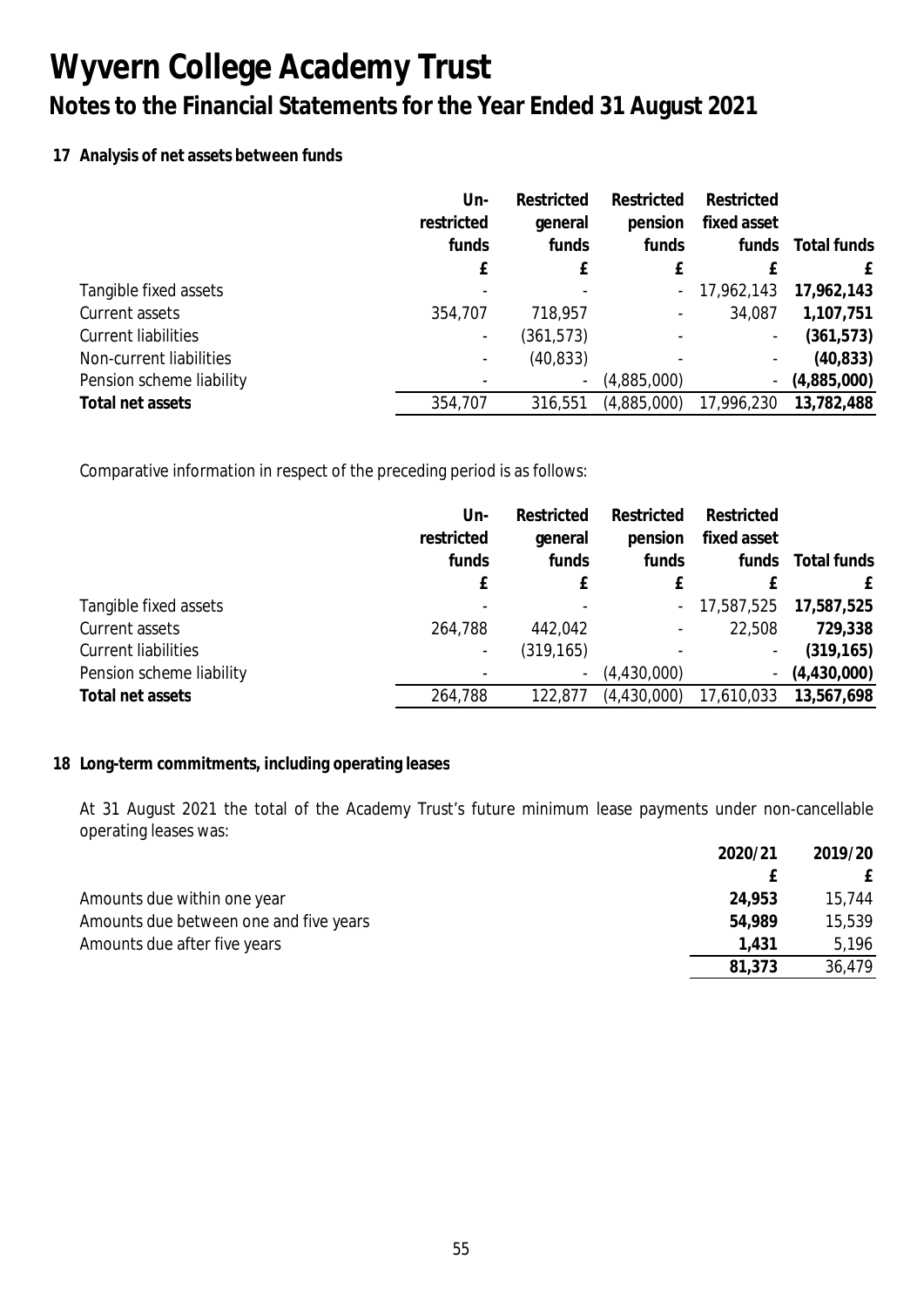## **19 Reconciliation of net income/(expenditure) to net cash flow from operating activities**

|                                                                | 2020/21    | 2019/20    |
|----------------------------------------------------------------|------------|------------|
|                                                                | £          |            |
| Net income / (expenditure) for the reporting period            | 55,790     | (98, 337)  |
| Adjusted for:                                                  |            |            |
| Depreciation                                                   | 354,943    | 286,817    |
| Capital grants from DfE and other capital income               | (741, 140) | (370, 804) |
| Interest receivable                                            | (112)      | (352)      |
| Defined benefit pension scheme cost less contributions payable | 542,000    | 324,000    |
| Defined benefit pension scheme finance cost                    | 72,000     | 56,000     |
| Increase in debtors                                            | (1, 376)   | (9,538)    |
| Increase / (decrease) in creditors                             | 33,241     | (58, 752)  |
| Net cash provided by Operating Activities                      | 315,346    | 129,034    |
|                                                                |            |            |
| 20 Cash flows from financing activities                        |            |            |
|                                                                | 2020/21    | 2019/20    |
|                                                                | £          | £          |
| Cash inflows from new borrowing                                | 50,000     |            |
| Net cash provided by financing activities                      | 50,000     |            |
|                                                                |            |            |
| 21 Cash flows from investing activities                        |            |            |
|                                                                | 2020/21    | 2019/20    |
|                                                                | £          | £          |
| Dividends, interest and rents from investments                 | 112        | 352        |
| Purchase of tangible fixed assets                              | (14, 299)  | (27, 822)  |
| Capital grants from DfE Group                                  | 25,878     | 37,279     |
| Net cash provided by investing activities                      | 11,691     | 9,809      |
|                                                                |            |            |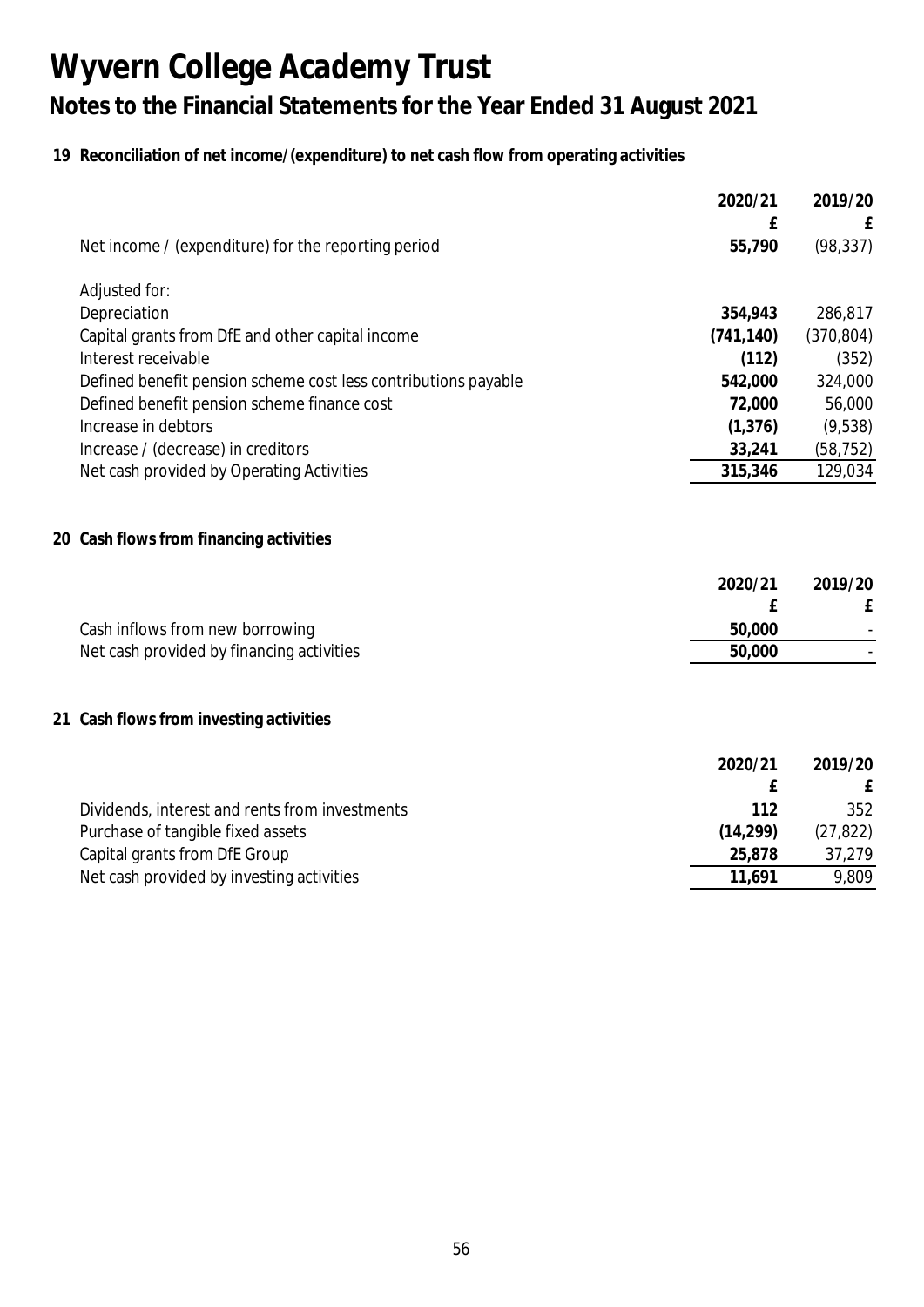### **22 Analysis of cash and cash equivalents**

|                          | 2020/21 | 2019/20 |
|--------------------------|---------|---------|
|                          |         | E       |
| Cash at bank and in hand | 919,242 | 542,205 |
|                          |         |         |

### **23 Analysis of changes in net debt**

|                          | At 1                     |           | Acquisition/ | <b>New</b> | Other                    | At 31     |
|--------------------------|--------------------------|-----------|--------------|------------|--------------------------|-----------|
|                          | September                | Cash      | disposal of  | finance    | non-cash                 | August    |
|                          | 2020                     | flows     | subsidiaries | leases     | changes                  | 2021      |
|                          | £                        |           | £            |            |                          | £         |
| Cash                     | 542,205                  | 377,037   |              |            | $\overline{\phantom{a}}$ | 919,242   |
| Loans falling due within |                          |           |              |            |                          |           |
| one year                 |                          | (9, 167)  |              |            | $\overline{\phantom{a}}$ | (9, 167)  |
| Loans falling due after  |                          |           |              |            |                          |           |
| more than one year       | $\overline{\phantom{a}}$ | (40, 833) |              |            | $\overline{\phantom{a}}$ | (40, 833) |
| Total                    | 542,205                  | 327,037   |              |            |                          | 869,242   |

#### **24 Members liability**

Each member of the charitable company undertakes to contribute to the assets of the company in the event of it being wound up while he/she is a member, or within one year after he/she ceases to be a member, such amount as may be required, not exceeding £10 for the debts and liabilities contracted before he/she ceases to be a member.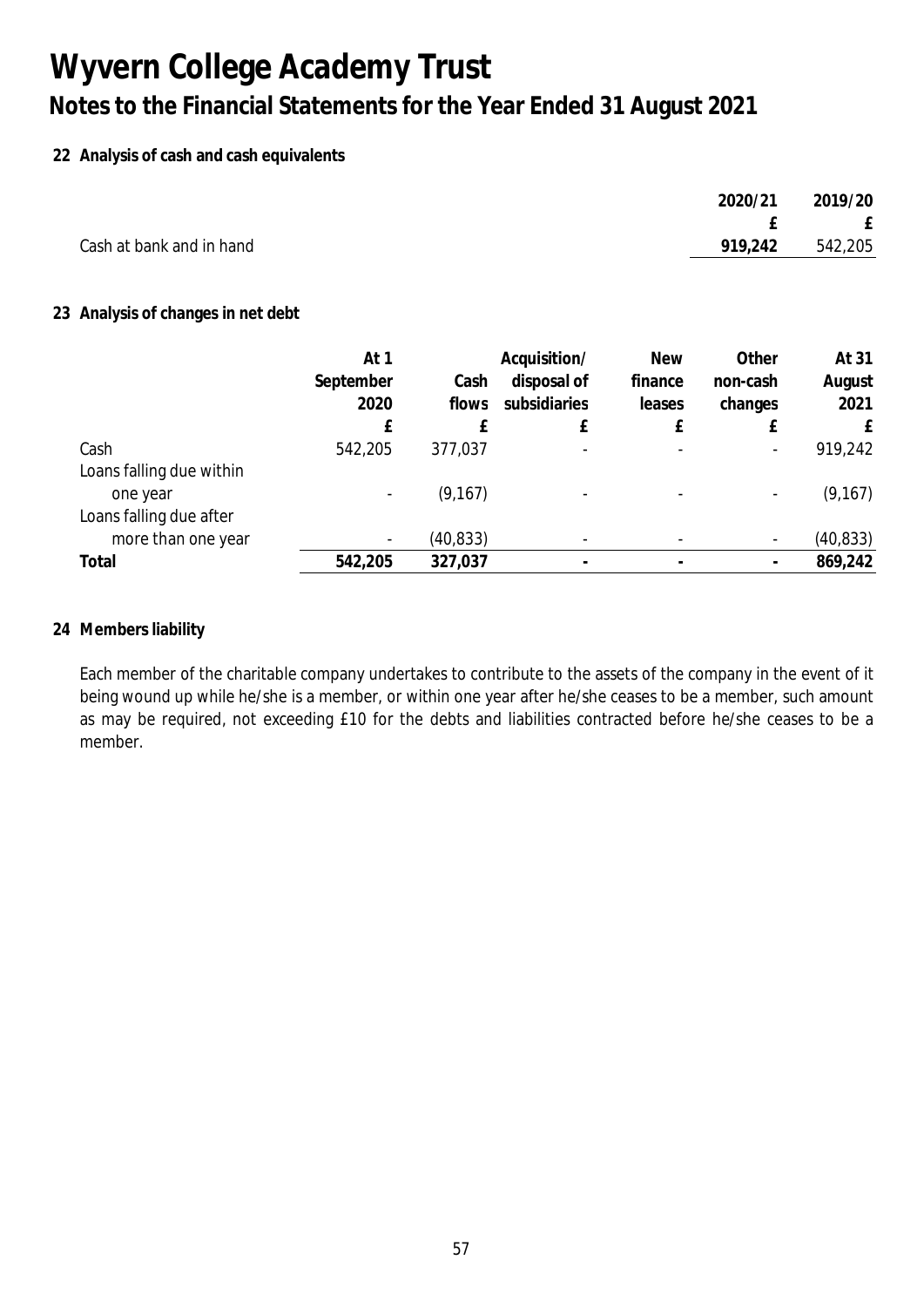**25 Pension and similar obligations**

The Academy Trust's employees belong to two principal pension schemes: the Teachers' Pension Scheme England and Wales (TPS) for academic and related staff; and the Local Government Pension Scheme (LGPS) for nonteaching staff, which is managed by Hampshire County Council. Both are multi-employer defined benefit schemes.

The latest actuarial valuation of the TPS related to the period ended 31 March 2016 and of the LGPS 31 March 2019.

Contributions amounting to £122,937 were payable to the schemes at 31 August 2021 (2020: £117,810) and are included within creditors.

#### **Teachers' Pension Scheme**

The Teachers' Pension Scheme (TPS) is a statutory, contributory, defined benefit scheme, governed by the Teachers' Pension Scheme Regulations 2014. Membership is automatic for teachers in academies. All teachers have the option to opt-out of the TPS following enrolment.

The TPS is an unfunded scheme to which both the member and employer makes contributions, as a percentage of salary - these contributions are credited to the Exchequer. Retirement and other pension benefits are paid by public funds provided by Parliament.

**Valuation of the Teachers' Pension Scheme**

The Government Actuary, using normal actuarial principles, conducts a formal actuarial review of the TPS in accordance with the Public Service Pensions (Valuations and Employer Cost Cap) Directions 2014 published by HM Treasury every four years. The aim of the review is to specify the level of future contributions. Actuarial scheme valuations are dependent on assumptions about the value of future costs, design of benefits and many other factors. The latest actuarial valuation of the TPS was carried out as at 31 March 2016. The valuation report was published by the Department for Education on 5 March 2019. The key elements of the valuation and subsequent consultation are:

- employer contribution rates set at 23.68% of pensionable pay (including a 0.08% administration levy).
- total scheme liabilities (pensions currently in payment and the estimated cost of future benefits) for service to the effective date of £218,100 million and notional assets (estimated future contributions together with the notional investments held at the valuation date) of £196,100 million, giving a notional past service deficit of £22,000 million.
- the SCAPE rate, set by HMT, is used to determine the notional investment return. The current SCAPE rate is 2.4% above the rate of CPI. assumed real rate of return is 2.4% in excess of prices and 2% in excess of earnings. The rate of real earnings growth is assumed to be 2.2%. The assumed nominal rate of return including earnings growth is 4.45%.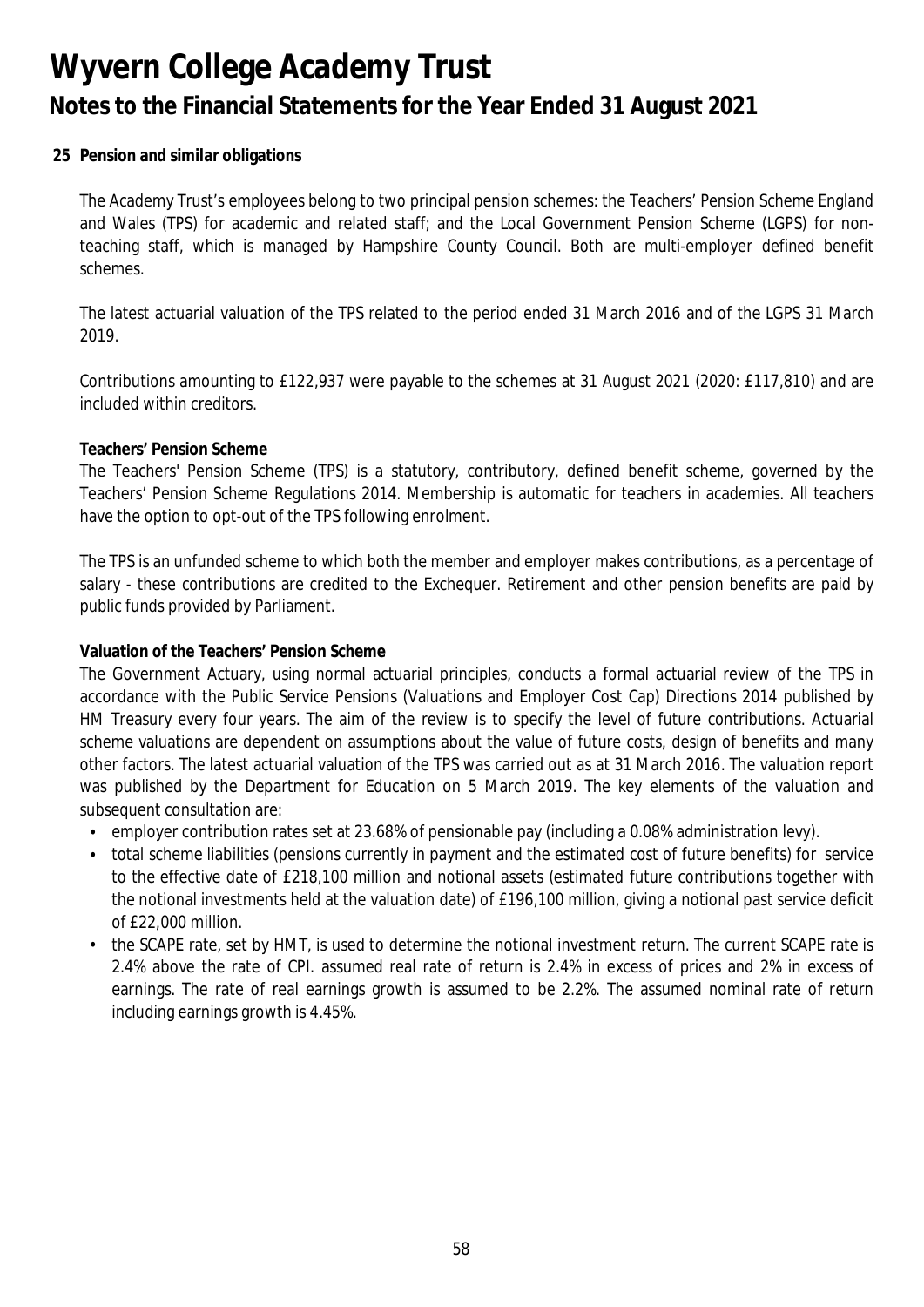**25 Pension and similar obligations (continued)**

The next valuation result is due to be implemented from 1 April 2023.

The employer's pension costs paid to TPS in the period amounted to £761,621 (2020: £729,632).

A copy of the valuation report and supporting documentation is on the Teachers' Pensions website.

Under the definitions set out in FRS 102, the TPS is an unfunded multi-employer pension scheme. The Academy Trust has accounted for its contributions to the scheme as if it were a defined contribution scheme. The Academy Trust has set out above the information available on the scheme.

#### **Local Government Pension Scheme**

The LGPS is a funded defined benefit pension scheme, with the assets held in separate trustee-administered funds. The total contribution made for the year ended 31 August 2021 was as follows:

|                          | 2021    | 2020    |
|--------------------------|---------|---------|
|                          |         |         |
| Employer's contributions | 321,000 | 313,000 |
| Employees' contributions | 102,000 | 90,000  |
|                          | 423,000 | 403,000 |

The agreed contribution rates for future years are 18.9% for employers and 5.5% to 12.5% for employees.

Parliament has agreed, at the request of the Secretary of State for Education, to a guarantee that, in the event of an Academy Trust closure, outstanding Local Government Pension Scheme liabilities would be met by the Department for Education. The guarantee came into force on 18 July 2013.

**Principal actuarial assumptions**

|                                                    | 2021 | 2020 |
|----------------------------------------------------|------|------|
| Rate of increase in salaries                       | 3.6% | 3.3% |
| Rate of increase for pensions in payment/inflation | 2.6% | 2.3% |
| Discount rate for scheme liabilities               | 1 7% | 1.7% |
| Inflation assumption (CPI)                         | 2 6% | 2.3% |

The current mortality assumptions include sufficient allowance for future improvements in mortality rates. The assumed life expectations on retirement age 65 are:

|                      | 2021 | 2020 |
|----------------------|------|------|
| Retiring today       |      |      |
| Males                | 23.1 | 23.0 |
| Females              | 25.5 | 25.5 |
|                      |      |      |
| Retiring in 20 years |      |      |
| Males                | 24.8 | 24.7 |
| Females              | 27.3 | 27.2 |
|                      |      |      |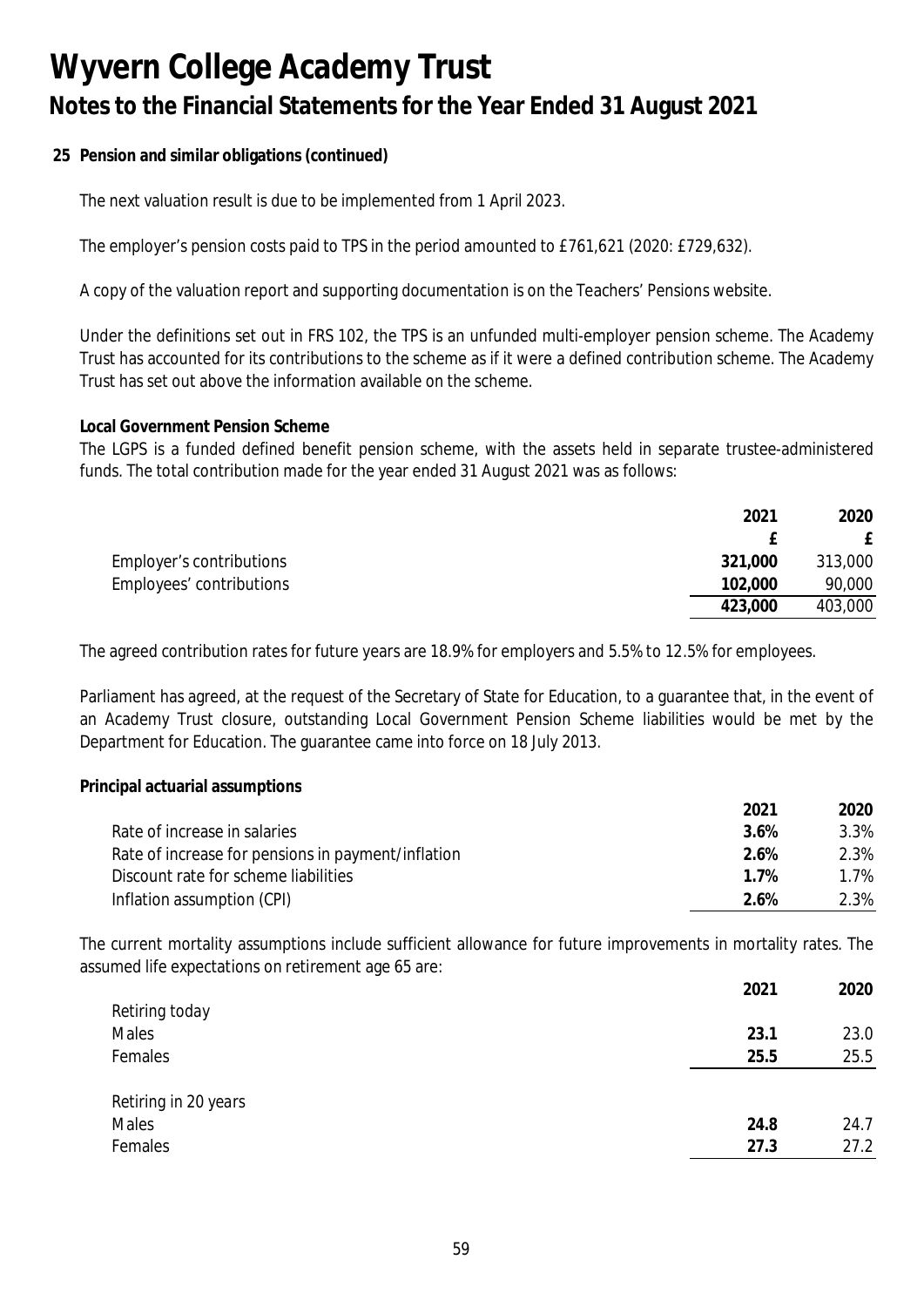## **25 Pension and similar obligations (continued)**

| Sensitivity analysis                                              | Increase/(reduction) in<br>defined benefit |           |
|-------------------------------------------------------------------|--------------------------------------------|-----------|
|                                                                   | obligation                                 |           |
|                                                                   | 2021                                       | 2020      |
|                                                                   | £                                          | £         |
| Discount rate +0.1%                                               | (294,000)                                  | (250,000) |
| Discount rate -0.1%                                               | 294,000                                    | 250,000   |
| Mortality assumption - 1 year increase                            | 419,000                                    | 346,000   |
| Mortality assumption - 1 year decrease                            | (408,000)                                  | (336,000) |
| The Academy Trust's share of the assets in the scheme were:       |                                            |           |
|                                                                   | 2021                                       | 2020      |
|                                                                   | £                                          | £         |
| Equities                                                          | 3,729,000                                  | 2,931,000 |
| Gilts                                                             | 1,146,000                                  | 1,003,000 |
| Property                                                          | 386,000                                    | 310,000   |
| Cash                                                              | 52,000                                     | 83,000    |
| Other                                                             | 1,128,000                                  | 843,000   |
| Total market value of assets                                      | 6,441,000                                  | 5,170,000 |
| The actual return on scheme assets was £963,000 (2020: £237,000). |                                            |           |
| Amount recognised in the Statement of Financial Activities        |                                            |           |
|                                                                   | 2020/21                                    | 2019/20   |
|                                                                   | £                                          | £         |
| Current service cost                                              | 863,000                                    | 637,000   |
| Interest income                                                   | (91,000)                                   | (90,000)  |
| Interest cost                                                     | 163,000                                    | 146,000   |
| Total amount recognised in the SOFA                               | 935,000                                    | 693,000   |